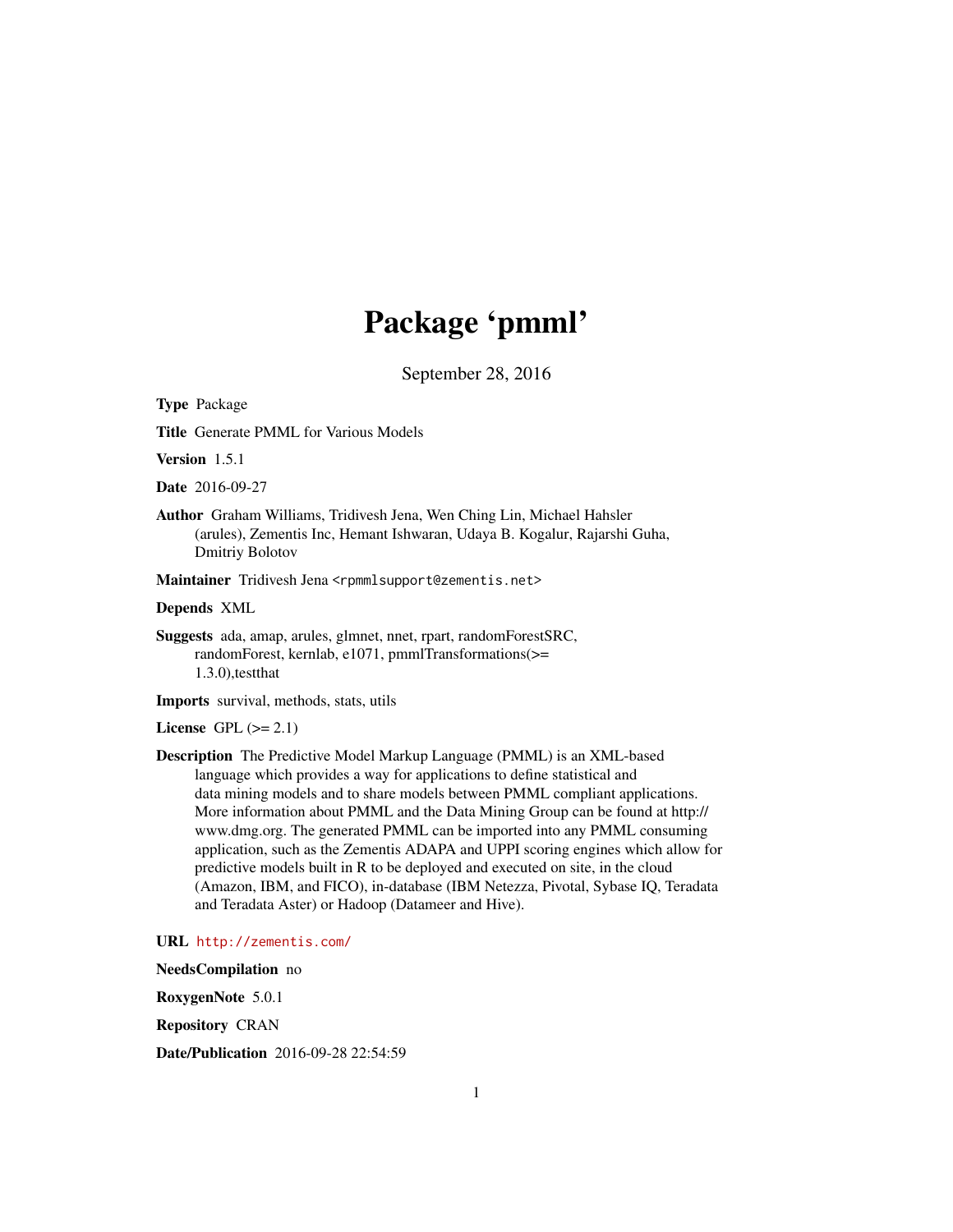# <span id="page-1-0"></span>R topics documented:

|       |                                                                                                                             | 2              |
|-------|-----------------------------------------------------------------------------------------------------------------------------|----------------|
|       |                                                                                                                             | $\overline{4}$ |
|       |                                                                                                                             | 6              |
|       |                                                                                                                             | 8              |
|       |                                                                                                                             | 9              |
|       |                                                                                                                             | 11             |
|       |                                                                                                                             | 13             |
|       |                                                                                                                             | 13             |
|       |                                                                                                                             | 15             |
|       |                                                                                                                             | 16             |
|       |                                                                                                                             | 17             |
|       |                                                                                                                             | 18             |
|       |                                                                                                                             | 19             |
|       |                                                                                                                             | 20             |
|       |                                                                                                                             | 22             |
|       |                                                                                                                             | 23             |
|       |                                                                                                                             | 24             |
|       |                                                                                                                             | 26             |
|       |                                                                                                                             | 27             |
|       |                                                                                                                             | 28             |
|       |                                                                                                                             | 30             |
|       |                                                                                                                             | 31             |
|       |                                                                                                                             | 32             |
|       |                                                                                                                             | 33             |
|       |                                                                                                                             | 35             |
|       | $pmm1. random Forest \dots \dots \dots \dots \dots \dots \dots \dots \dots \dots \dots \dots \dots \dots \dots \dots \dots$ | 36             |
|       |                                                                                                                             | 37             |
|       |                                                                                                                             | 38             |
|       |                                                                                                                             | 39             |
|       |                                                                                                                             | 40             |
|       |                                                                                                                             | 42             |
|       |                                                                                                                             | 42             |
| Index |                                                                                                                             | 44             |

AddAttributes *adds attribute values to an existing element in a given PMML file*

# Description

This helper function allows one to add attributes to an arbitrary xml element. This is an experimental function designed to be more general than the 'addMSAttributes' or 'addDDAttributes' functions.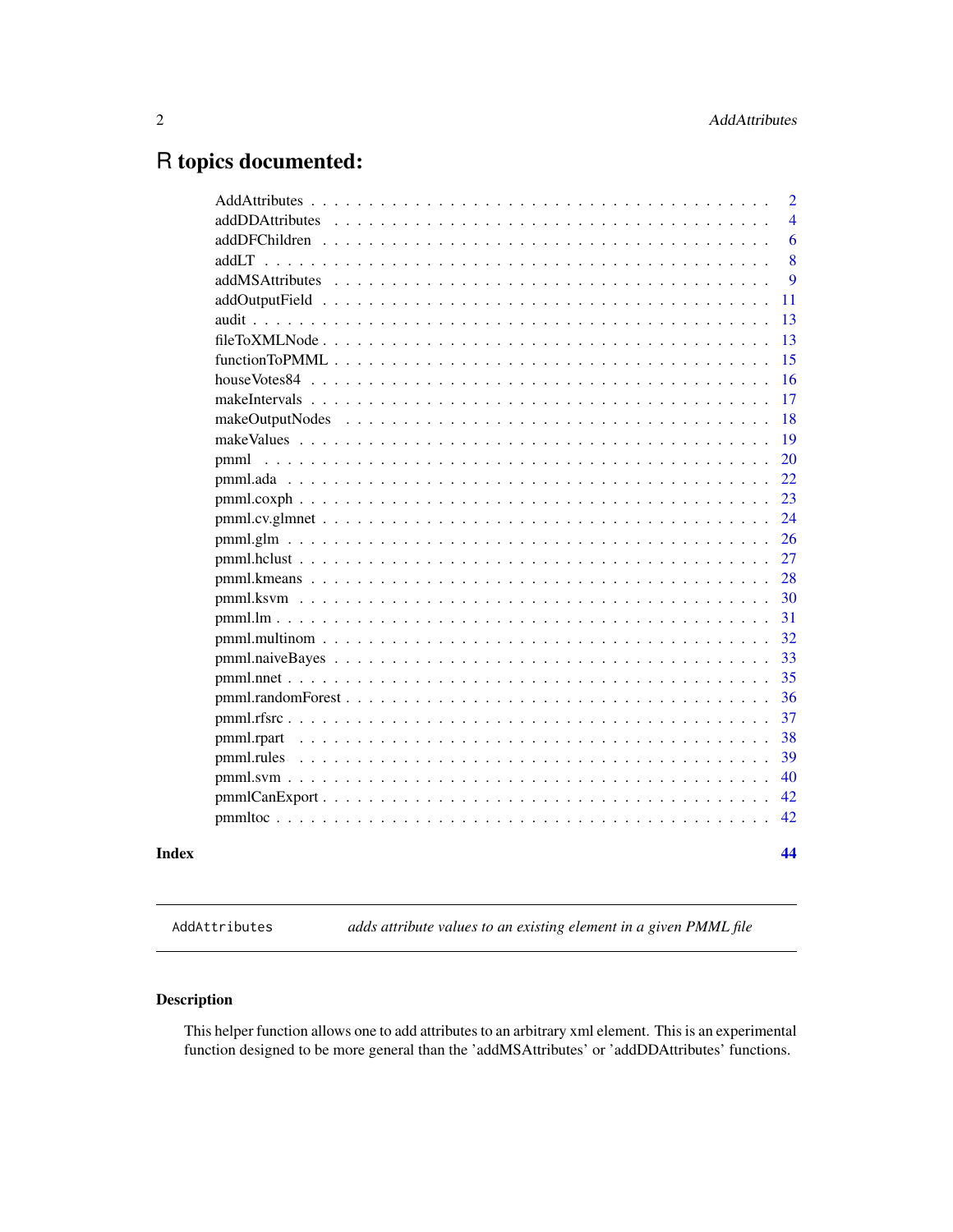# AddAttributes 3

#### Usage

```
AddAttributes(xmlmodel=NULL, xpath=NULL, attributes=NULL,
              namespace="4_2", \ldots)
```
### Arguments

| xmlmodel   | the PMML model in a XML node format. If the model is a text file, it should be<br>converted to an XML node, for example, using the fileToXMLNode function. |
|------------|------------------------------------------------------------------------------------------------------------------------------------------------------------|
| xpath      | the XPath to the element to which the attributes are to be added.                                                                                          |
| attributes | the attributes to be added to the data fields. The user should make sure that the<br>attributes being added are allowed in the PMML schema.                |
| namespace  | the namespace of the PMML model. This is frequently also the PMML version<br>the model is represented as.                                                  |
| $\cdot$    | further arguments passed to or from other methods.                                                                                                         |

#### Details

The attribute information can be provided as a vector. Multiple attribute names and values can be passes as vector elements to enable inserting multiple attributes. However, this function overwrites any pre-existing attribute values, so it must be used with care. This behavior is by design as this feature is meant to help an user add new defined attribute values at different times. The XPath has to include the namespace as shown in the examples.

# Value

An object of class XMLNode as that defined by the XML package. This represents the top level, or root node, of the XML document and is of type PMML. It can be written to file with saveXML.

# Author(s)

<tridivesh.jena@zementis.com>

```
# make a sample model
library(pmml)
model0 <- lm(Sepal.Length~., data=iris[,-5])
model <- pmml(model0)
```

```
# The resulting PMML:
# <PMML version="4.2" ... xmlns="http://www.dmg.org/PMML-4_2">
# <Header ... description="Linear Regression Model"/>
# <DataDictionary numberOfFields="4">
# .
# .
# </DataDictionary>
# <RegressionModel modelName="Linear_Regression_Model"
```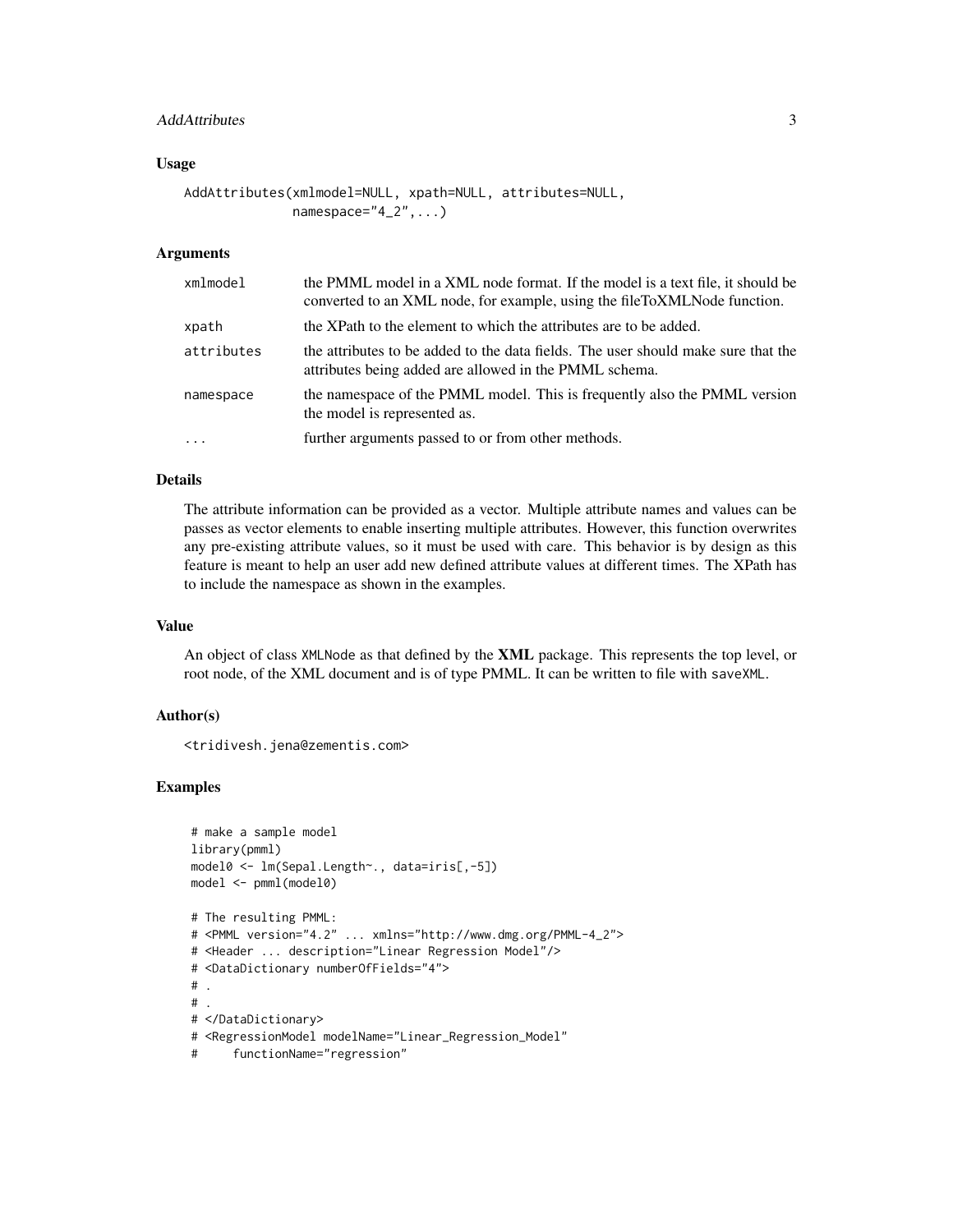```
# algorithmName="least squares">
# <MiningSchema>
\## .
# </MiningSchema>
# .
# .
# <RegressionTable intercept="1.85599749291755">
# <NumericPredictor name="Sepal.Width" exponent="1"
# coefficient="0.650837159313218"/>
# <NumericPredictor name="Petal.Length" exponent="1"
# coefficient="0.709131959136729"/>
# <NumericPredictor name="Petal.Width" exponent="1"
# coefficient="-0.556482660167024"/>
# </RegressionTable>
# </RegressionModel>
# </PMML>
# Add arbitrary attributes to the 1st 'NumericPredictor' element. The
# attributes are for demostration only, they are not allowed under
# the PMML schema. The command assumes the default namespace.
AddAttributes(model, "/p:PMML/descendant::p:NumericPredictor[1]",
            attributes=c(a=1,b="b"))
# add attributes to the NumericPredictor element which has
# 'Petal.Length' as the 'name' attribute.
AddAttributes(model,
   "/p:PMML/descendant::p:NumericPredictor[@name='Petal.Length']",
   attributes=c(a=1,b="b"))
# 3 NumericElements exist which have '1' as the 'exponent' attribute.
# Add new attributes to the 3rd one.
AddAttributes(model,
   "/p:PMML/descendant::p:NumericPredictor[@exponent='1'][3]",
   attributes=c(a=1,b="b"))
# add attributes to the 1st element whose 'name' attribute contains
# 'Length'.
AddAttributes(model,
   "/p:PMML/descendant::p:NumericPredictor[contains(@name,'Length')]",
   attributes=c(a=1,b="b"))
```
addDDAttributes *adds attribute values to an existing DataField element in a given PMML file*

#### **Description**

The PMML format allows a DataField element to have various attributes which although useful, may not always be present in a PMML model. This function allows one to take an existing PMML

<span id="page-3-0"></span>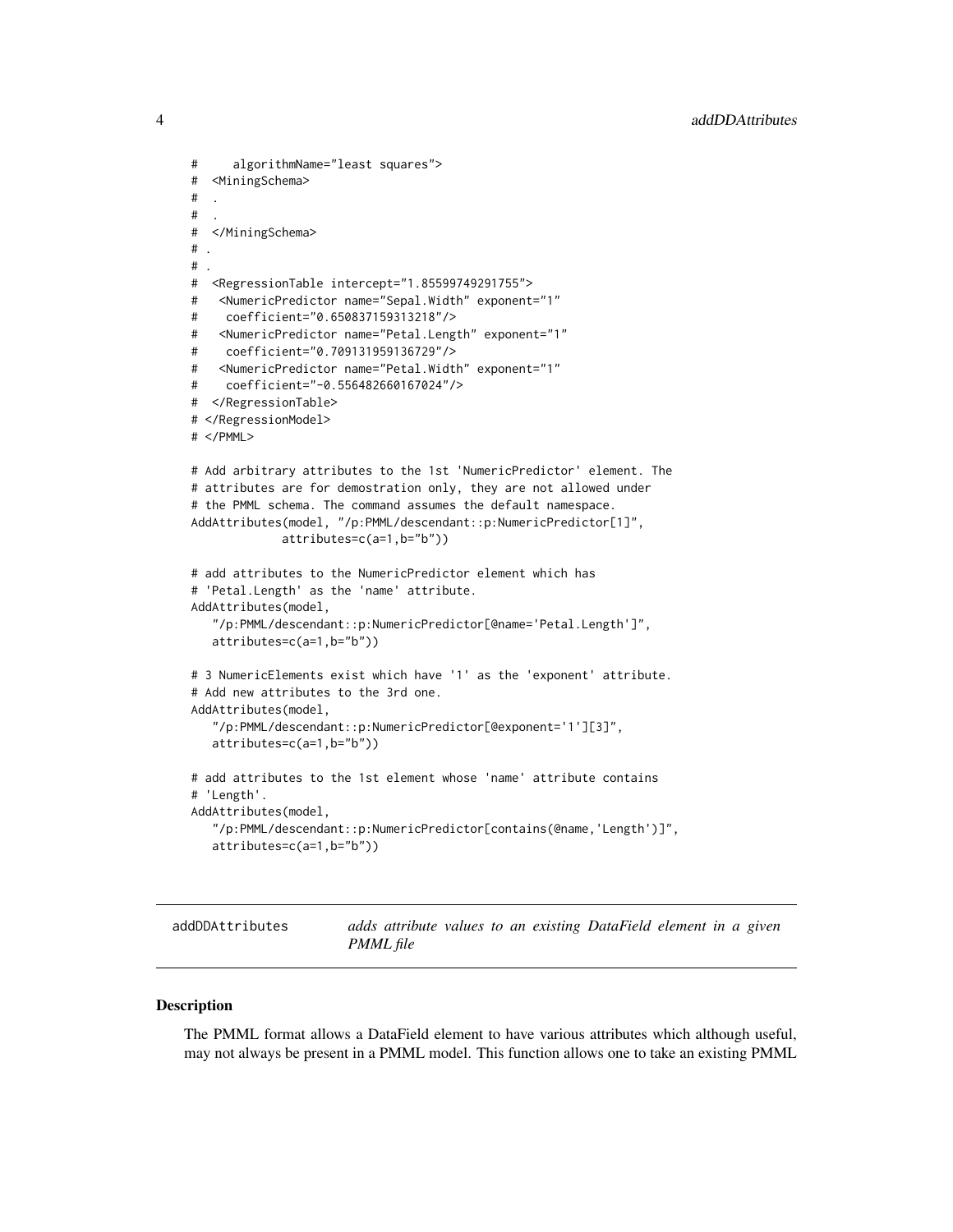# addDDAttributes 5

file and add these attributes to the DataFields.

#### Usage

```
addDDAttributes(xmlmodel=NULL,attributes=NULL,field=NULL,
                namespace="4_2",...)
```
# Arguments

| xmlmodel   | the PMML model in a XML node format. If the model is a text file, it should be<br>converted to an XML node, for example, using the fileToXMLNode function. |
|------------|------------------------------------------------------------------------------------------------------------------------------------------------------------|
| attributes | the attributes to be added to the data fields. The user should make sure that the<br>attributes being added are allowed in the PMML schema.                |
| field      | The field to which the attributes are to be added. This is used when the attributes<br>are a vector of name-value pairs, intended for this one field.      |
| namespace  | the namespace of the PMML model. This is frequently also the PMML version<br>the model is represented as.                                                  |
| $\cdot$    | further arguments passed to or from other methods.                                                                                                         |

#### Details

The attribute information can be provided as a dataframe or a vector. Each row of the data frame corresponds to an attribute name and each column corresponding to a variable name. This way one can add as many attributes to as many variables as one wants in one step. A more convinient method to add multiple attributes to one field might be to give the attribute name and values as a vector. This function may be used multiple times to add new attribute values step-by-step. However this function overwrites any pre-existing attribute values, so it must be used with care. This behavior is by design as this feature is meant to help an user add new defined attribute values at different times. For example, one may use this to modify the display name of a field at different times.

# Value

An object of class XMLNode as that defined by the XML package. This represents the top level, or root node, of the XML document and is of type PMML. It can be written to file with saveXML.

# Author(s)

<tridivesh.jena@zementis.com>

#### Examples

```
# make a sample model
library(pmml)
model0 <- lm(Sepal.Length~., data=iris[,-5])
model <- pmml(model0)
# Resulting model has mining fields with no information besides
```
# fieldName, dataType and optype. this object is already an xml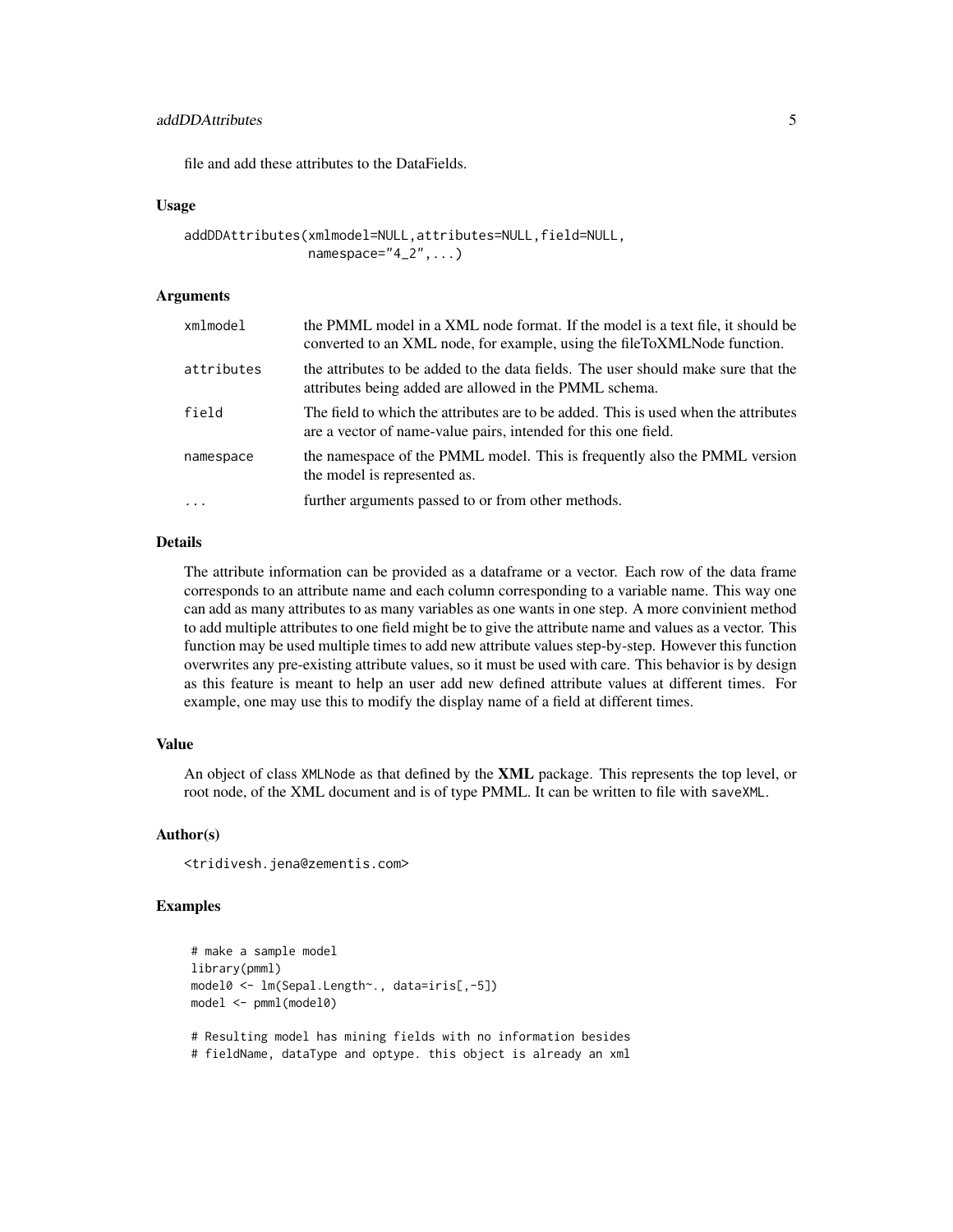```
# node, not an external text file; so there is no need to convert
# it to an xml node object.
# create data frame with attribute information
attributes <- data.frame(c("FlowerWidth",1),c("FlowerLength",0),
                          stringAsFactors=FALSE)
rownames(attributes) <- c("displayName","isCyclic")
colnames(attributes) <- c("Sepal.Width","Petal.Length")
# although not needed in this first try, necessary to easily add
# new values later. Removes values as factors so that new values
# added later are not evaluated as factor values and thus rejected
# as invalid.
attributes[] <- lapply(attributes,as.character)
# actual command
addDDAttributes(model,attributes,namespace="4_2")
# Alternative method to add attributes to a single field,
# "Sepal.Width"
addDDAttributes(model,c(displayName="FlowerWidth",isCyclic=1),
                "Sepal.Width")
mi<-makeIntervals(list("openClosed","closedClosed","closedOpen"),
                 list(NULL,1,2),list(1,2,NULL))
mv<-makeValues(list("A","B","C"),list(NULL,NULL,NULL),
                 list("valid",NULL,"invalid"))
addDFChildren(model, field="Sepal.Length", interval=mi, values=mv)
```
<span id="page-5-1"></span>addDFChildren *adds 'Interval' and 'Value' child elements to a given DataField element in a given PMML file*

# **Description**

The PMML format allows a DataField element to have 'Interval' and 'Value' child elements which although useful, may not always be present in a PMML model. This function allows one to take an existing PMML file and add these elements to the DataFields.

# Usage

```
addDFChildren(xmlmodel=NULL,field=NULL,intervals=NULL,
              values=NULL,namespace="4_2",...)
```
#### Arguments

xmlmodel the PMML model in a XML node format. If the model is a text file, it should be converted to an XML node, for example, using the fileToXMLNode function.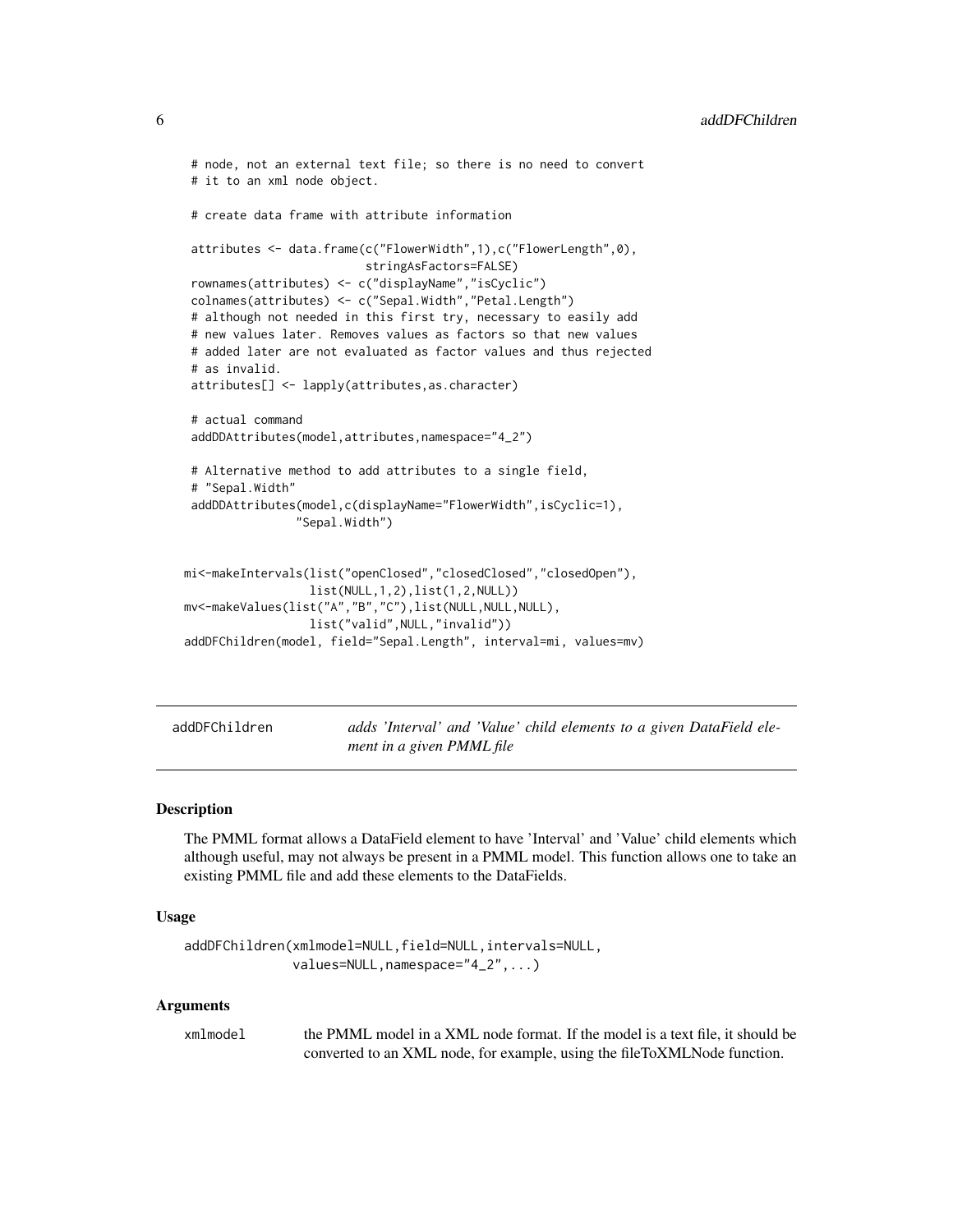# addDFChildren 7 and 7 and 7 and 7 and 7 and 7 and 7 and 7 and 7 and 7 and 7 and 7 and 7 and 7 and 7 and 7 and 7

| field      | The field to which the attributes are to be added. This is used when the attributes<br>are a vector of name-value pairs, intended for this one field. |
|------------|-------------------------------------------------------------------------------------------------------------------------------------------------------|
| intervals  | The 'Interval' elements given as a list                                                                                                               |
| values     | The 'Value' elements given as a list.                                                                                                                 |
| namespace  | the namespace of the PMML model. This is frequently also the PMML version<br>the model is represented as.                                             |
| $\ddots$ . | further arguments passed to or from other methods.                                                                                                    |

# Details

The 'Interval' elements or the 'Value' elements can be typed in, but more conviniently created by using the helper functions 'makeIntervals' and 'MakeValues'. This function can then add these extra information to the PMML.

# Value

An object of class XMLNode as that defined by the XML package. This represents the top level, or root node, of the XML document and is of type PMML. It can be written to file with saveXML.

# Author(s)

<tridivesh.jena@zementis.com>

```
# make a sample model
library(pmml)
model0 <- lm(Sepal.Length~., data=iris[,-5])
model <- pmml(model0)
```

```
# Resulting model has data fields but with no 'Interval' or Value'
# elements. This object is already an xml node, not an external text
# file; so there is no need to convert it to an xml node object.
```

```
# add an 'Interval' element node by typing it in
addDFChildren(model, field="Sepal.Length",
             intervals=list(newXMLNode("Interval",
             attrs=c(closure="openClosed",rightMargin=3))))
```

```
# use helper functions to create list of 'Interval' and 'Value'
# elements. We define the 3 Intervals as ,1] (1,2) and [2,
mi<-makeIntervals(list("openClosed","openOpen","closedOpen"),
                list(NULL,1,2),list(1,2,NULL))
```

```
# define 3 values, none with a 'displayValue' attribute and 1 value
# defined as 'invalid'. The 2nd one is 'valid' by default.
mv<-makeValues(list(1.1,2.2,3.3),list(NULL,NULL,NULL),
              list("valid",NULL,"invalid"))
```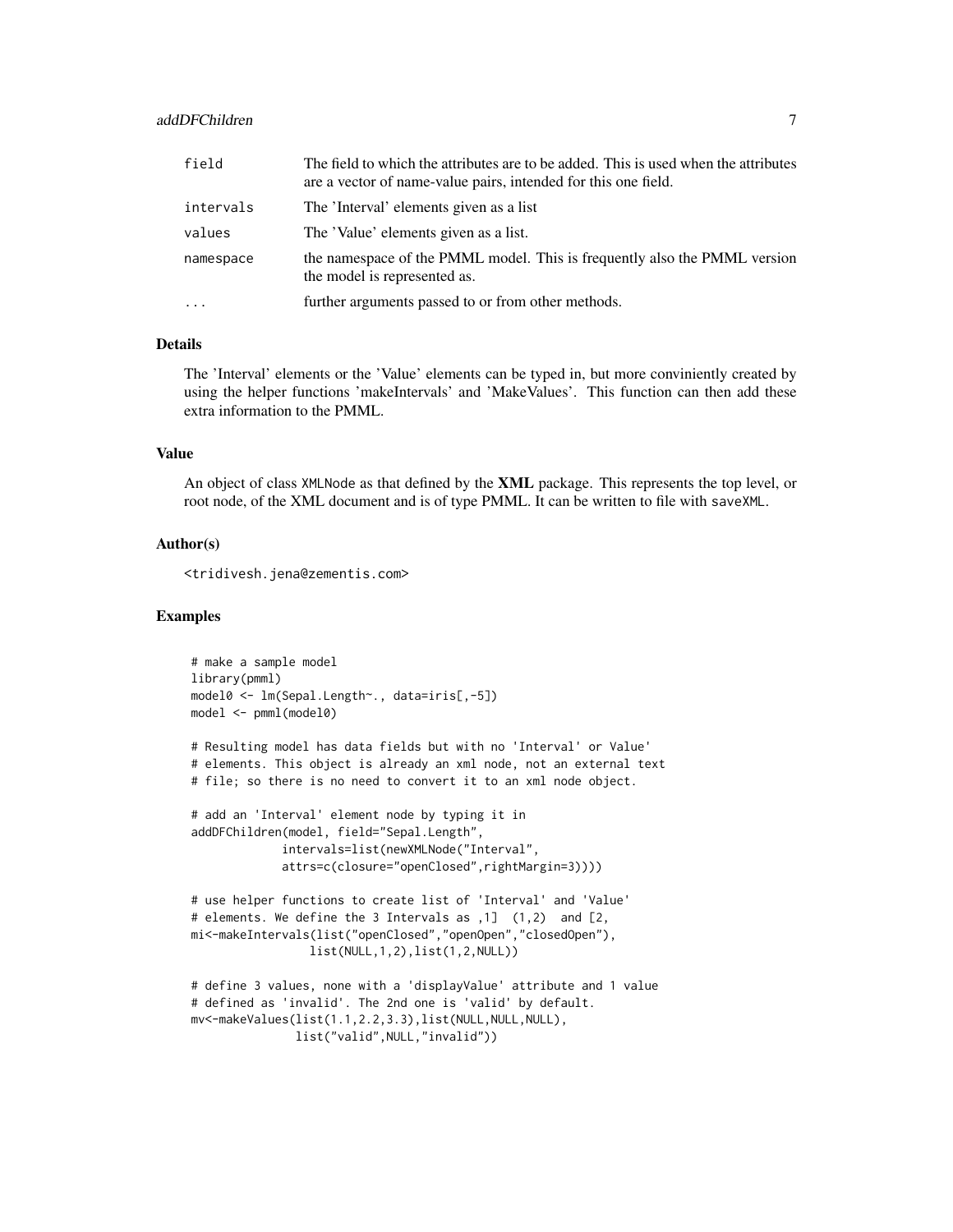```
# As an example, apply these to the Sepal.Length field.
addDFChildren(model, field="Sepal.Length", intervals=mi, values=mv)
# Only defined 'Interval's
addDFChildren(model, field="Sepal.Length", intervals=mi)
```
addLT *adds a LocalTransformations element to a given PMML file.*

# Description

The pmmlTransformations package allows one to create a LocalTransformations element describing the data manipulations desired. This function allows one to add this information to a given PMML file; thus combining the description of any data processing as well as the model using such transformed data.

#### Usage

addLT(xmlmodel=NULL, transforms=NULL, namespace="4\_2",...)

# Arguments

| xmlmodel   | the PMML model in a XML node format. If the model is a text file, it should be<br>converted to an XML node, for example, using the fileToXMLNode function. |
|------------|------------------------------------------------------------------------------------------------------------------------------------------------------------|
| transforms | the transformations performed on the initial data. This is the LocalTransforma-<br>tions element as an XML node object.                                    |
| namespace  | the namespace of the PMML model. This is frequently also the PMML version<br>the model is represented as.                                                  |
|            | further arguments passed to or from other methods.                                                                                                         |

#### Details

The attribute information should be provided as a dataframe; each row corresponding to an attribute name and each column corresponding to a variable name. This way one can add as many attributes to as many variables as one wants in one step. On the other extreme, a one-by-one data frame may be used to add one new attribute to one variable. This function may be used multiple times to add new attribute values step-by-step. This function overwrites any pre-existing attribute values, so it must be used with care. However, this is by design as this feature is meant to help an user defined new attribute values at different times. For example, one may use this to impute missing values in a model at fifferent times.

#### Value

An object of class XMLNode as that defined by the XML package. This represents the top level, or root node, of the XML document and is of type PMML. It can be written to file with saveXML.

<span id="page-7-0"></span>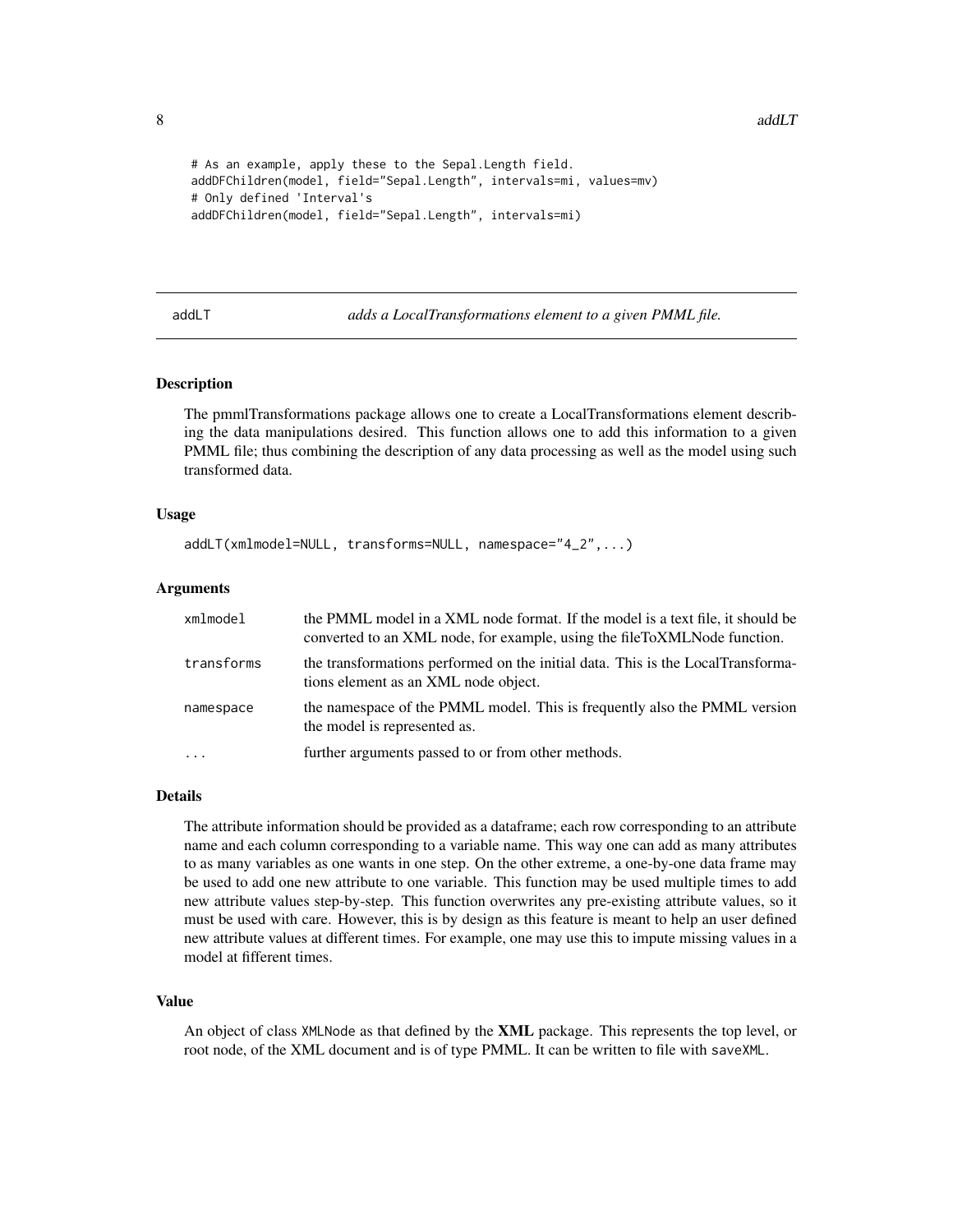# <span id="page-8-0"></span>addMSAttributes 9

# Author(s)

<tridivesh.jena@zementis.com>

#### Examples

```
## Not run:
# make a sample model
library(pmml)
model <- pmml(lm(Sepal.Length~., data=iris[,-5]))
# Perform a z-score transform on the first variable of the data set.
# As it is created and used in the same R session, this object is
# already an xml node, not an external text file; so there is no
# need to convert it to an xml node object.
library(pmmlTransformations)
irisBox <- WrapData(iris)
irisBox <- ZScoreXform(irisBox,"1")
xforms <- pmml(,transforms=irisBox)
# Add the LocalTransformations element to the initial PMML model.
# Since the model still uses the original fields, the usage
# envisioned for this function is to make it easy if the modeller
# forgot to add the transformations when using the pmml function
# initially.
modified <- addLT(model,xforms,namespace="4_2")
## End(Not run)
```
addMSAttributes *adds attribute values to an existing MiningField element in a given PMML file*

#### Description

The PMML format allows a MiningField element to have attributes 'usageType', 'missingValueReplacement' and 'invalidValueTreatment' which although useful, may not always be present in a PMML model. This function allows one to take an existing PMML file and add these attributes to the MiningFields.

#### Usage

```
addMSAttributes(xmlmodel=NULL,attributes=NULL,
                 namespace="4_2", \ldots)
```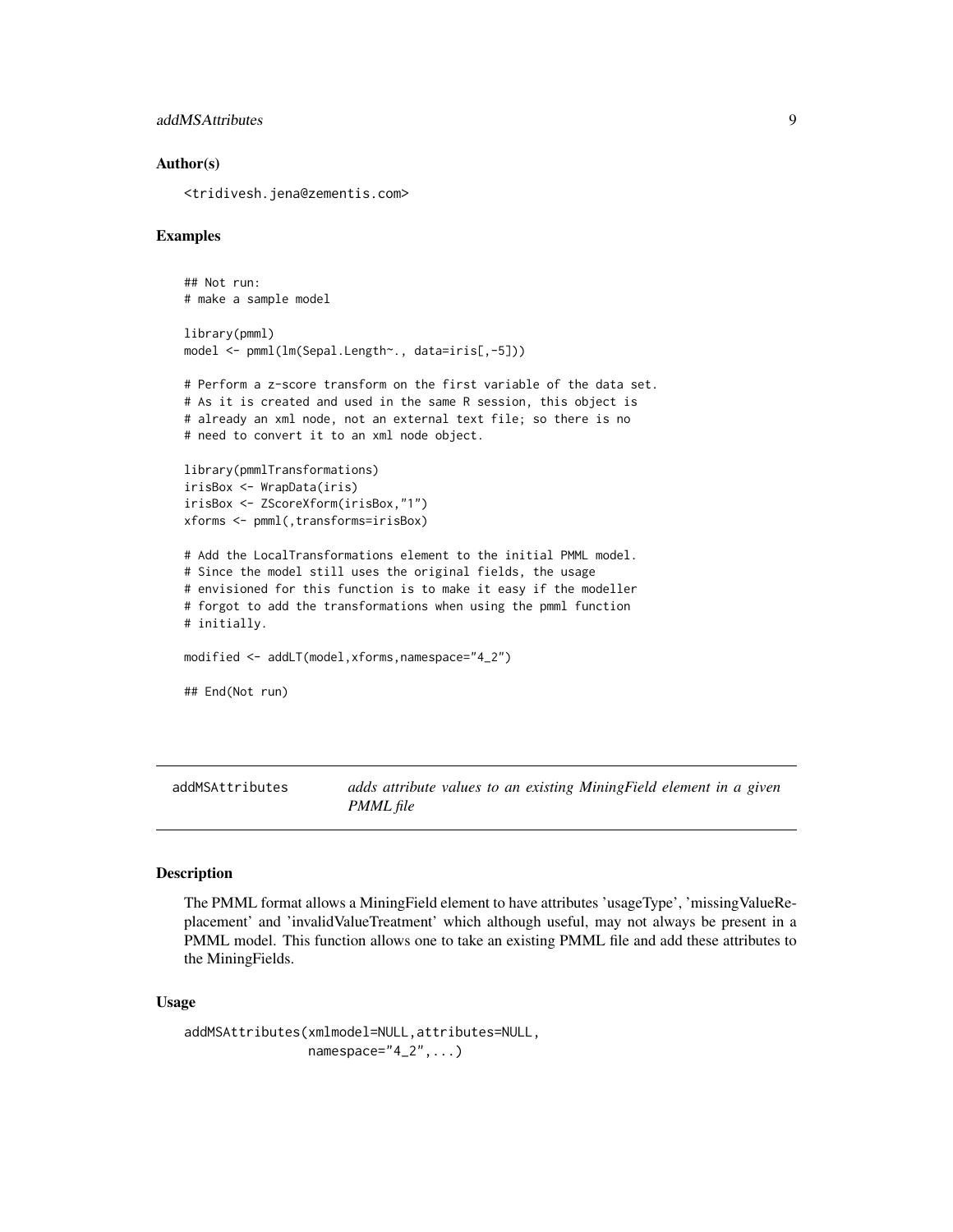#### Arguments

| xmlmodel   | the PMML model in a XML node format. If the model is a text file, it should be<br>converted to an XML node, for example, using the fileToXMLNode function. |
|------------|------------------------------------------------------------------------------------------------------------------------------------------------------------|
| attributes | the attributes to be added to the mining fields. The user should make sure that<br>the attributes being added are allowed in the PMML schema.              |
| namespace  | the namespace of the PMML model. This is frequently also the PMML version<br>the model is represented as.                                                  |
| $\cdots$   | further arguments passed to or from other methods.                                                                                                         |

# Details

The attribute information should be provided as a dataframe; each row corresponding to an attribute name and each column corresponding to a variable name. This way one can add as many attributes to as many variables as one wants in one step. On the other extreme, a one-by-one data frame may be used to add one new attribute to one variable. This function may be used multiple times to add new attribute values step-by-step. This function overwrites any pre-existing attribute values, so it must be used with care. However, this is by design as this feature is meant to help an user defined new attribute values at different times. For example, one may use this to impute missing values in a model at fifferent times.

#### Value

An object of class XMLNode as that defined by the XML package. This represents the top level, or root node, of the XML document and is of type PMML. It can be written to file with saveXML.

# Author(s)

<tridivesh.jena@zementis.com>

```
# make a sample model
library(pmml)
model0 <- lm(Sepal.Length~., data=iris[,-5])
model <- pmml(model0)
# Resulting model has mining fields with no information
# besides fieldName, dataType and optype. This object is
# already an xml node, not an external text file; so there
# is no need to convert it to an xml node object.
# Create data frame with attribute information
attributes <- data.frame(c("active",1.1,"asIs"),
                         c("active",2.2,"asIs"),
                         c("active",NA,"asMissing"))
rownames(attributes) <- c("usageType","missingValueReplacement",
                         "invalidValueTreatment")
```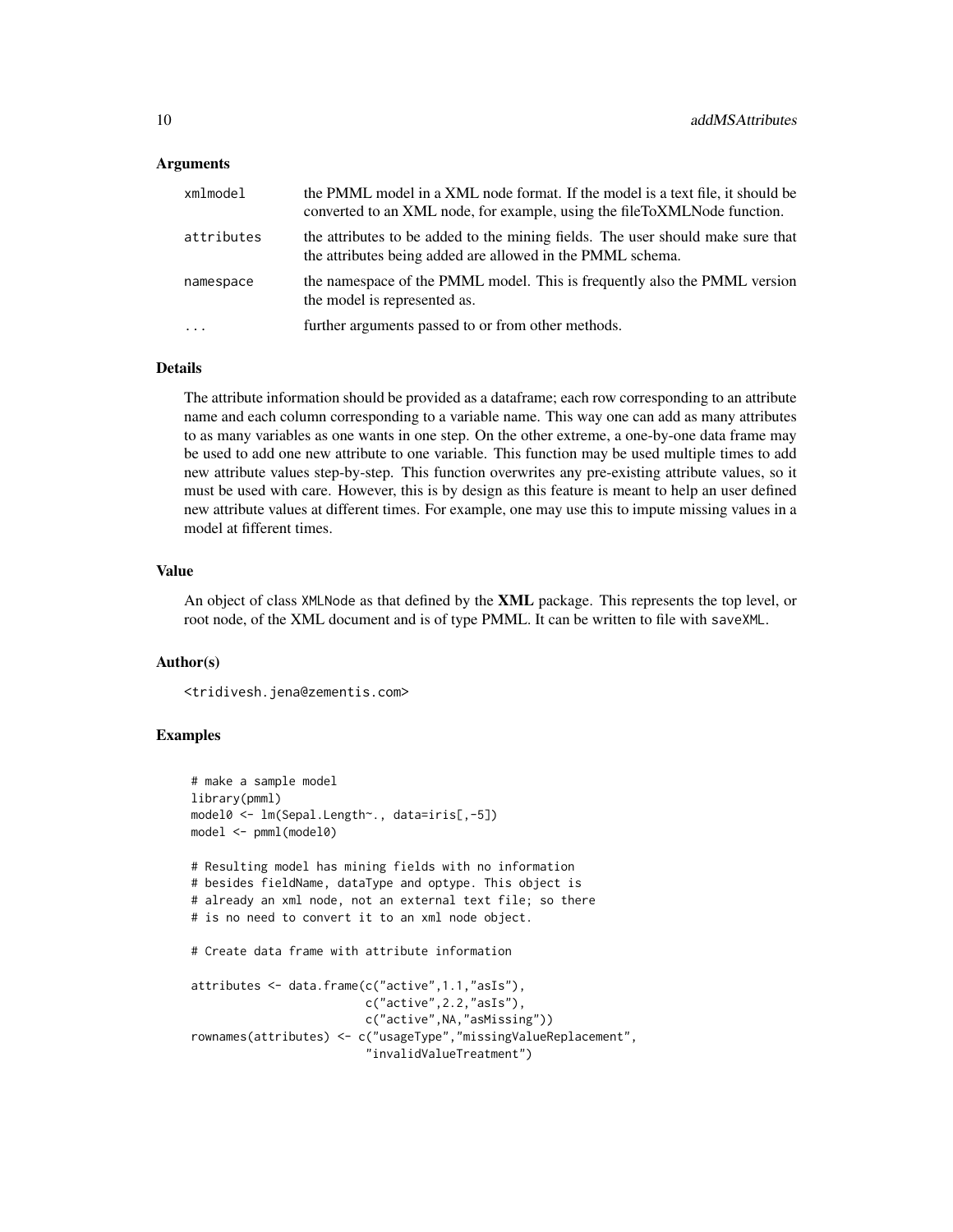```
colnames(attributes) <- c("Sepal.Width","Petal.Length",
                         "Petal.Width")
# Although not needed in this first try, necessary to easily
# add new values later
for(k in 1:ncol(attributes)){
  attributes[[k]]<-as.character(attributes[[k]])
 }
# actual command
addMSAttributes(model,attributes,namespace="4_2")
```
addOutputField *Add Output nodes to a PMML object.*

# Description

Add Output nodes to a PMML object.

# Usage

```
addOutputField(xm1model = NULL, outputNodes = NULL, at = "End",xformText = NULL, nodeName = NULL, attributes = NULL, whichOutput = 1,
 namespace = "4_2")
```
# Arguments

| xmlmodel    | The PMML model to which the OutputField elements are to be added                                                                           |
|-------------|--------------------------------------------------------------------------------------------------------------------------------------------|
| outputNodes | The Output nodes to be added. These may be created using the 'makeOutputN-<br>odes' helper function                                        |
| at          | Given an Output element, the 1 based index after which the given Output child<br>element should be inserted at                             |
| xformText   | Post-processing information to be included in the OutputField element. This<br>expression will be processed by the functionToPMML function |
| nodeName    | The name of the element to be added                                                                                                        |
| attributes  | The attributes to be added                                                                                                                 |
| whichOutput | The name of the Output Field element                                                                                                       |
| namespace   | The namespace of the PMML model                                                                                                            |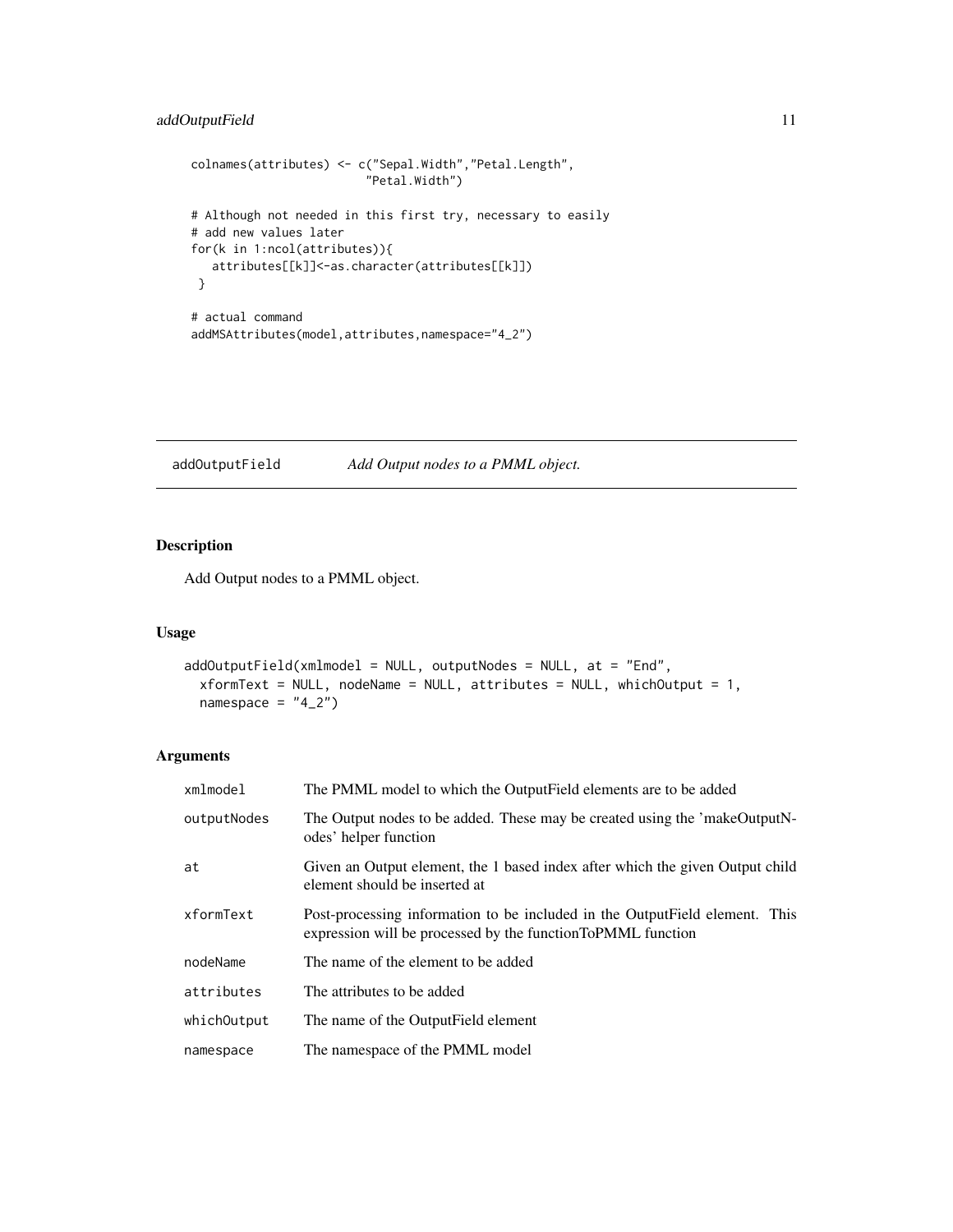# Details

This function is meant to add any post-processing information to an existing model via the Output-Field element. One can also use this to tell the PMML model to output other values not automatically added to the model output. The first method is to use the 'makeOutputNodes' helper function to make a list of output elements to be added. 'whichOutput' lets the function know which of the Output elements we want to work with; there may be more than one in a multiple model file. One can then add those elements there, at the desired index given by the 'at' parameter; the elements are inserted after the OutputField element at the 'at' index. This function can also be used with the 'nodeName' and 'attributes' to add the list of attributes to an OutputField element with name 'nodeName' element using the 'xmlmodel', 'outputNodes' and 'at' parameters. Finally, one can use this to add the transformation expression given by the 'xformText' parameter to the node with name 'nodeName'. The string given via 'xformText' is converted to an XML expression similarly to the functionToPMML function.

#### Value

Output node with the OutputField elements inserted.

#### Author(s)

Tridivesh Jena

#### Examples

```
# Load the standard iris dataset
data(iris)
# Create a linear model and convert it to PMML
mod <- lm(Sepal.Length~.,iris)
pmod <- pmml(mod)
# Create additional output nodes
onodes0<-makeOutputNodes(name=list("OutputField","OutputField"),
                         attributes=list(list(name="dbl",
                         optype="continuous"),NULL),
                         expression=list("ln(x)","ln(x/(1-x))"))
onodes2<-makeOutputNodes(name=list("OutputField","OutputField"),
                         attributes=list(list(name="F1",
                         dataType="double",optype="continuous"),
                         list(name="F2")))
# Create new pmml objects with the output nodes appended
addOutputField(xmlmodel=pmod, outputNodes=onodes2, at="End",
               xformText=NULL, nodeName=NULL, attributes=NULL,
               whichOutput=1)
pmod2<-addOutputField(xmlmodel=pmod, outputNodes=onodes0, at="End",
```
xformText=NULL, nodeName=NULL, attributes=NULL,whichOutput=1)

```
# Create nodes with attributes and transformations
addOutputField(xmlmodel=pmod2, outputNodes=onodes2,at=2)
```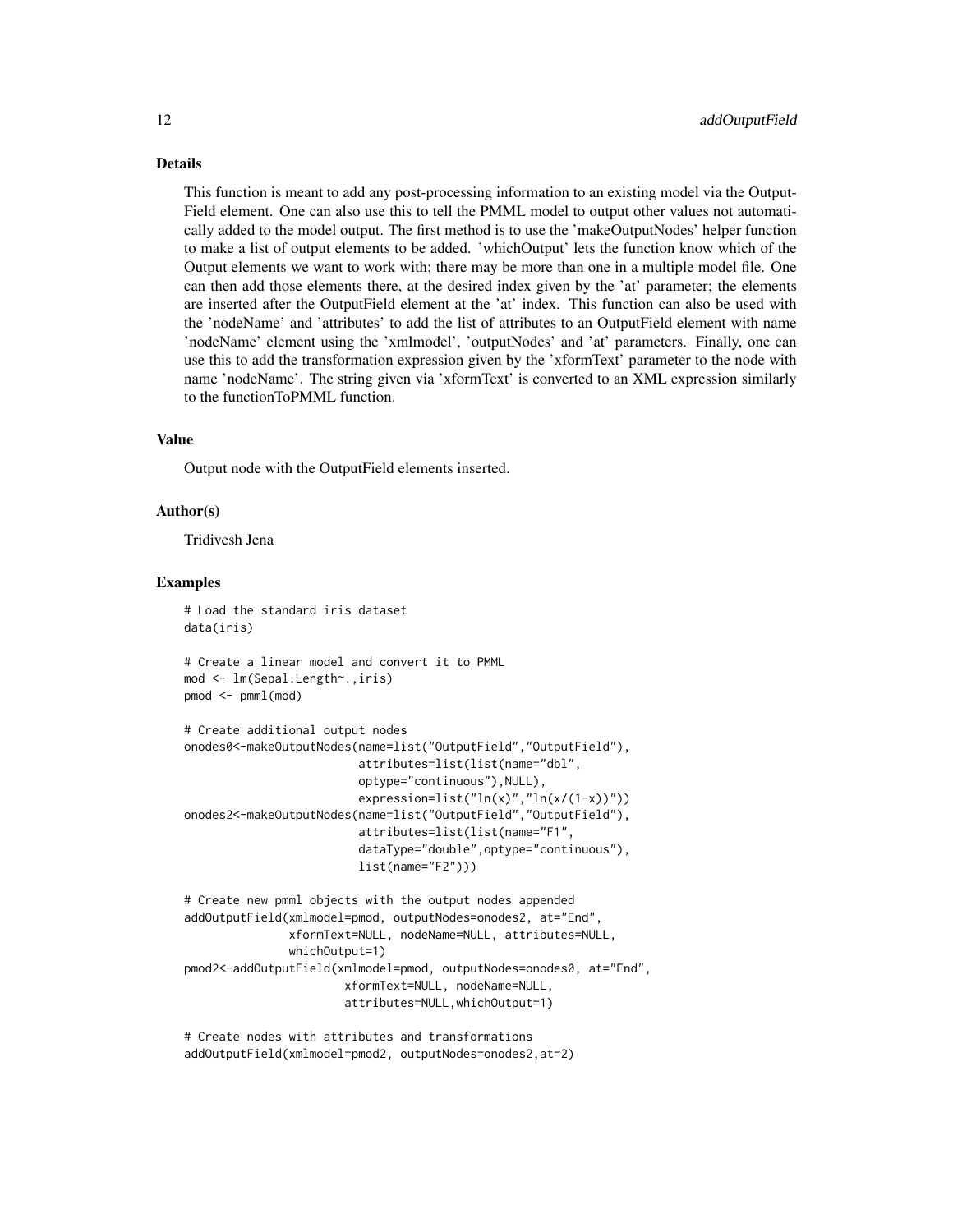```
addOutputField(xmlmodel=pmod2, xformText=list("exp(x) && !x"),
               nodeName="Predicted_Sepal.Length")
att <- list(datype="dbl",optpe="dsc")
addOutputField(xmlmodel=pmod2, nodeName="Predicted_Sepal.Length",
               attributes=att)
```
#### audit *Artificially constructed dataset*

# Description

This is an artificial dataset consisting of fictional clients who have been audited, perhaps for tax refund compliance. For each case an outcome is recorded (whether the taxpayer's claims had to be adjusted or not) and any amount of adjustment that resulted is also recorded.

# Format

A data frame containing:

| Age        | Numeric                           |
|------------|-----------------------------------|
| Employment | Categorical string with 7 levels  |
| Education  | Categorical string with 16 levels |
| Marital    | Categorical string with 6 levels  |
| Occupation | Categorical string with 14 levels |
| Income     | Numeric                           |
| Sex        | Categorical string with 2 levels  |
| Deductions | Numeric                           |
| Hours      | Numeric                           |
| Accounts   | Categorical string with 32 levels |
| Adjustment | Numeric                           |
| Adjusted   | Numeric value 0 or 1              |

#### References

Togaware rattle package : *Audit dataset* [http://www.dmg.org/pmml\\_examples/index.html#Audit](http://www.dmg.org/pmml_examples/index.html#Audit)

# Examples

data(audit, package = "pmml")

fileToXMLNode *Reads in a file and tries to parse it into an object of type XMLNode*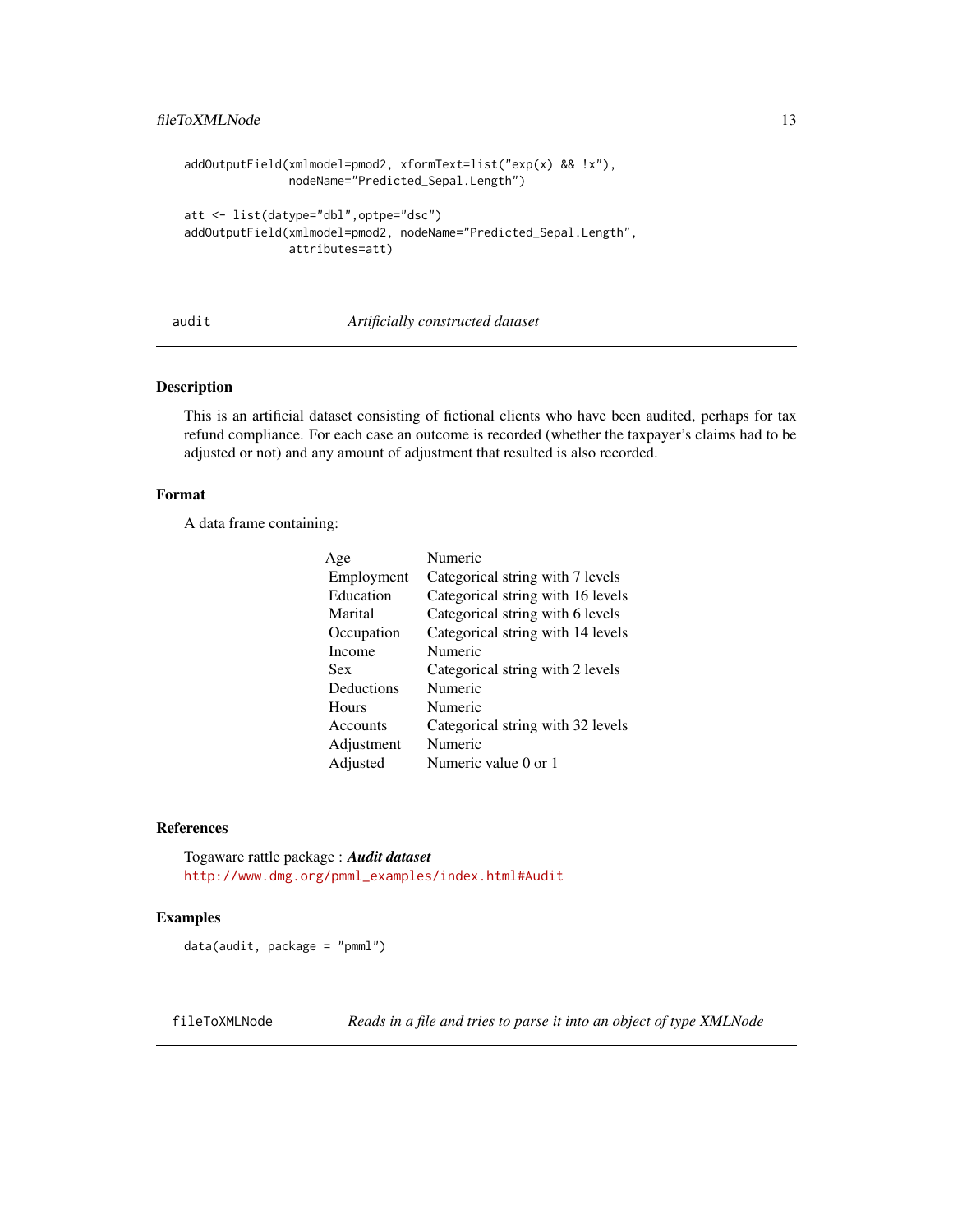This function can be used when the user wants to read in an external file and convert it into an XMLNode to be used subsequently by other R functions.

#### Usage

```
fileToXMLNode(file)
```
#### Arguments

file the external file to be read in. This file can be any file in PMML format, regardless of the source or model type.

# Details

This function reads in a file and attempts to parse it into an XML node. This format is the one that will be obtained when a model is constructed in R and output in PMML format.

This function is mainly meant to be used to read in external files instead of depending on models saved in R. As an example, the pmml package requires as input an object of type XMLNode before its functions can be applied. Function 'fileToXMLNode' can be used to read in an existing PMML file, convert it to an XML node and then make it available for use by any of the pmml functions.

# Value

An object of class XMLNode as that defined by the **XML** package. This represents the top level, or root node, of the XML document and is of type PMML. It can be written to file with saveXML.

#### Author(s)

<tridivesh.jena@zementis.com>

```
## Not run:
# define some transformations
library(pmml)
library(pmmlTransformations)
irisBox <- WrapData(iris)
irisBox <- ZScoreXform(irisBox,xformInfo = "column1->d1")
irisBox <- ZScoreXform(irisBox,xformInfo = "column2->d2")
#make a LocalTransformations element and save it to an external file
pmml_trans <- pmml(NULL, transforms=irisBox)
write(toString(pmml_trans),file = "xform_iris.pmml")
# Later, we may need to read in the PMML model into R
# 'lt' below is now a XML Node, as opposed to a string
```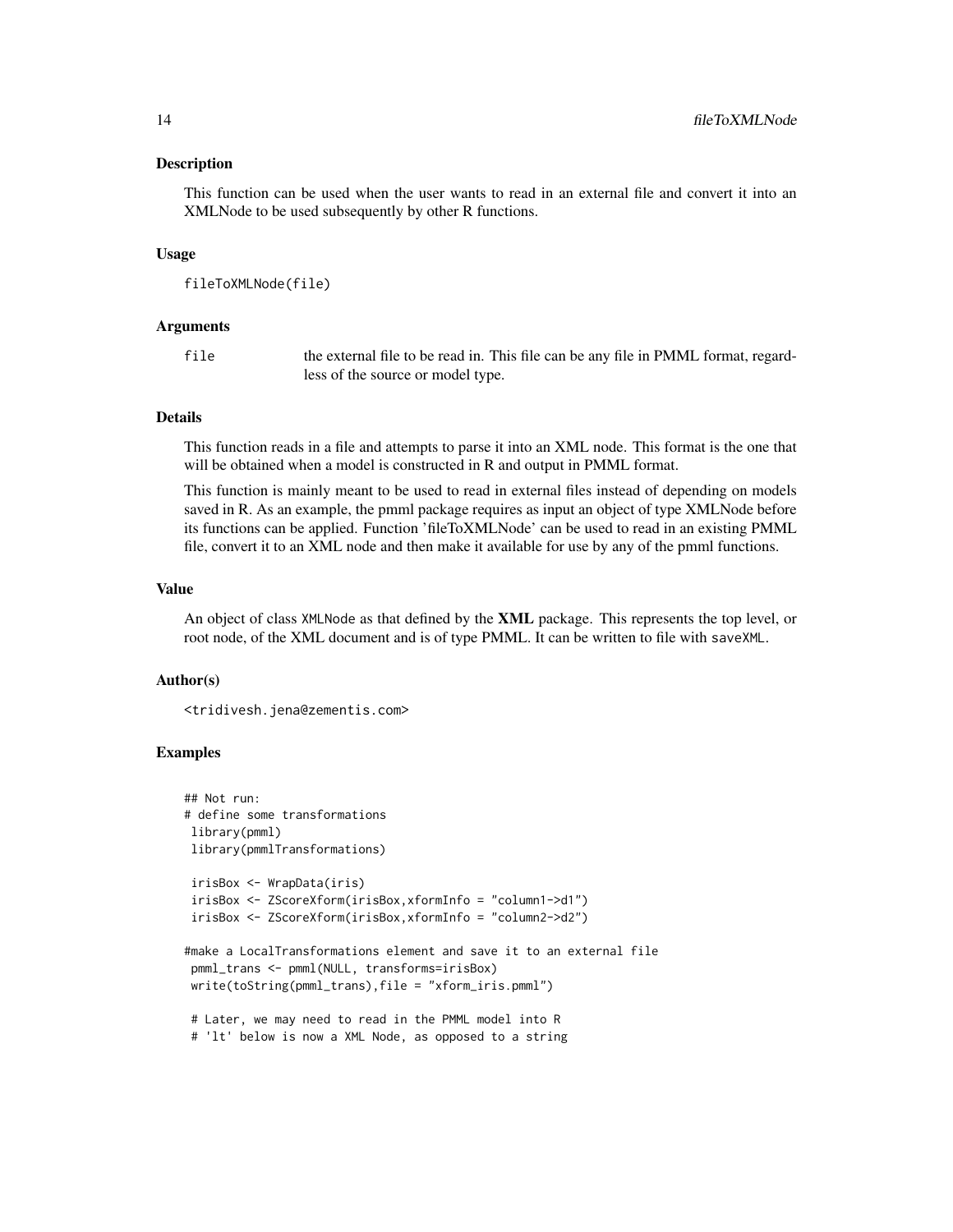# <span id="page-14-0"></span>functionToPMML 15

```
lt <- fileToXMLNode("xform_iris.pmml")
```
## End(Not run)

functionToPMML *Convert an R expression to PMML.*

# Description

Convert an R expression to PMML.

#### Usage

functionToPMML(expr)

#### **Arguments**

expr an R expression enclosed in quotes

# Details

As long as the expression passed to the function is a valid R expression (e.g., no unbalanced parenthesis), it can contain arbitrary function names not defined in R. Variables in the expression passed to 'FunctionXform' are always assumed to be fields, and not substituted. That is, even if 'x' has a value in the R environment, the resulting expression will still use 'x'.

An expression such as 'foo $(x)$ ' is treated as a function 'foo' with argument 'x'. Consequently, passing in an R vector 'c(1,2,3)' to 'functionToPMML()' will produce PMML where 'c' is a function and '1,2,3' are the arguments.

# Value

PMML version of the input expression

#### Author(s)

Dmitriy Bolotov

```
# Operator precedence and parenthesis
functionToPMML("1 + 3/5 - (4 \times 2)")
```

```
# Nested arbitrary functions
functionToPMML("foo(bar(x)) - bar(foo(y-z))")
```

```
# If-else expression
functionToPMML("if (x==3) { 3 } else { 0 }")
```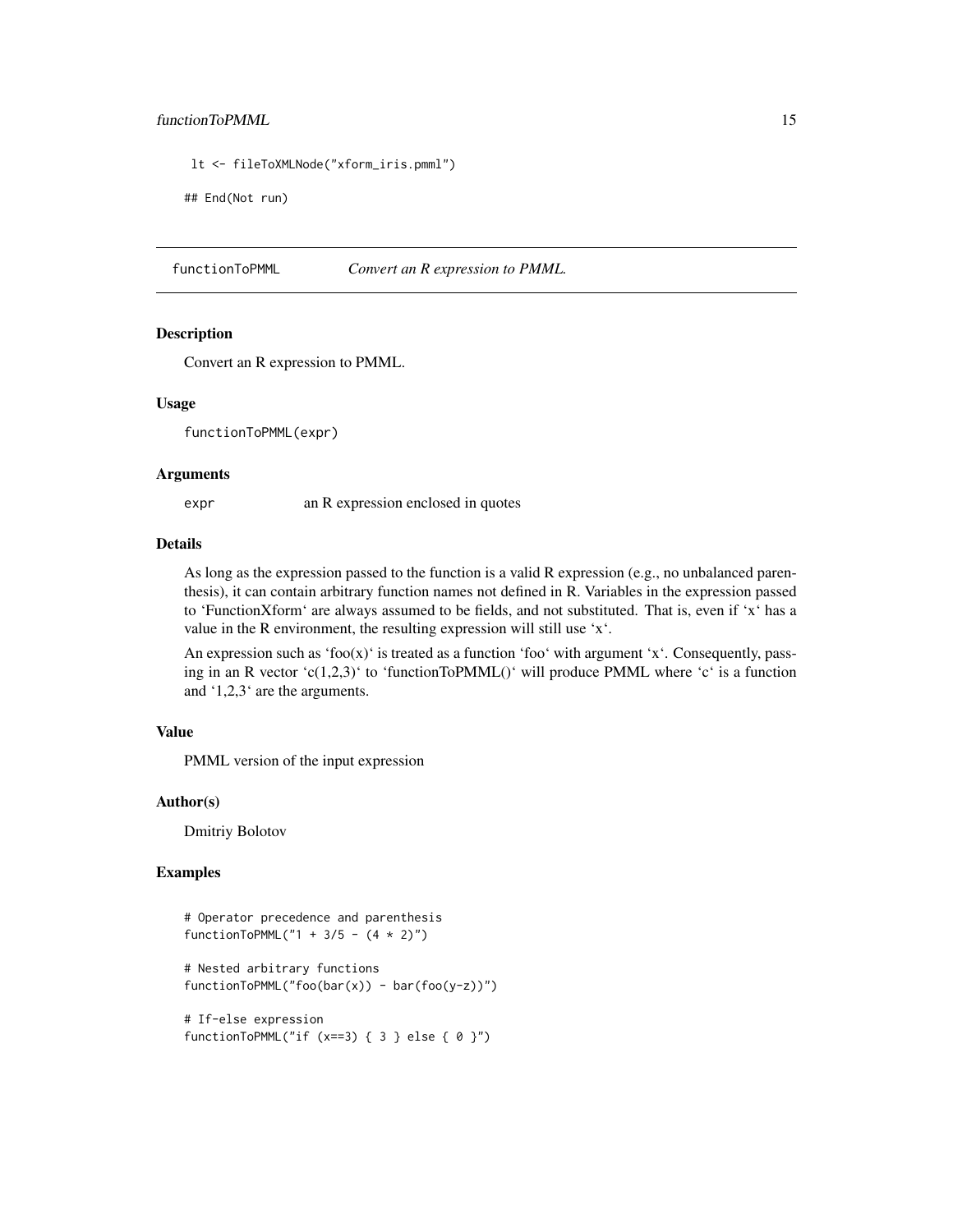```
# Function with string argument types
functionToPMML("colors('red','green','blue')")
```
houseVotes84 *Modified 1984 United States Congressional Voting Records Database*

# Description

This data set includes votes for each of the U.S. House of Representatives Congressmen on the 16 key votes identified by the CQA. The CQA lists nine different types of votes: voted for, paired for, and announced for (these three simplified to yea), voted against, paired against, and announced against (these three simplified to nay), voted present, voted present to avoid conflict of interest, and did not vote or otherwise make a position known (these three simplified to an unknown disposition). Originally containing a binomial variable "class" and 16 other binary variables, those 16 variables have been renamed to simply "V1", "V2",..., "V16".

#### Format

A data frame containing:

| Class           | Boolean variable |
|-----------------|------------------|
| V1              | Boolean variable |
| V2              | Boolean variable |
| V <sub>3</sub>  | Boolean variable |
| V4              | Boolean variable |
| V5              | Boolean variable |
| V6              | Boolean variable |
| V <sub>7</sub>  | Boolean variable |
| V <sup>8</sup>  | Boolean variable |
| V9              | Boolean variable |
| V10             | Boolean variable |
| V11             | Boolean variable |
| V <sub>12</sub> | Boolean variable |
| V13             | Boolean variable |
| V14             | Boolean variable |
| V15             | Boolean variable |
| V16             | Boolean variable |

## References

[UCI Machine Learning Repository](http://archive.ics.uci.edu/ml/datasets/Congressional+Voting+Records)

# Examples

data(houseVotes84, package = "pmml")

<span id="page-15-0"></span>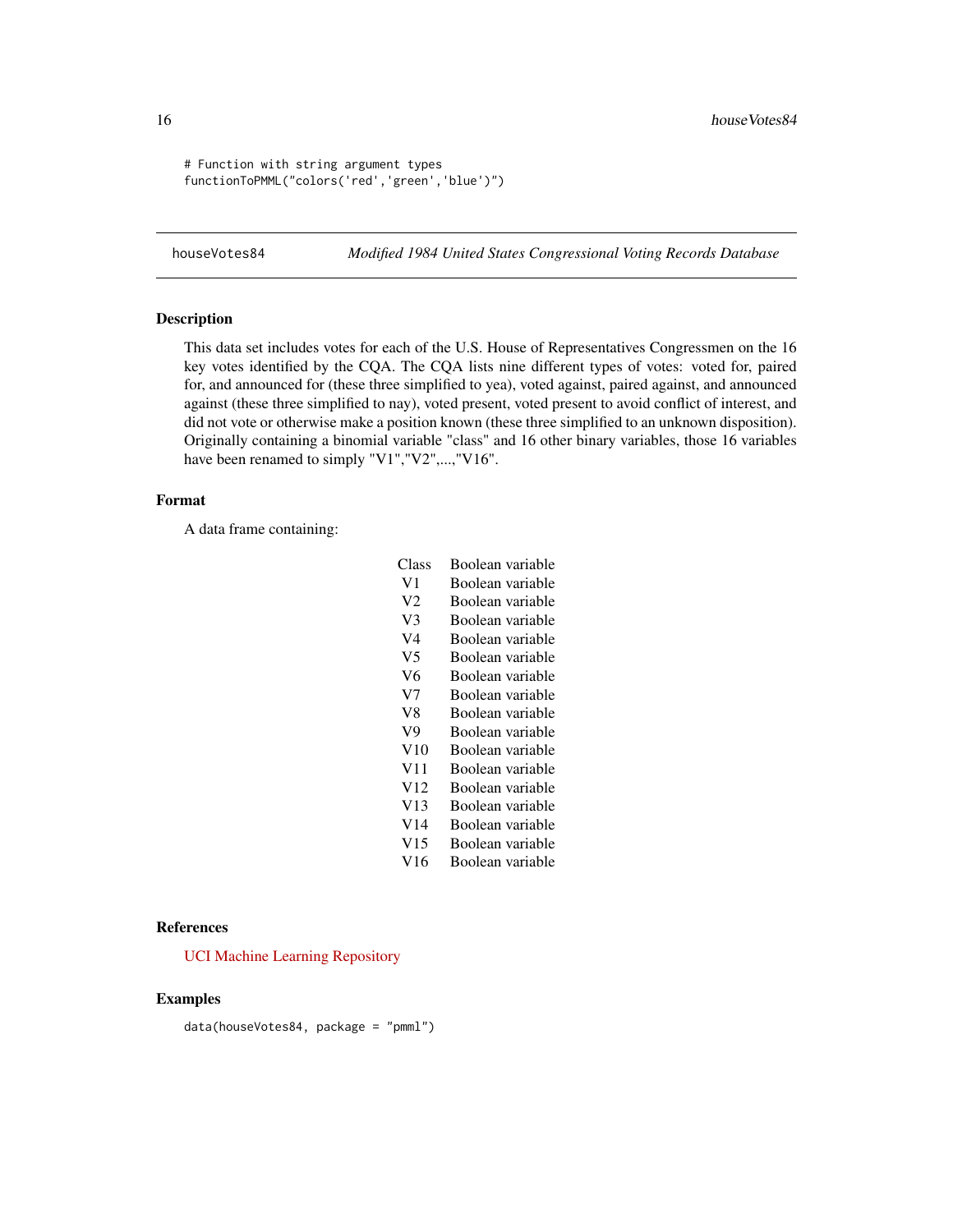<span id="page-16-1"></span><span id="page-16-0"></span>

Create Interval elements, most likely to add to a DataDictionary element

#### Usage

```
makeIntervals(closure = NULL, leftMargin = NULL, rightMargin = NULL,
 namespace = "4_2")
```
# Arguments

| closure     | The 'closure' attribute of each 'Interval' element to be created in order.     |
|-------------|--------------------------------------------------------------------------------|
| leftMargin  | The 'leftMargin' attribute of each 'Interval' element to be created in order.  |
| rightMargin | The 'rightMargin' attribute of each 'Interval' element to be created in order. |
| namespace   | The namespace of the PMML model                                                |

# Details

The 'Interval' element allows 3 attributes, all of which may be defined in the 'makeIntervals' function. The value of these attributes should be provided as a list. Thus the elements of the 'leftMargin' for example define the value of that attribute for each 'Interval' element in order.

# Value

PMML Intervals elements.

#### Author(s)

Tridivesh Jena

# See Also

[makeValues](#page-18-1) to make Values child elements, [addDFChildren](#page-5-1) to add these xml fragments to the DataDictionary PMML element.

```
# make 3 Interval elements
# we define the 3 Intervals as ,1] (1,2) and [2,
mi<-makeIntervals(list("openClosed","openOpen","closedOpen"),
                  list(NULL,1,2),list(1,2,NULL))
```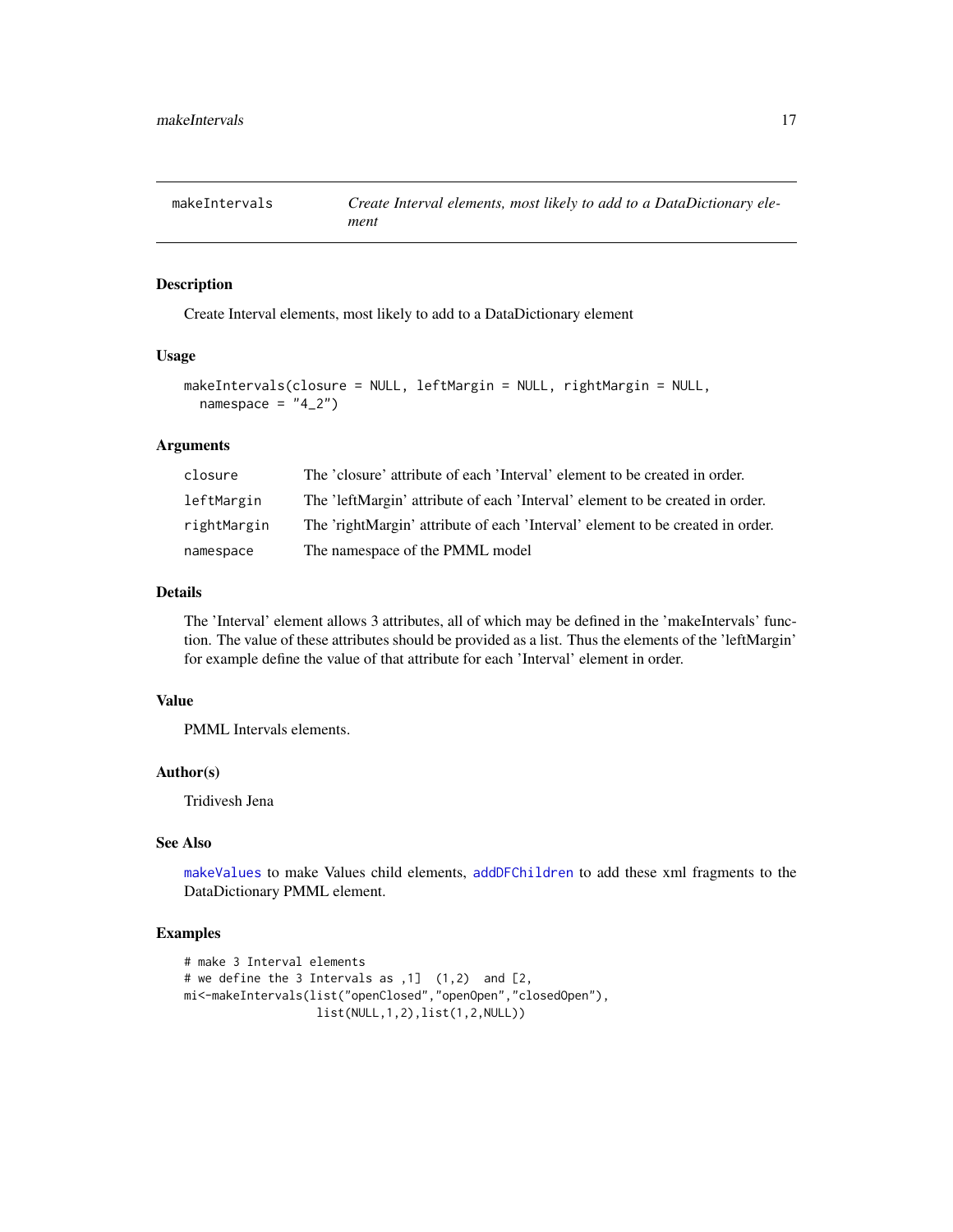<span id="page-17-0"></span>

Add Output nodes to a PMML object.

# Usage

```
makeOutputNodes(name = "OutputField", attributes = NULL,
  expression = NULL, namespace = "4_2")
```
# Arguments

| name       | The name of the element to be created                                                                                           |
|------------|---------------------------------------------------------------------------------------------------------------------------------|
| attributes | The node attributes to be added                                                                                                 |
| expression | Post-processing information to be included in the element. This expression will<br>be processed by the function ToPMML function |
| namespace  | The namespace of the PMML model                                                                                                 |

#### Details

This function will create a list of nodes with names 'name', attributes 'attributes' and child elements 'expression'. 'expression' is a string converted to XML similar to th functionToPMML function. Meant to create OutputField elements, 'expressions' allows one to include post-processing transformations to a model. To create multiple such nodes, all the parameters must be given as lists of equal length.

# Value

List of nodes

#### Author(s)

Tridivesh Jena

```
# make 2 nodes, one with attributes
TwoNodes <- makeOutputNodes(name=list("OutputField","OutputField"),
            attributes=list(list(name="dbl",optype="continuous"),NULL),
            expression=list("ln(x)","ln(x/(1-x))"))
```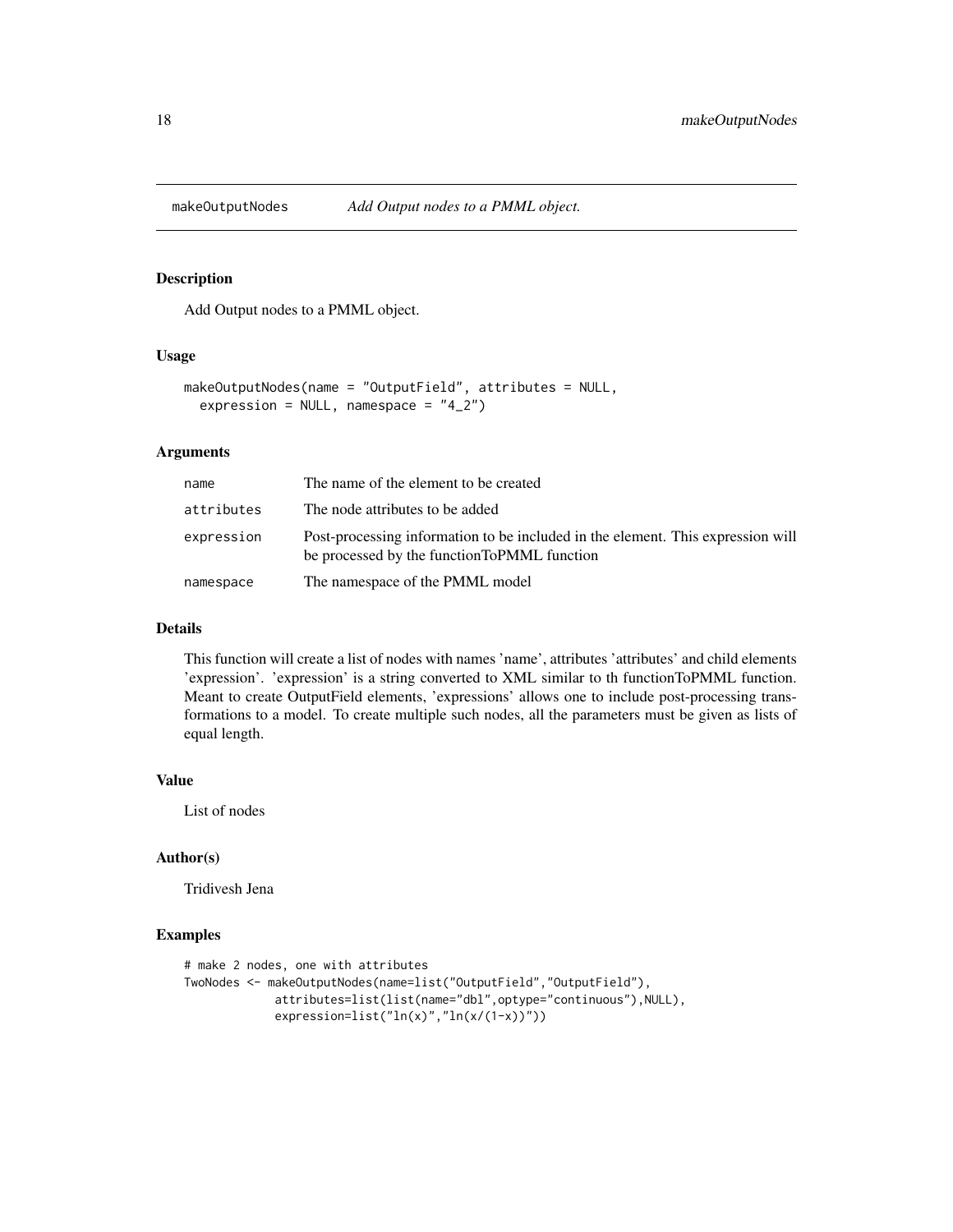<span id="page-18-1"></span><span id="page-18-0"></span>

Create Values element, most likely to add to a DataDictionary element

# Usage

```
makeValues(value = NULL, displayValue = NULL, property = NULL,
 namespace = "4_2")
```
# Arguments

| value        | The 'value' attribute of each 'Value' element to be created in order.        |
|--------------|------------------------------------------------------------------------------|
| displayValue | The 'displayValue' attribute of each 'Value' element to be created in order. |
| property     | The 'property' attribute of each 'Value' element to be created in order.     |
| namespace    | The namespace of the PMML model                                              |

# Details

The 'makeValues' function is used the same way as the 'makeIntervals' function. If certain attributes for an element should not be included, they should be input in the list as NULL.

# Value

PMML Values elements.

# Author(s)

Tridivesh Jena

# See Also

[makeIntervals](#page-16-1) to make Interval child elements, [addDFChildren](#page-5-1) to add these xml fragments to the DataDictionary PMML element.

```
# define 3 values, none with a 'displayValue' attribute and 1 value
# defined as 'invalid'. The 2nd one is 'valid' by default.
mv <- makeValues(list(1.1,2.2,3.3),list(NULL,NULL,NULL),
                list("valid",NULL,"invalid"))
```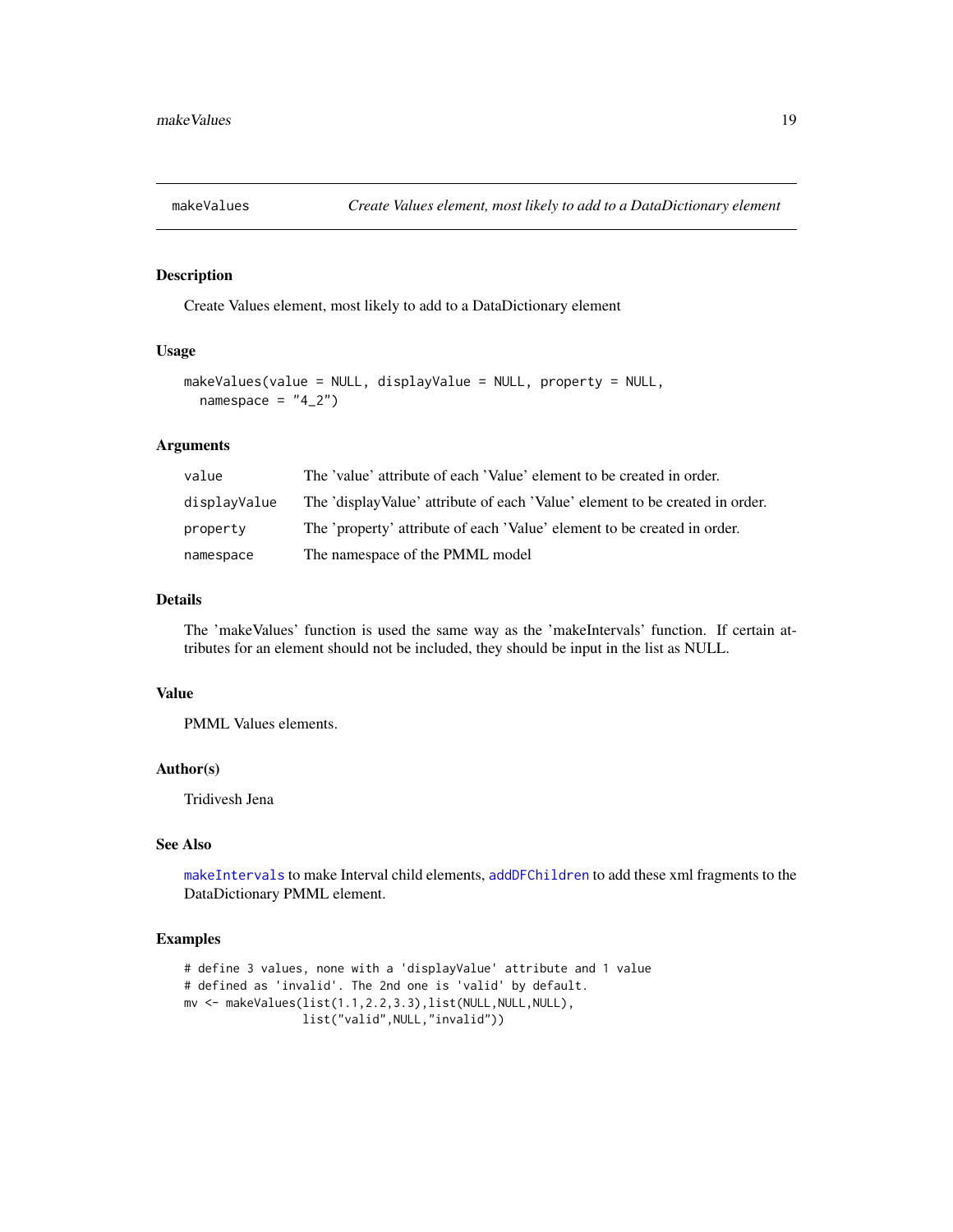<span id="page-19-1"></span><span id="page-19-0"></span>pmml is a generic function implementing S3 methods used to produce the PMML (Predictive Model Markup Language) representation of an R model. The resulting PMML file can then be imported into other systems that accept PMML.

The same function can also be used to output variable transformations in PMML format. In particular, it can be used as a transformations generator. Various transformation operations can be implemented in R and those transformations can then be output in PMML format by calling the function with a NULL value for the model input and a pmmlTransformations object as the transforms input. Please see the R pmmlTransformations package for more information on how to create the pmmlTransformations object.

In addition, the pmml function can also be called using a pre-existing PMML model as the first input and a pmmlTransformations object as the transforms input. The result is a new PMML model with the transformation inserted as a "LocalTransformations" element in the original model. If the original model already had a "LocalTransformations" element, the new information will be appended to that element. If the model variables are derived directly from a chain of transformations defined in the transforms input, the field names in the model are replaced with the original field names with the correct data types to make a consistent model. The covered cases include model fields derived from an original field, model fields derived from a chain of transformations starting from an original field and mutiple fields derived from the same original field.

Please note that package **XML\_3.95-0.1** or later is required to perform the full and correct functionality of the **pmml** package.

If data used for an R model contains features of type character, these must be converted to factors before the model is trained and converted with pmml.

# Usage

```
pmml(model=NULL, model.name="Rattle_Model",
     app.name="Rattle/PMML", description=NULL,
     copyright=NULL, transforms=NULL, ...)
```
#### Arguments

| a name to be given to the model in the PMML code.<br>model.name<br>the name of the application that generated the PMML code.<br>app.name<br>description<br>a descriptive text for the Header element of the PMML code.<br>the copyright notice for the model.<br>copyright<br>transforms<br>further arguments passed to or from other methods. | model | an object to be converted to PMML.                                |
|------------------------------------------------------------------------------------------------------------------------------------------------------------------------------------------------------------------------------------------------------------------------------------------------------------------------------------------------|-------|-------------------------------------------------------------------|
|                                                                                                                                                                                                                                                                                                                                                |       |                                                                   |
|                                                                                                                                                                                                                                                                                                                                                |       |                                                                   |
|                                                                                                                                                                                                                                                                                                                                                |       |                                                                   |
|                                                                                                                                                                                                                                                                                                                                                |       |                                                                   |
|                                                                                                                                                                                                                                                                                                                                                |       | data transformations represented in PMML via pmmlTransformations. |
|                                                                                                                                                                                                                                                                                                                                                |       |                                                                   |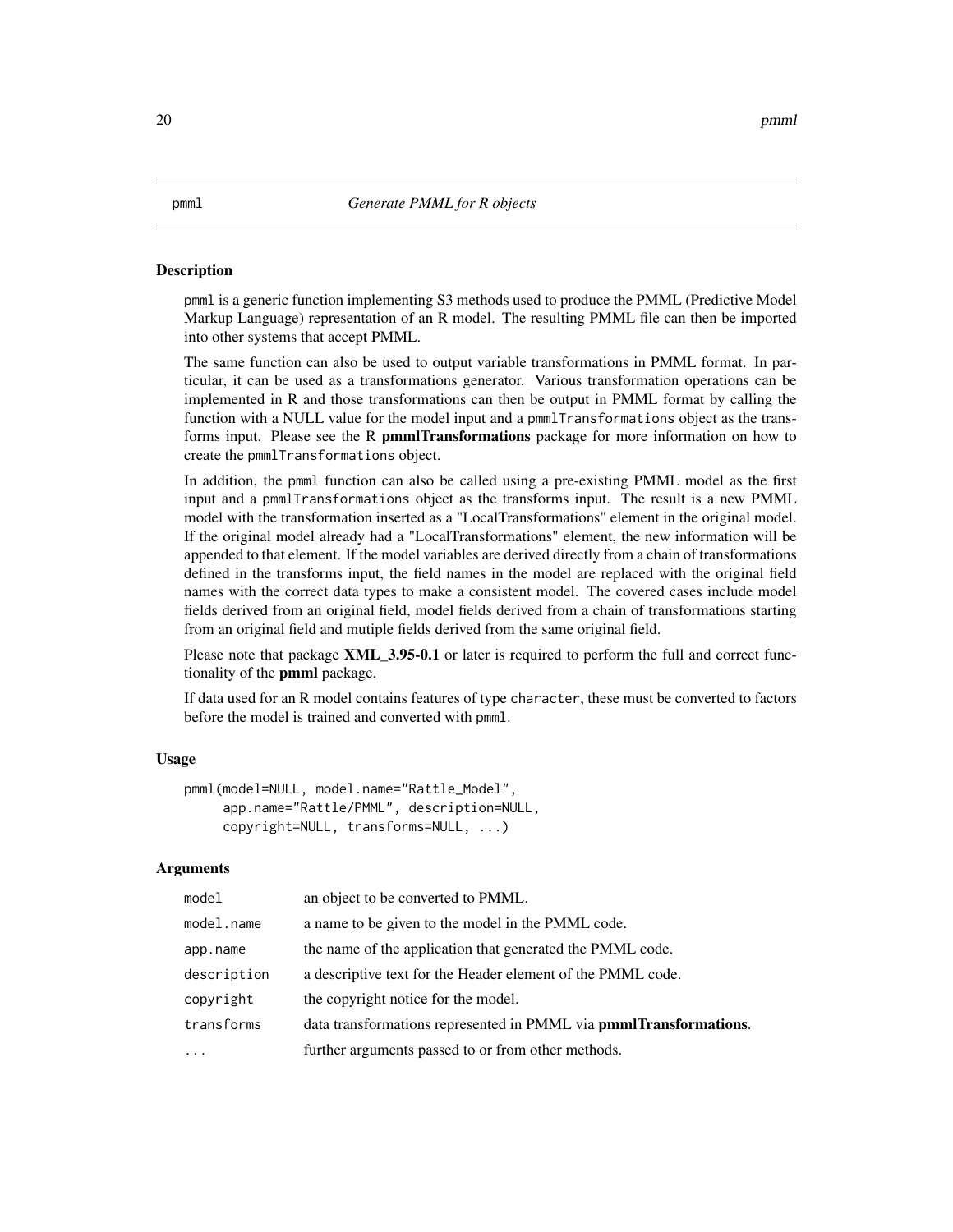#### <span id="page-20-0"></span>pmml 21

# Details

PMML is an XML based language which provides a way for applications to define statistical and data mining models and to share models between PMML compliant applications. More information about PMML and the Data Mining Group can be found at http://www.dmg.org.

The generated PMML can be imported into any PMML consuming application, such as the Zementis ADAPA and UPPI scoring engines which allow for predictive models built in R to be deployed and executed on site, in the cloud (Amazon, IBM, and FICO), in-database (IBM Netezza, Pivotal, Sybase IQ, Teradata and Teradata Aster) or Hadoop (Datameer and Hive).

# Value

An object of class XMLNode as that defined by the **XML** package. This represents the top level, or root node, of the XML document and is of type PMML. It can be written to file with saveXML.

# Author(s)

<Graham.Williams@togaware.com>

# References

- Rattle home page: <http://rattle.togaware.com>
- PMML home page: <http://www.dmg.org>
- A. Guazzelli, W. Lin, T. Jena (2012), *PMML in Action: Unleashing the Power of Open Standards for Data Mining and Predictive Analytics*. CreativeSpace (Second Edition) - [Available](http://www.amazon.com/dp/1470003244) [on Amazon.com.](http://www.amazon.com/dp/1470003244)
- A. Guazzelli, M. Zeller, W. Lin, G. Williams (2009), PMML: An Open Standard for Sharing Models. *The R journal*, Volume 1/1, 60-65
- A. Guazzelli, T. Jena, W. Lin, M. Zeller (2013). [Extending the Naive Bayes Model Element](http://kdd13pmml.files.wordpress.com/2013/07/guazzelli_et_al.pdf) [in PMML: Adding Support for Continuous Input Variables.](http://kdd13pmml.files.wordpress.com/2013/07/guazzelli_et_al.pdf) In *Proceedings of the 19th ACM SIGKDD Conference on Knowledge Discovery and Data Mining*
- T. Jena, A. Guazzelli, W. Lin, M. Zeller (2013). [The R pmmlTransformations Package.](http://kdd13pmml.files.wordpress.com/2013/07/jena_et_al.pdf) In *Proceedings of the 19th ACM SIGKDD Conference on Knowledge Discovery and Data Mining*

#### See Also

[pmml.ada](#page-21-1), [pmml.rules](#page-38-1), [pmml.coxph](#page-22-1), [pmml.cv.glmnet](#page-23-1), [pmml.glm](#page-25-1), [pmml.hclust](#page-26-1), [pmml.kmeans](#page-27-1), [pmml.ksvm](#page-29-1), [pmml.lm](#page-30-1), [pmml.multinom](#page-31-1), [pmml.naiveBayes](#page-32-1), [pmml.nnet](#page-34-1), [pmml.randomForest](#page-35-1), [pmml.rfsrc](#page-36-1), [pmml.rpart](#page-37-1), [pmml.svm](#page-39-1)

```
# Build a simple lm model
iris.lm <- lm(Sepal.Length ~ ., data=iris)
# Convert to pmml
pmml(iris.lm)
```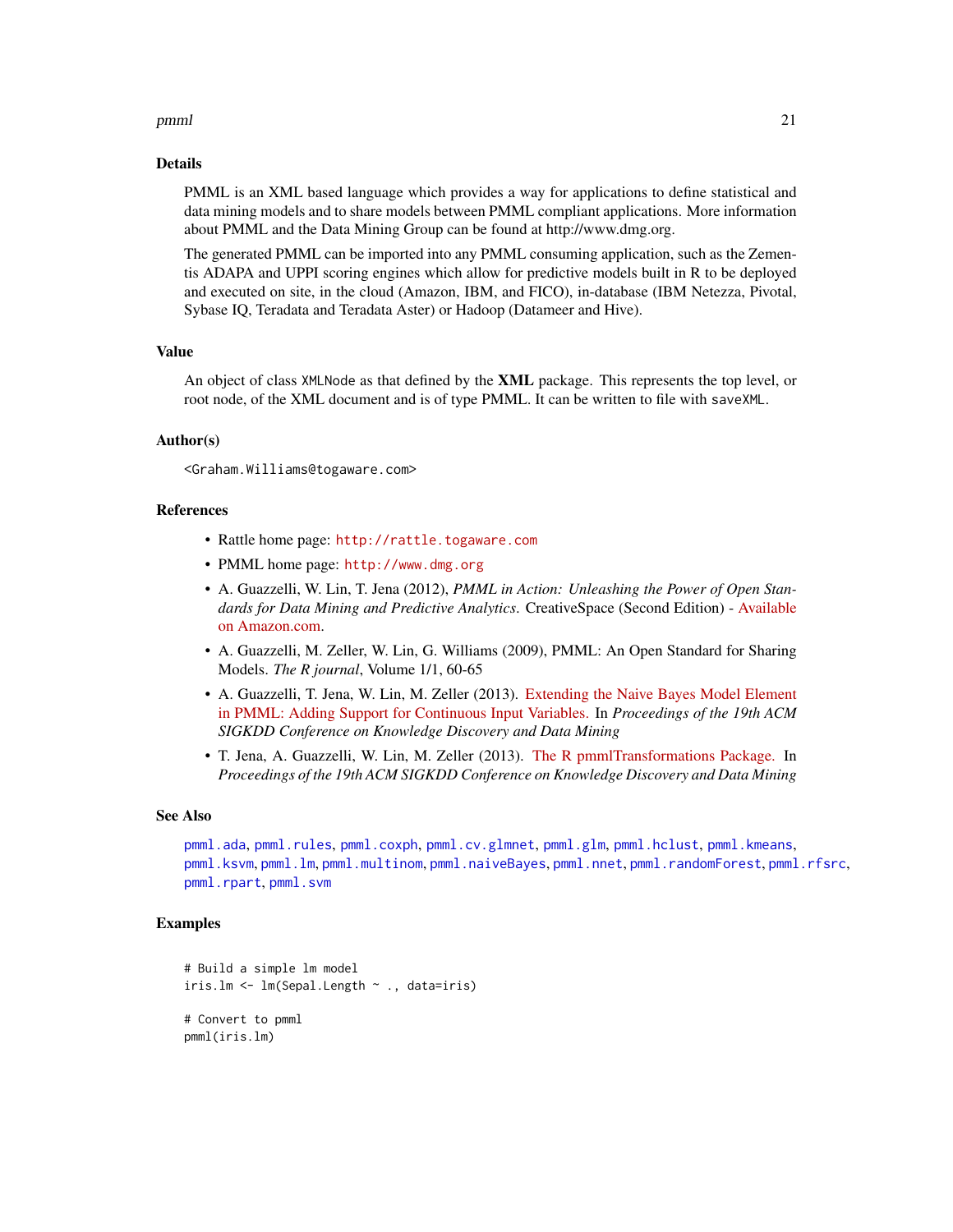```
# Create a pmmlTransformations object
library(pmmlTransformations)
xo <- WrapData(iris)
# Transform the 'Sepal.Length' variable
xo <- MinMaxXform(xo,xformInfo="column1->d_sl")
# Output the tranformation in PMML format
pmml(NULL, transforms=xo)
```
<span id="page-21-1"></span>

pmml.ada *Generate PMML for ada objects*

# Description

Generate the PMML representation for an ada object from package ada.

# Usage

```
## S3 method for class 'ada'
pmml(model, model.name="AdaBoost_Model",
    app.name="R-PMML", description="AdaBoost Model",
    copyright=NULL, transforms=NULL, unknownValue=NULL, ...)
```
#### Arguments

| model        | ada object.                                                                             |
|--------------|-----------------------------------------------------------------------------------------|
| model.name   | a name to be given to the model in the PMML code.                                       |
| app.name     | the name of the application that generated the PMML code.                               |
| description  | a descriptive text for the Header element of the PMML code.                             |
| copyright    | the copyright notice for the model.                                                     |
| transforms   | data transformations represented in PMML via <b>pmmlTransformations</b> .               |
| unknownValue | value to be used as the 'missing ValueReplacement' attribute for all Mining-<br>Fields. |
| $\ddots$     | further arguments passed to or from other methods.                                      |

#### Details

The pmml function exports the ada model in the PMML MiningModel (multiple models) format. The MiningModel element consists of a list of TreeModel elements, one in each model segment.

This function implements the discrete adaboost algorithm only. Note that each segment tree is a classification model, returning either -1 or 1. However the MiningModel (ada algorithm) is doing a weighted sum of the returned value, -1 or 1. So the value of attribute functionName of element MiningModel is set to "regression"; the value of attribute functionName of each segment tree is also set to "regression" (they have to be the same as the parent MiningModel per PMML schema).

<span id="page-21-0"></span>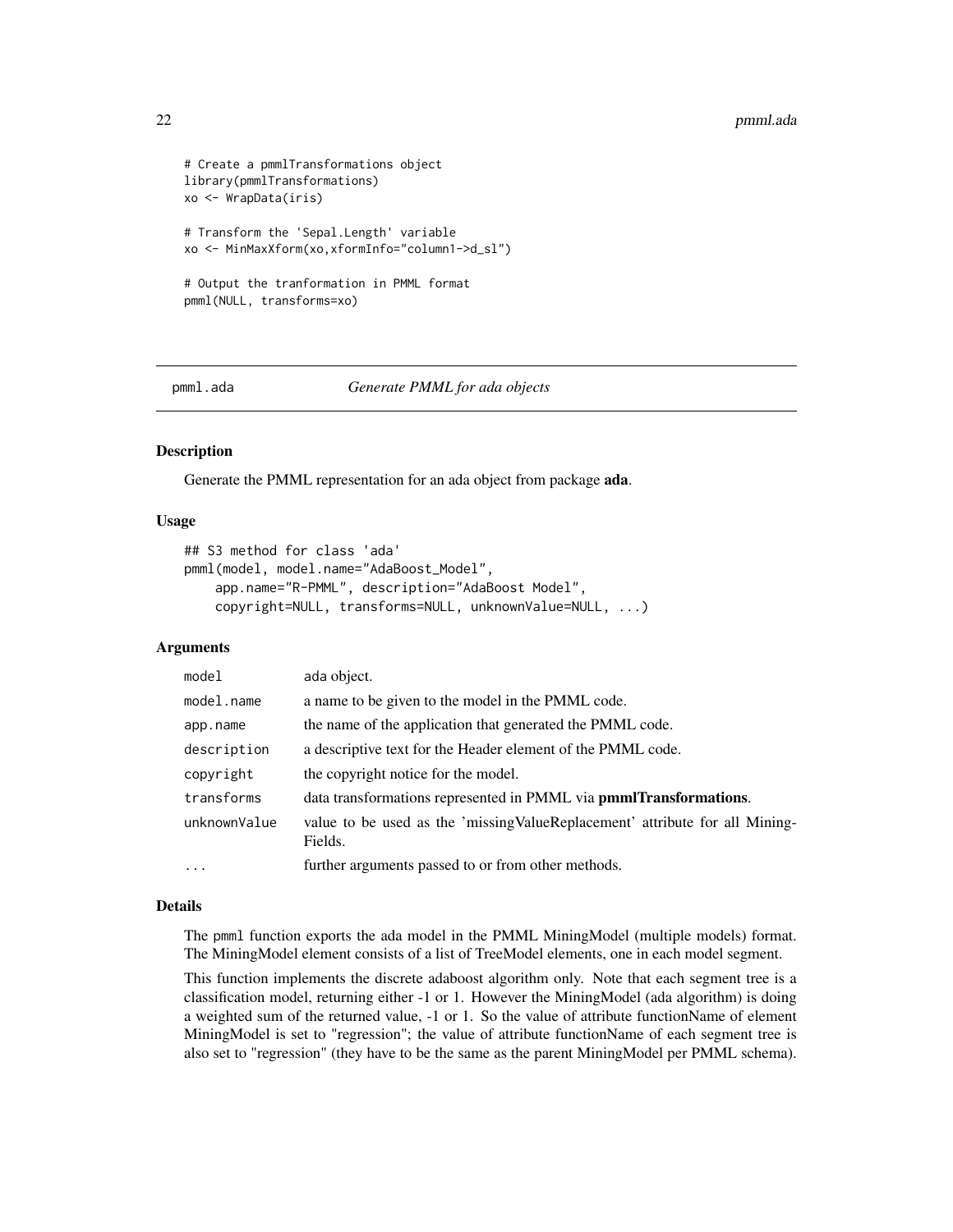# <span id="page-22-0"></span>pmml.coxph 23

Although each segment/tree is being named a "regression" tree, the actual returned score can only be -1 or 1, which practically turns each segment into a classification tree.

The model in PMML format has 5 different outputs. The "rawValue" output is the value of the model expressed as a tree model. The boosted tree model uses a transformation of this value, this is the "boostValue" output. The last 3 outputs are the predicted class and the probabilities of each of the 2 classes (The ada package Boosted Tree models can only handle binary classification models).

# Author(s)

Zementis Inc. <info@zementis.com>

# References

R project CRAN package: *ada: an R package for stochastic boosting* <https://CRAN.R-project.org/package=ada>

#### Examples

```
library(ada)
library(pmml)
data(audit)
```
fit <- ada(Adjusted~Employment+Education+Hours+Income,iter=3, audit) pmml\_fit <- pmml(fit)

<span id="page-22-1"></span>pmml.coxph *Generate PMML for coxph objects*

#### Description

Generate the PMML representation for a coxph object from package survival.

#### Usage

```
## S3 method for class 'coxph'
pmml(model, model.name="CoxPH_Survival_Regression_Model",
   app.name="Rattle/PMML",
   description="CoxPH Survival Regression Model",
   copyright=NULL, transforms=NULL, unknownValue=NULL, ...)
```
# Arguments

| model      | a coxph object.                                           |
|------------|-----------------------------------------------------------|
| model.name | a name to be given to the model in the PMML code.         |
| app.name   | the name of the application that generated the PMML code. |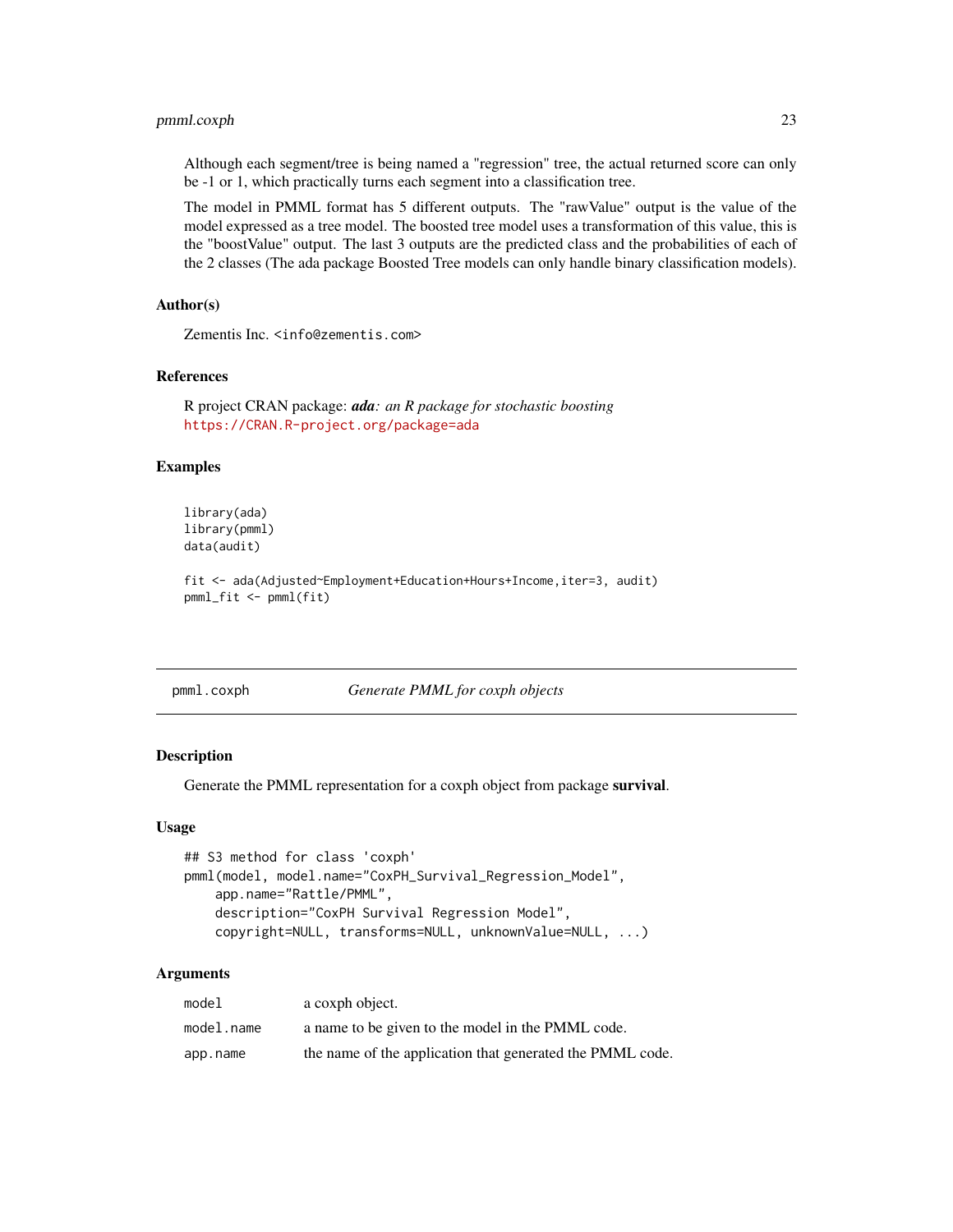<span id="page-23-0"></span>

| description  | a descriptive text for the Header element of the PMML code.                             |
|--------------|-----------------------------------------------------------------------------------------|
| copyright    | the copyright notice for the model.                                                     |
| transforms   | data transformations represented in PMML via <b>pmmlTransformations</b> .               |
| unknownValue | value to be used as the 'missing ValueReplacement' attribute for all Mining-<br>Fields. |
| $\cdots$     | further arguments passed to or from other methods.                                      |

# **Details**

A coxph object is the result of fitting a proportional hazards regression model, using the "coxph" function from the package survival. Although the survival package supports special terms "cluster", "tt" and "strata", only the special term "strata" is supported by the pmml package. Note that special term "strata" cannot be a multiplicative variable and only numeric risk regression is supported.

# Author(s)

<Graham.Williams@togaware.com>, Zementis Inc. <info@zementis.com>

#### References

R project CRAN package: *survival: Survival Analysis* <https://CRAN.R-project.org/package=survival>

<span id="page-23-1"></span>pmml.cv.glmnet *Generate PMML for glmnet objects*

# Description

Generate the PMML representation for a glmnet (elasticnet general linear regression) object. In particular, this gives the PMML representation for an object created by the cv.glmnet function.

# Usage

```
## S3 method for class 'cv.glmnet'
pmml(model, model.name="Elasticnet_Model",
   app.name="Rattle/PMML",
   description="Generalized Linear Regression Model",
   copyright=NULL, transforms=NULL, unknownValue=NULL,
    dataset=NULL, s=NULL, ...)
```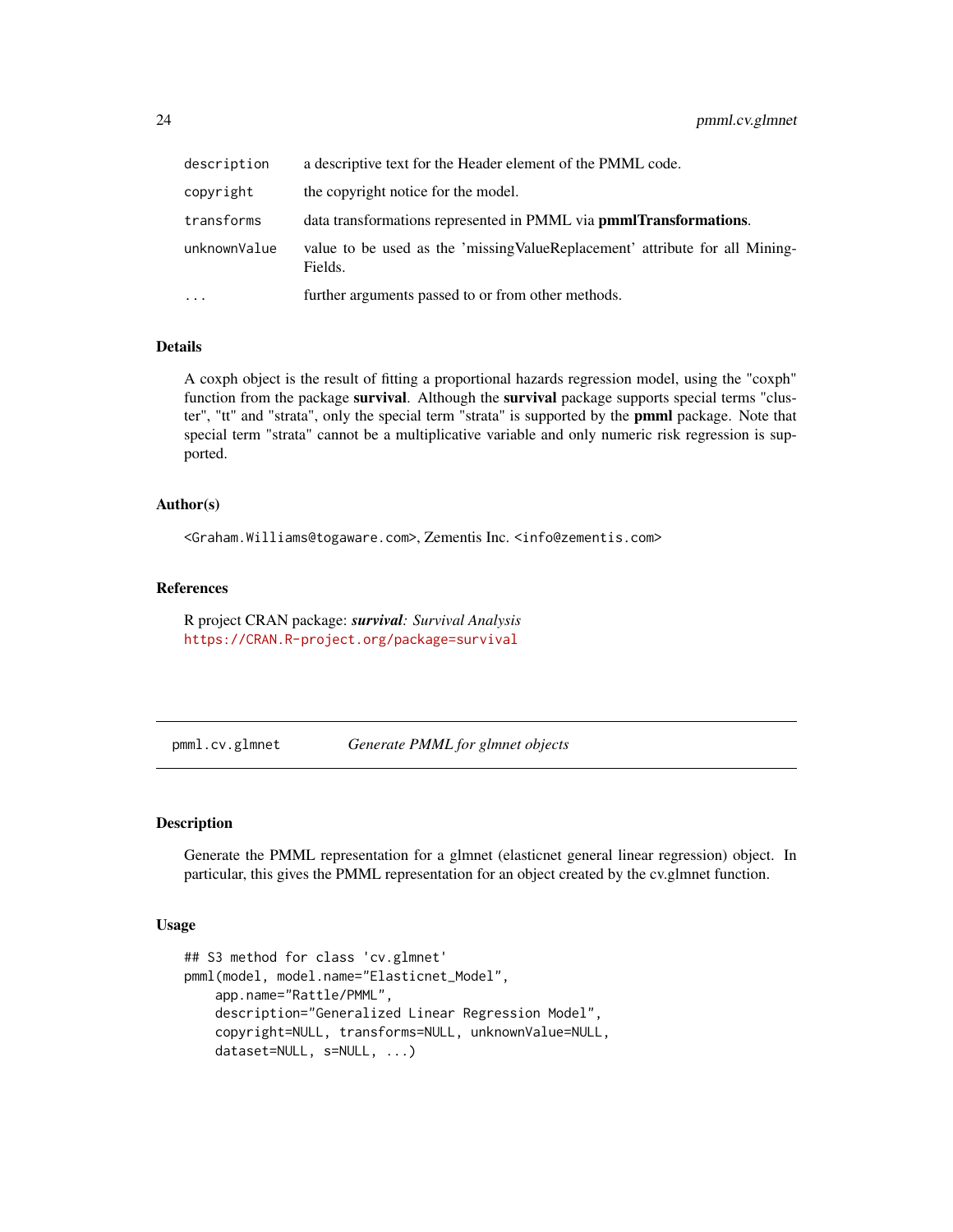# pmml.cv.glmnet 25

#### **Arguments**

| model        | a cv.glmnet object contained in an object of class <b>glmnet</b> , as contained in the<br>object returned by the function cv.glmnet. |
|--------------|--------------------------------------------------------------------------------------------------------------------------------------|
| model.name   | a name to be given to the model in the PMML code.                                                                                    |
| app.name     | the name of the application that generated the PMML code.                                                                            |
| description  | a descriptive text for the Header element of the PMML code.                                                                          |
| copyright    | the copyright notice for the model.                                                                                                  |
| transforms   | data transformations represented in PMML via pmmlTransformations.                                                                    |
| unknownValue | value to be used as the 'missing ValueReplacement' attribute for all Mining-<br>Fields.                                              |
| dataset      | the dataset using which the model was built.                                                                                         |
| S            | 'lambda' parameter at which to output the model. If not given, the lambda.min<br>parameter from the model is used instead.           |
| $\cdots$     | further arguments passed to or from other methods.                                                                                   |

# Details

The glmnet package expects the input and predicted values in a matrix format; not as arrays or data frames. As of now, it will also accept numerical values only. As such, any string variables must be converted to numerical ones. One possible way to do so is to use data transformation functions, such as from the **pmmlTransformations** package. However the result is a data frame. In all cases, lists, arrays and data frames can be converted to a matrix format using the data.matrix function from the base package. Given a data frame df, a matrix m can thus be created by using m <- data.matrix(df).

The PMML language requires variable names which will be read in as the column names of the input matrix. If the matrix does not have variable names, they will be given the default values of "X1", "X2", ...

Use of PMML and pmml.cv.glmnet requires the **XML** package. Be aware that XML is a very verbose data format.

#### Author(s)

Zementis Inc. <info@zementis.com>

#### References

R project CRAN package: *glmnet: Lasso and elastic-net regularized generalized linear models* <https://CRAN.R-project.org/package=glmnet>

# Examples

library(glmnet)

# create a simple predictor (x) and response(y) matrices x=matrix(rnorm(100\*20),100,20)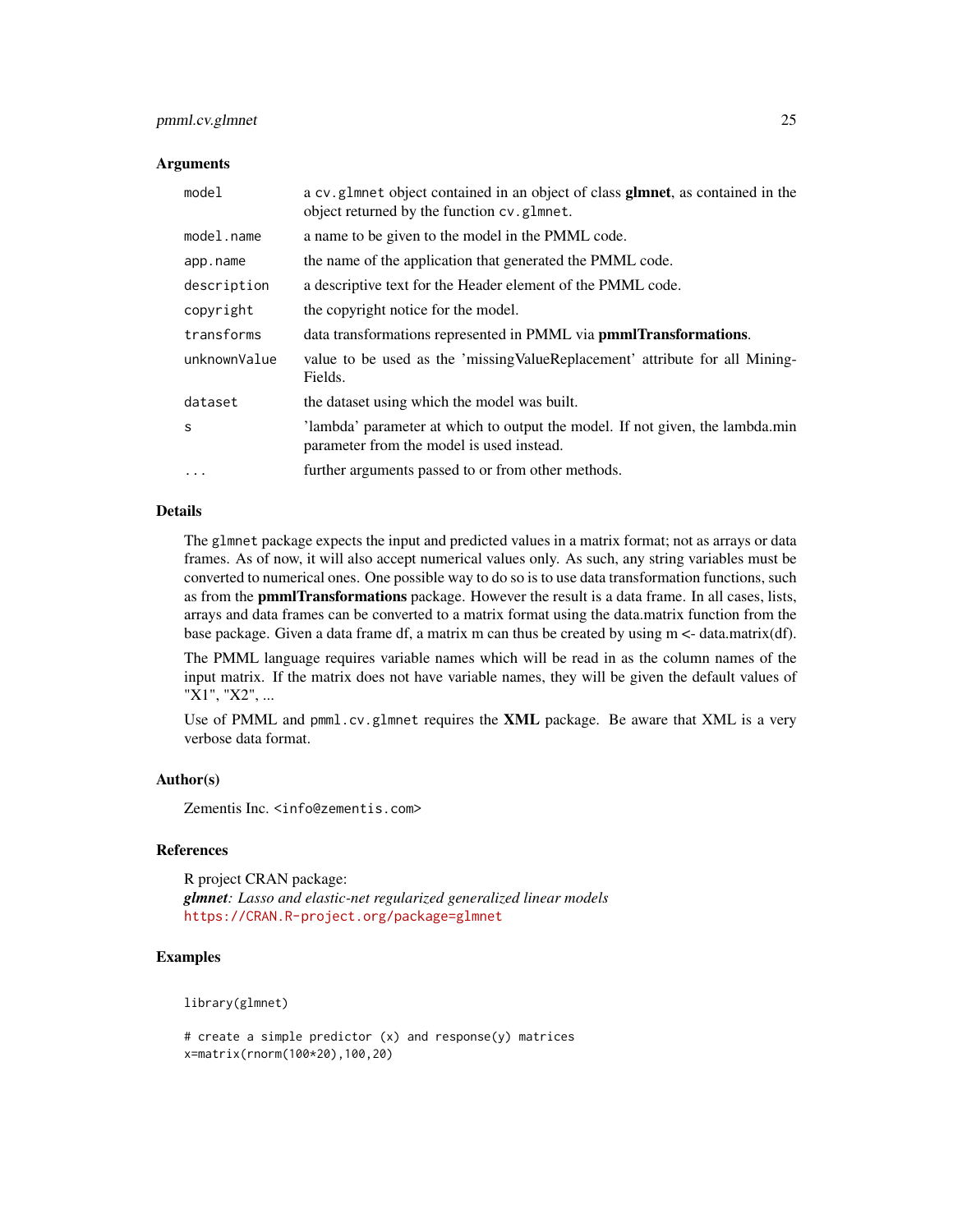```
y=rnorm(100)
# Build a simple gaussian model
model1 = cv.glmnet(x,y)# Output the model in PMML format
pmml(model1)
# shift y between 0 and 1 to create a poisson response
y = y - min(y)# give the predictor variables names (default values are V1,V2,...)
name <- NULL
for(i in 1:20){
  name <- c(name,paste("variable",i,sep=""))
}
colnames(x) <- name
# create a simple poisson model
model2 <- cv.glmnet(x,y,family="poisson")
# output in PMML format the regression model at the lambda
# parameter = 0.006
pmml(model2,s=0.006)
```
#### <span id="page-25-1"></span>pmml.glm *Generate PMML for glm objects*

#### Description

Generate the PMML representation for a glm object from package stats.

# Usage

```
## S3 method for class 'glm'
pmml(model, model.name="General_Regression_Model",
     app.name="Rattle/PMML",
     description="Generalized Linear Regression Model",
     copyright=NULL, transforms=NULL, unknownValue=NULL,
     weights=NULL, ...)
```
# Arguments

| model       | a g1m object.                                                     |
|-------------|-------------------------------------------------------------------|
| model.name  | a name to be given to the model in the PMML code.                 |
| app.name    | the name of the application that generated the PMML code.         |
| description | a descriptive text for the Header element of the PMML code.       |
| copyright   | the copyright notice for the model.                               |
| transforms  | data transformations represented in PMML via pmmlTransformations. |

<span id="page-25-0"></span>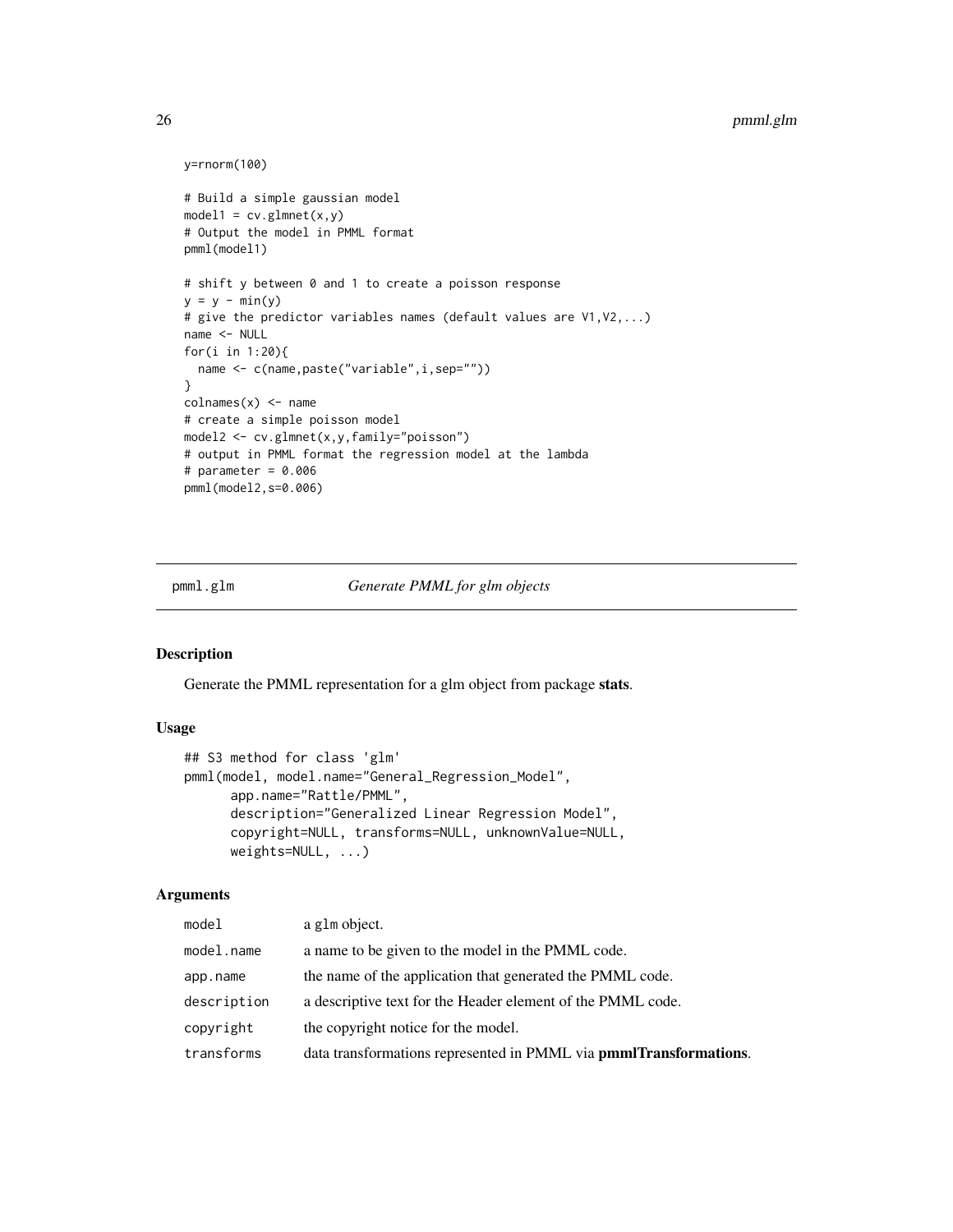# <span id="page-26-0"></span>pmml.hclust 27

| unknownValue | value to be used as the 'missing ValueReplacement' attribute for all Mining-<br>Fields. |
|--------------|-----------------------------------------------------------------------------------------|
| weights      | the weights used for building the model.                                                |
| $\cdots$     | further arguments passed to or from other methods.                                      |

# Details

The function exports the glm model in the PMML GeneralRegressionModel format.

# Author(s)

Zementis Inc. <info@zementis.com>

# References

R project: *[Fitting Generalized Linear Models](http://stat.ethz.ch/R-manual/R-devel/library/stats/html/glm.html)*

<span id="page-26-1"></span>pmml.hclust *Generate PMML for hclust objects*

# Description

Generate the PMML representation for a hierarchical cluster object. The hclust object will be approximated by k centroids and is converted into a PMML representation for kmeans clusters.

# Usage

```
## S3 method for class 'hclust'
pmml(model, model.name="HClust_Model", app.name="Rattle/PMML",
     description="Hierarchical cluster model", copyright=NULL,
     transforms=NULL, unknownValue=NULL, centers, ...)
```
# Arguments

| model        | a helust object.                                                                        |
|--------------|-----------------------------------------------------------------------------------------|
| model.name   | a name to be given to the model in the PMML code.                                       |
| app.name     | the name of the application that generated the PMML code.                               |
| description  | a descriptive text for the Header element of the PMML code.                             |
| copyright    | the copyright notice for the model.                                                     |
| transforms   | data transformations represented in PMML via <b>pmmlTransformations</b> .               |
| unknownValue | value to be used as the 'missing ValueReplacement' attribute for all Mining-<br>Fields. |
| centers      | a list of means to represent the clusters.                                              |
| $\ddots$ .   | further arguments passed to or from other methods.                                      |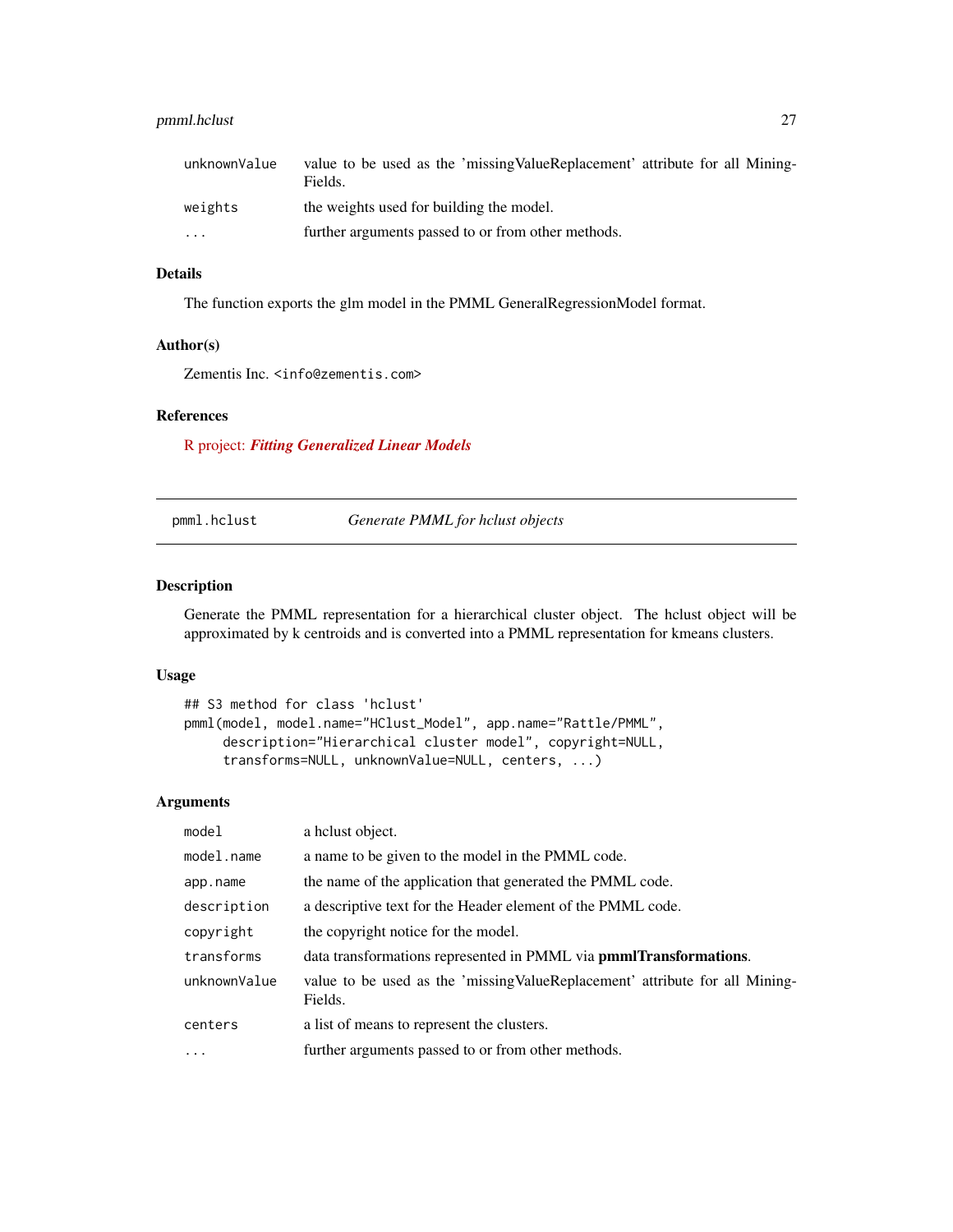# <span id="page-27-0"></span>Details

This function converts a hclust object created by the 'hclusterpar' function from the 'amap' package. A hclust object is a cluster model created hierarchically. The data is divided recursively until a criteria is met. This function then takes the final model and represents it as a standard k-means cluster model. This is possible since while the method of constructing the model is different, the final model can be represented in the same way.

To use this pmml function, therefore, one must pick the number of clusters desired and the coordinate values at those cluster centers. This can be done using the 'hclusterpar' and 'centers.hclust' functions from the 'amap' and 'rattle' packages repectively.

#### Author(s)

<Graham.Williams@togaware.com>

# References

R project: *[Hierarchical Clustering](http://stat.ethz.ch/R-manual/R-devel/library/stats/html/hclust.html)*

# Examples

```
## Not run:
# cluster the 4 numeric variables of the iris dataset
library(amap)
model <- hclusterpar(iris[,-5])
# Get the information about the cluster centers. The last
# parameter of the function used is the number of clusters
# desired.
library(rattle)
 centerInfo <- centers.hclust(iris[,-5],model,3)
# convert to pmml
library(pmml)
pmml(model,centers=centerInfo)
```
## End(Not run)

<span id="page-27-1"></span>pmml.kmeans *Generate PMML for kmeans objects*

#### Description

Generate the PMML representation for a kmeans object (cluster) from package stats. The kmeans object (a cluster described by k centroids) is converted into a PMML representation.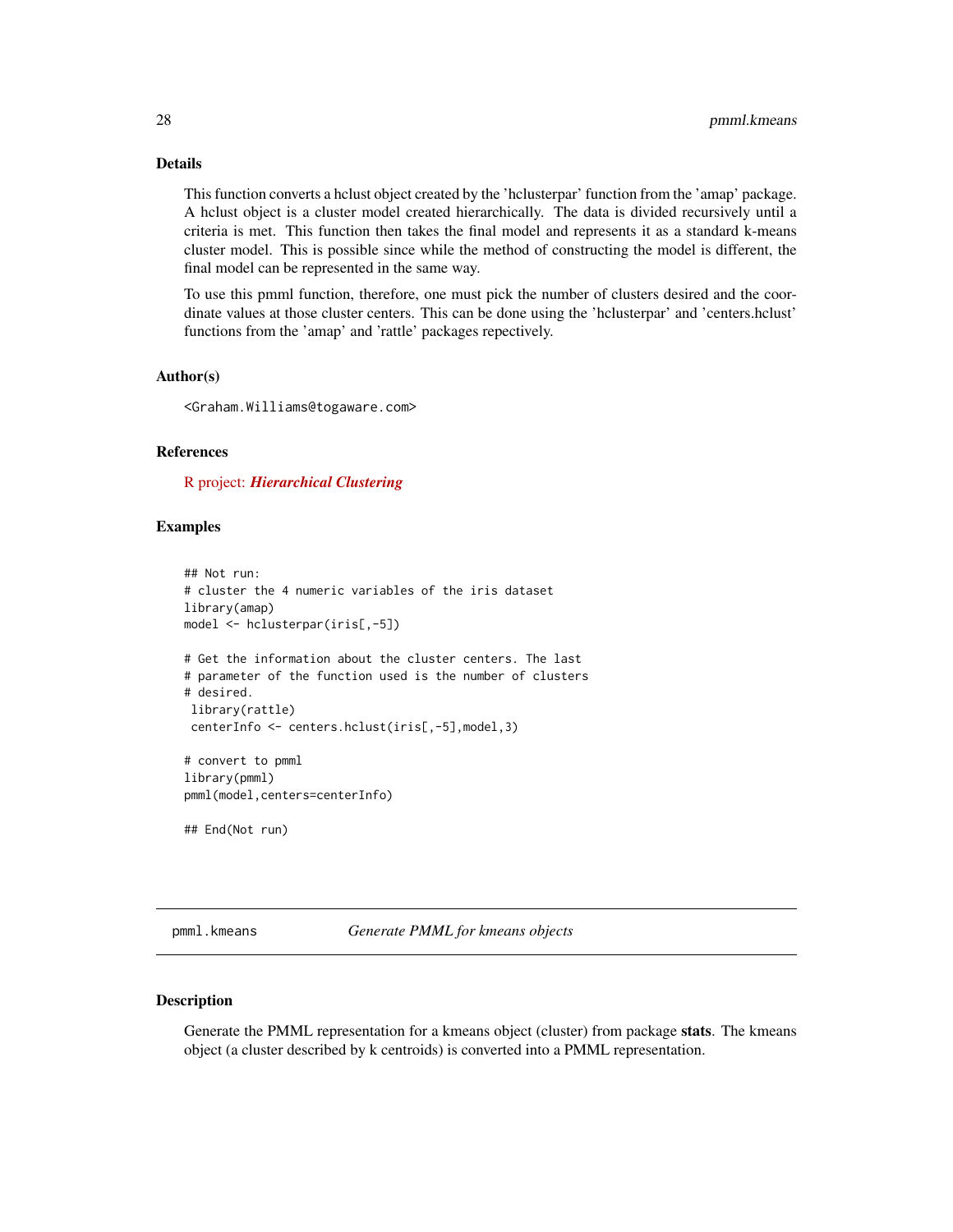# pmml.kmeans 29

# Usage

```
## S3 method for class 'kmeans'
pmml(model, model.name="KMeans_Model", app.name="Rattle/PMML",
     description="KMeans cluster model", copyright=NULL,
     transforms=NULL, unknownValue=NULL,
     algorithm.name="KMeans: Hartigan and Wong", ...)
```
# Arguments

| model        | a kmeans object.                                                                        |
|--------------|-----------------------------------------------------------------------------------------|
| model.name   | a name to be given to the model in the PMML code.                                       |
| app.name     | the name of the application that generated the PMML code.                               |
| description  | a descriptive text for the Header element of the PMML code.                             |
| copyright    | the copyright notice for the model.                                                     |
| transforms   | data transformations represented in PMML via <b>pmmlTransformations</b> .               |
| unknownValue | value to be used as the 'missing ValueReplacement' attribute for all Mining-<br>Fields. |
|              | algorithm.name the variety of kmeans used.                                              |
| $\ddots$     | further arguments passed to or from other methods.                                      |

# Details

A kmeans object is obtained by applying the kmeans function from the stats package. This method typically requires the user to normalize all the variables, these operations can be done using the pmmlTransformations package so that the normalization information is included in the pmml model format.

# Author(s)

<Graham.Williams@togaware.com>

# References

R project: *[K-Means Clustering](http://stat.ethz.ch/R-manual/R-devel/library/stats/html/kmeans.html)*

```
ds \le rbind(matrix(rnorm(100, sd = 0.3), ncol = 2),
               matrix(rnorm(100, mean = 1, sd = 0.3), ncol = 2))colnames(ds) <- c("Dimension1", "Dimension2")
cl <- kmeans(ds, 2)
pmml(cl)
```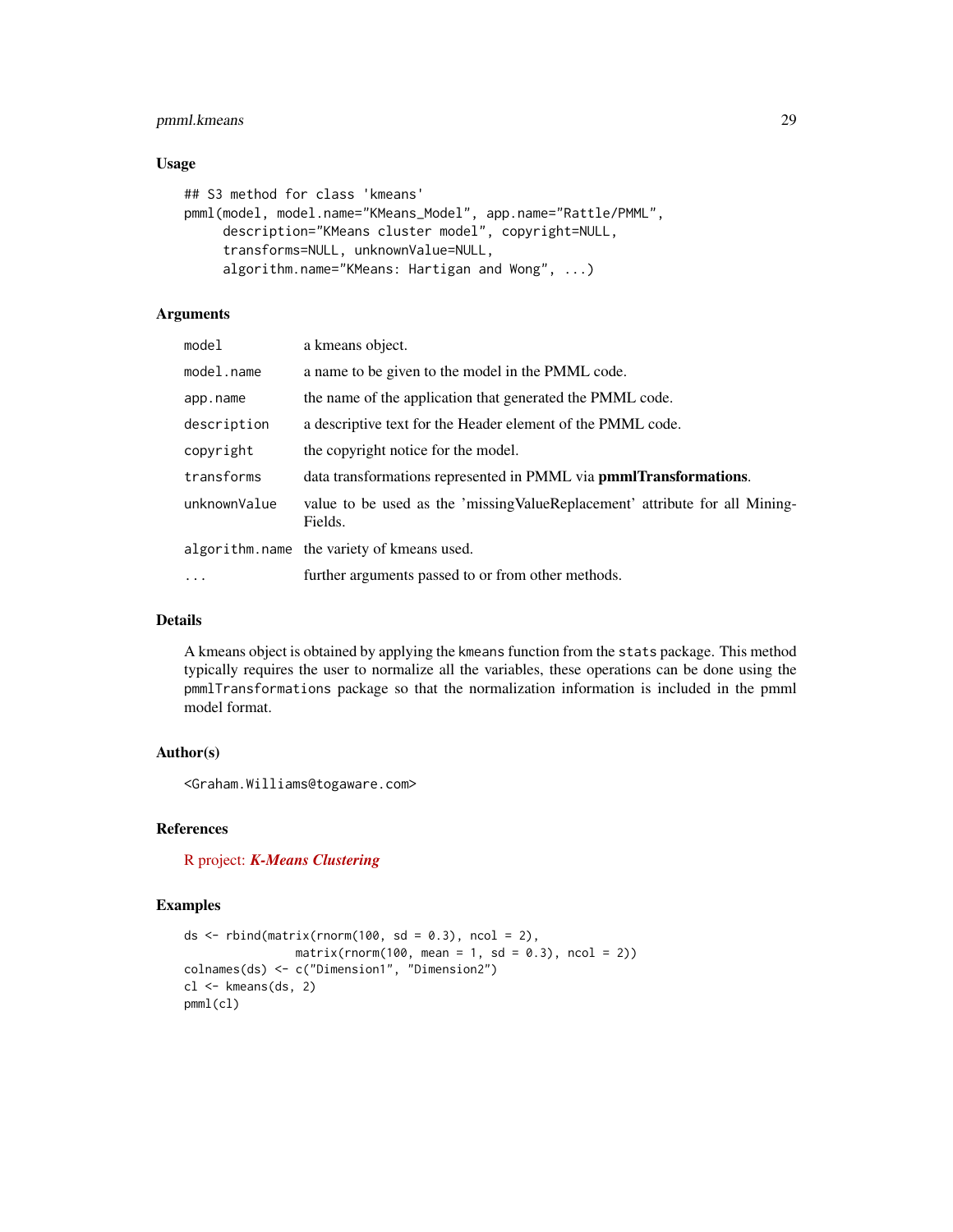<span id="page-29-1"></span><span id="page-29-0"></span>

Generate the PMML representation for a ksvm object from package kernlab.

# Usage

```
## S3 method for class 'ksvm'
pmml(model, model.name="SVM_model",
     app.name="Rattle/PMML",
     description="Support Vector Machine PMML Model",
     copyright=NULL, transforms=NULL, unknownValue=NULL,
     dataset=NULL, ...)
```
# Arguments

| model        | a ksym object.                                                                                                                                                 |
|--------------|----------------------------------------------------------------------------------------------------------------------------------------------------------------|
| model.name   | a name to be given to the model in the PMML code.                                                                                                              |
| app.name     | the name of the application that generated the PMML code.                                                                                                      |
| description  | a descriptive text for the Header element of the PMML code.                                                                                                    |
| copyright    | the copyright notice for the model.                                                                                                                            |
| transforms   | data transformations represented in PMML via <b>pmmlTransformations</b> .                                                                                      |
| unknownValue | value to be used as the 'missing ValueReplacement' attribute for all Mining-<br>Fields.                                                                        |
| dataset      | required since the ksym object does not record information about the used cate-<br>gorical variable; the original dataset used to train the SVM model in ksvm. |
| .            | further arguments passed to or from other methods.                                                                                                             |
|              |                                                                                                                                                                |

# Details

Both classification (multi-class and binary) as well as regression cases are supported.

# Author(s)

Zementis Inc. <info@zementis.com>

# References

R project CRAN package: *kernlab: Kernel-based Machine Learning Lab* <https://CRAN.R-project.org/package=kernlab>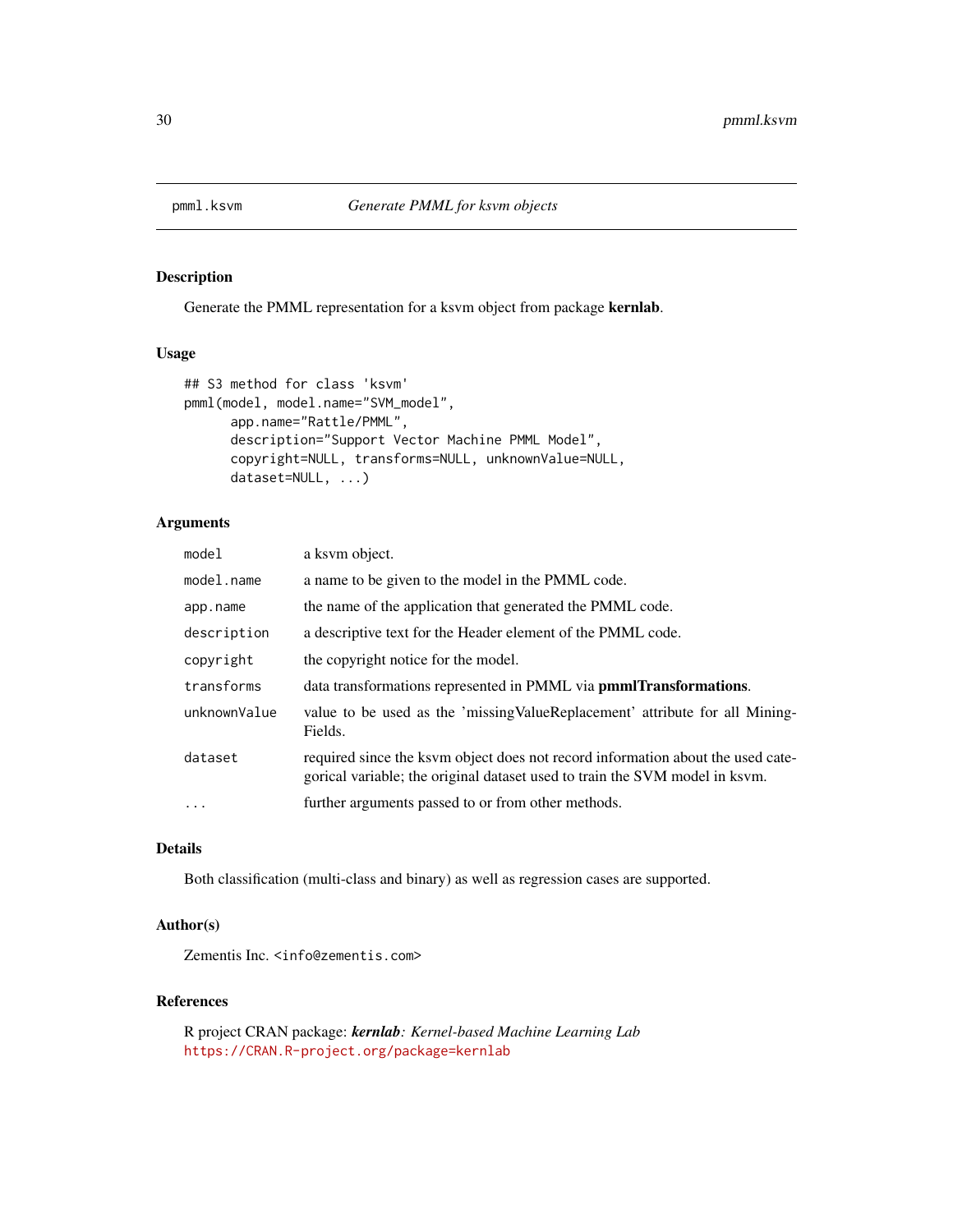#### <span id="page-30-0"></span>pmml.lm 31

# Examples

```
# Train a support vector machine to perform classification.
library(kernlab)
model <- ksvm(Species ~ ., data=iris)
p <- pmml(model, dataset=iris)
# To make predictions using this model, the new data must be given;
# without it and by simply using the "predict" function without an
# input dataset, the predicted value will not be the true predicted
# value. It will be a raw predicted value which must be
# post-processed to get the final correct predicted value.
# Make predictions using same iris input data. Even though it is the
# same dataset, it must be provided as an input parameter for the
# "predict" function.
predict(model,iris[,1:4])
rm(model)
rm(p)
```
# <span id="page-30-1"></span>pmml.lm *Generate PMML for lm objects*

#### Description

Generate the PMML representation for a lm object from package stats.

#### Usage

```
## S3 method for class 'lm'
pmml(model, model.name="Linear_Regression_Model",
     app.name="Rattle/PMML",
     description="Linear Regression Model", copyright=NULL,
     transforms=NULL, unknownValue=NULL, dataset=NULL,
     weights=NULL, ...)
```
# Arguments

| model       | a lm object.                                                              |
|-------------|---------------------------------------------------------------------------|
| model.name  | a name to be given to the model in the PMML code.                         |
| app.name    | the name of the application that generated the PMML code.                 |
| description | a descriptive text for the Header element of the PMML code.               |
| copyright   | the copyright notice for the model.                                       |
| transforms  | data transformations represented in PMML via <b>pmmlTransformations</b> . |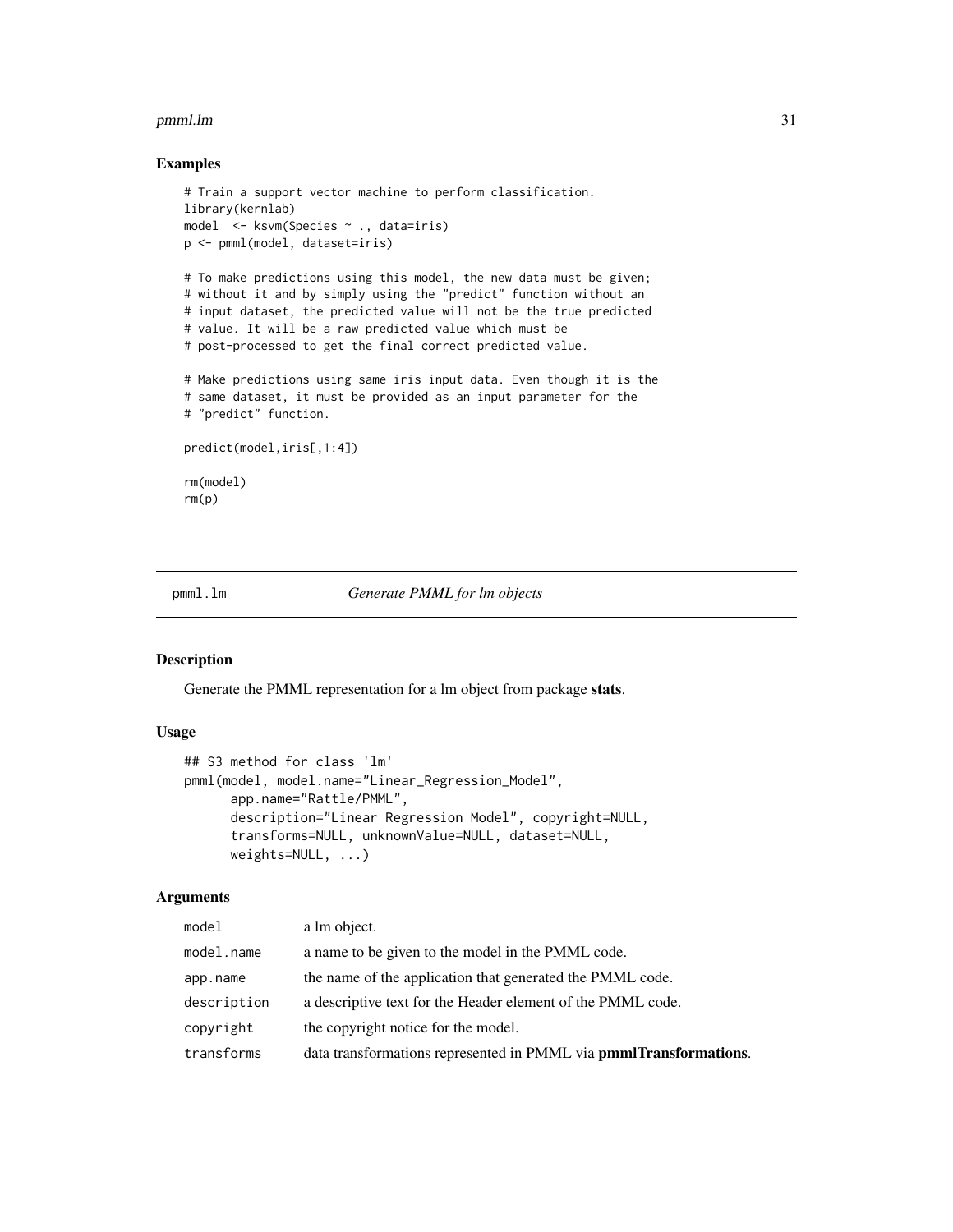<span id="page-31-0"></span>

| unknownValue | value to be used as the 'missing ValueReplacement' attribute for all Mining-<br>Fields. |
|--------------|-----------------------------------------------------------------------------------------|
| dataset      | the orginal training dataset, if available.                                             |
| weights      | the weights used for building the model.                                                |
| $\cdots$     | further arguments passed to or from other methods.                                      |

# Details

Note that the resulting PMML representation will not encode interaction terms. Currently, only numeric regression is supported.

#### Author(s)

<rguha@indiana.edu>

#### References

R project: *Fitting Linear Models* <http://stat.ethz.ch/R-manual/R-devel/library/stats/html/lm.html>

# Examples

```
fit <- lm(Sepal.Length ~ ., data=iris)
pmml(fit)
rm(fit)
```
<span id="page-31-1"></span>pmml.multinom *Generate PMML for multinom objects*

# Description

Generate the PMML representation for a multinom object from package nnet.

# Usage

```
## S3 method for class 'multinom'
pmml(model, model.name="multinom_Model", app.name="Rattle/PMML",
     description="Multinomial Logistic Model", copyright = NULL,
     transforms = NULL, unknownValue=NULL, ...)
```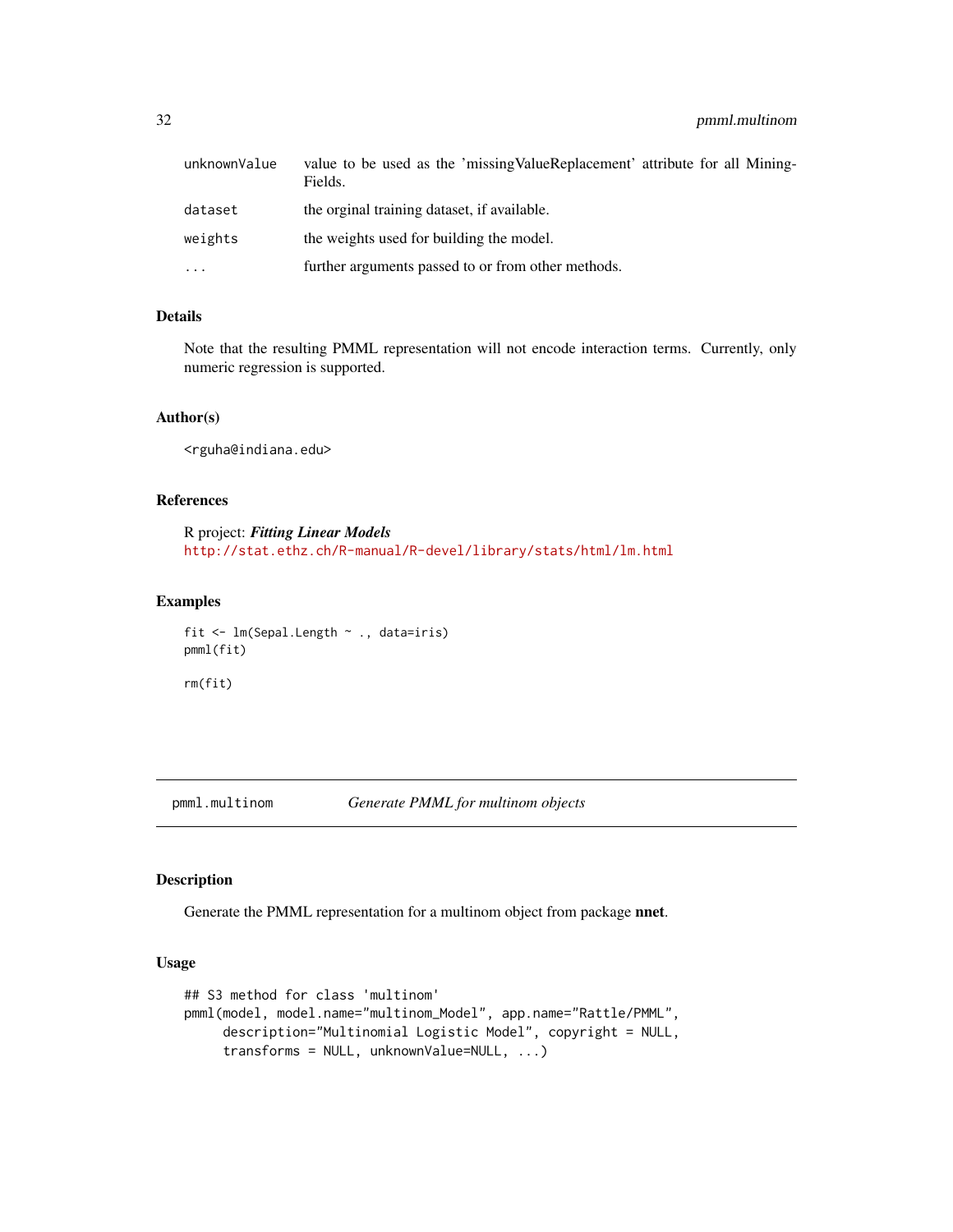# <span id="page-32-0"></span>pmml.naiveBayes 33

# Arguments

| model        | a multinom object.                                                                      |  |
|--------------|-----------------------------------------------------------------------------------------|--|
| model.name   | a name to be given to the model in the PMML code.                                       |  |
| app.name     | the name of the application that generated the PMML code.                               |  |
| description  | a descriptive text for the Header element of the PMML code.                             |  |
| copyright    | the copyright notice for the model.                                                     |  |
| transforms   | data transformations represented in PMML via <b>pmmlTransformations</b> .               |  |
| unknownValue | value to be used as the 'missing ValueReplacement' attribute for all Mining-<br>Fields. |  |
| $\ddots$ .   | further arguments passed to or from other methods.                                      |  |

# Details

This function outputs the multinomial logistic model in the PMML RegressionModel format. It implements the use of numerical, categorical and multiplicative terms involving both numerical and categorical variables.

# Author(s)

Zementis Inc. <info@zementis.com>

# References

R project CRAN package: *nnet: Feed-forward Neural Networks and Multinomial Log-Linear Models* <https://CRAN.R-project.org/package=nnet>

<span id="page-32-1"></span>pmml.naiveBayes *Generate PMML for naiveBayes objects*

# Description

Generate the PMML representation for a naiveBayes object from package e1071.

### Usage

```
## S3 method for class 'naiveBayes'
pmml(model, model.name="naiveBayes_Model",
     app.name="Rattle/PMML", description="NaiveBayes Model",
     copyright=NULL, transforms=NULL, unknownValue=NULL,
     predictedField, ...)
```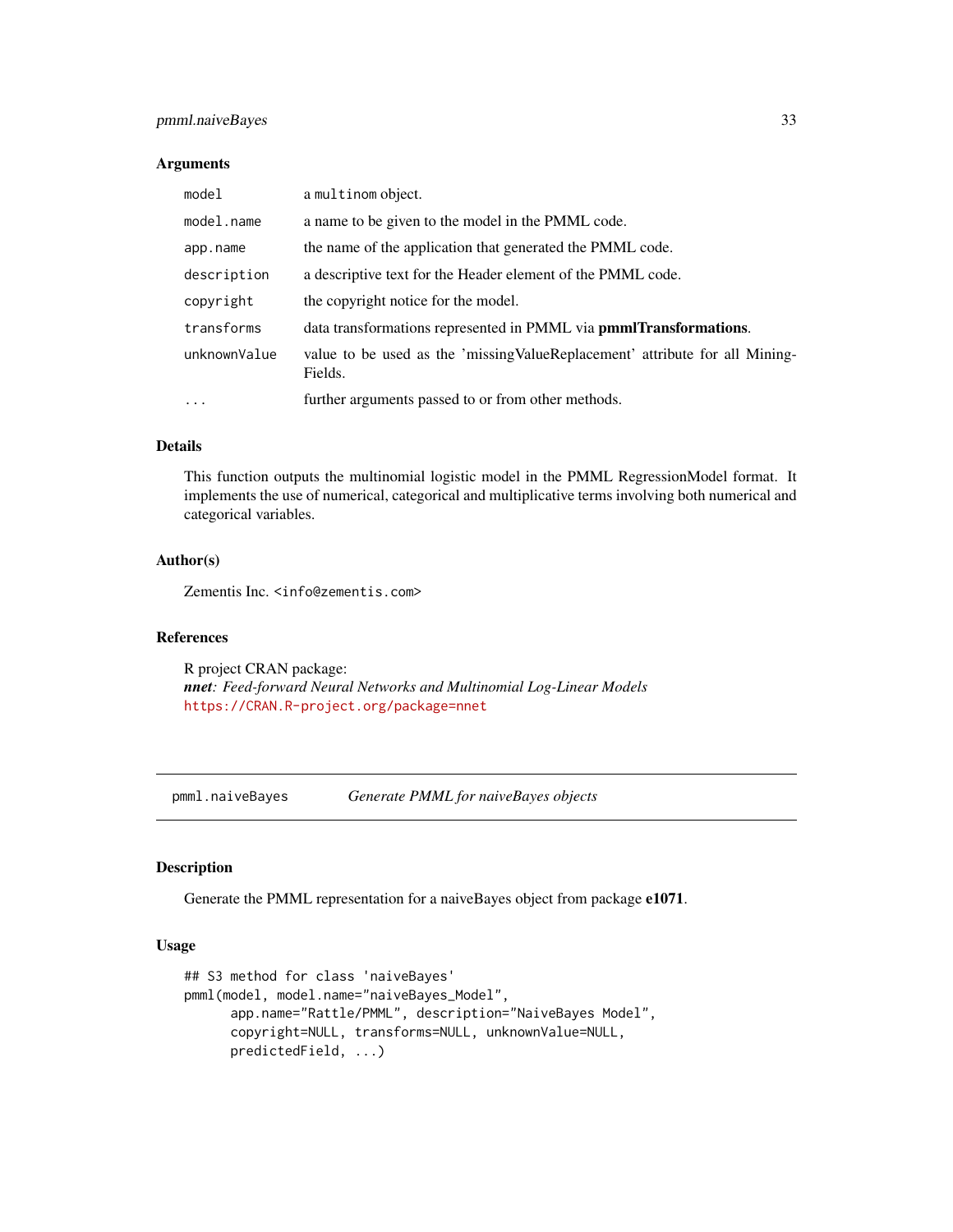# Arguments

| model        | a naiveBayes object.                                                                    |  |
|--------------|-----------------------------------------------------------------------------------------|--|
| model.name   | a name to be given to the model in the PMML code.                                       |  |
| app.name     | the name of the application that generated the PMML code.                               |  |
| description  | a descriptive text for the Header element of the PMML code.                             |  |
| copyright    | the copyright notice for the model.                                                     |  |
| transforms   | data transformations represented in PMML via <b>pmmlTransformations</b> .               |  |
| unknownValue | value to be used as the 'missing ValueReplacement' attribute for all Mining-<br>Fields. |  |
|              | predicted Field Required parameter; the name of the predicted field.                    |  |
| $\cdot$      | further arguments passed to or from other methods.                                      |  |

# Details

The PMML representation of the NaiveBayes model implements the definition as specified by the Data Mining Group: intermediate probability values which are less than the threshold value are replaced by the threshold value. This is different from the prediction function of the e1071 in which only probability values of 0 and standard deviations of continuous variables of with the value 0 are replaced by the threshold value. The two values will therefore not match exactly for cases involving very small probabilities.

# Author(s)

Zementis Inc. <info@zementis.com>

#### References

- R project CRAN package: *e1071: Misc Functions of the Department of Statistics (e1071), TU Wien* <https://CRAN.R-project.org/package=e1071>
- A. Guazzelli, T. Jena, W. Lin, M. Zeller (2013). Extending the Naive Bayes Model Element in PMML: Adding Support for Continuous Input Variables. In *Proceedings of the 19th ACM SIGKDD Conference on Knowledge Discovery and Data Mining*.

# Examples

```
# Build a simple Naive Bayes model
```

```
# Upload the required library
library(e1071)
library(pmml)
```
# download an example dataset data(houseVotes84) house <- na.omit(houseVotes84)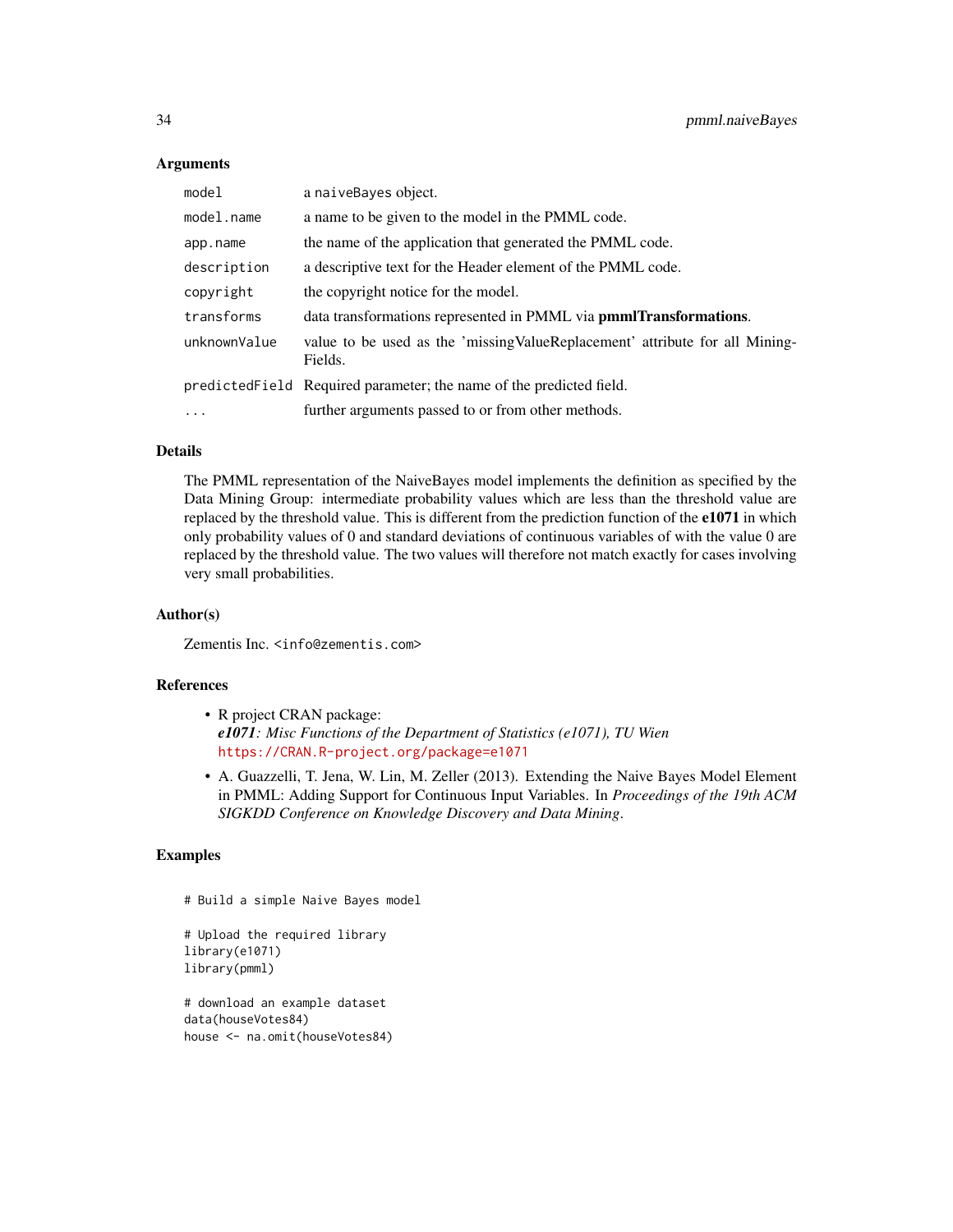#### <span id="page-34-0"></span>pmml.nnet 35

# Construct an example model defining a threshold value of 0.003 model<-naiveBayes(Class~V1+V2+V3,data=house,threshold=0.003) # Output the PMML representation

```
pmml(model,dataset=house,predictedField="Class")
```
rm(model)

<span id="page-34-1"></span>pmml.nnet *Generate PMML for nnet objects*

# Description

Generate the PMML representation for a nnet object from package nnet.

#### Usage

```
## S3 method for class 'nnet'
pmml(model, model.name="NeuralNet_model",
      app.name="Rattle/PMML",
      description="Neural Network PMML Model",
      copyright=NULL, transforms=NULL, unknownValue=NULL,
      ...)
```
# Arguments

| model        | a nnet object.                                                                          |  |
|--------------|-----------------------------------------------------------------------------------------|--|
| model.name   | a name to be given to the model in the PMML code.                                       |  |
| app.name     | the name of the application that generated the PMML code.                               |  |
| description  | a descriptive text for the Header element of the PMML code.                             |  |
| copyright    | the copyright notice for the model.                                                     |  |
| transforms   | data transformations represented in PMML via <b>pmmlTransformations</b> .               |  |
| unknownValue | value to be used as the 'missing ValueReplacement' attribute for all Mining-<br>Fields. |  |
| $\ddots$ .   | further arguments passed to or from other methods.                                      |  |

# Details

The pmml function supports both regression and classification neural network models. The model is represented in the PMML NeuralNetwork format.

# Author(s)

Zementis Inc. <info@zementis.com>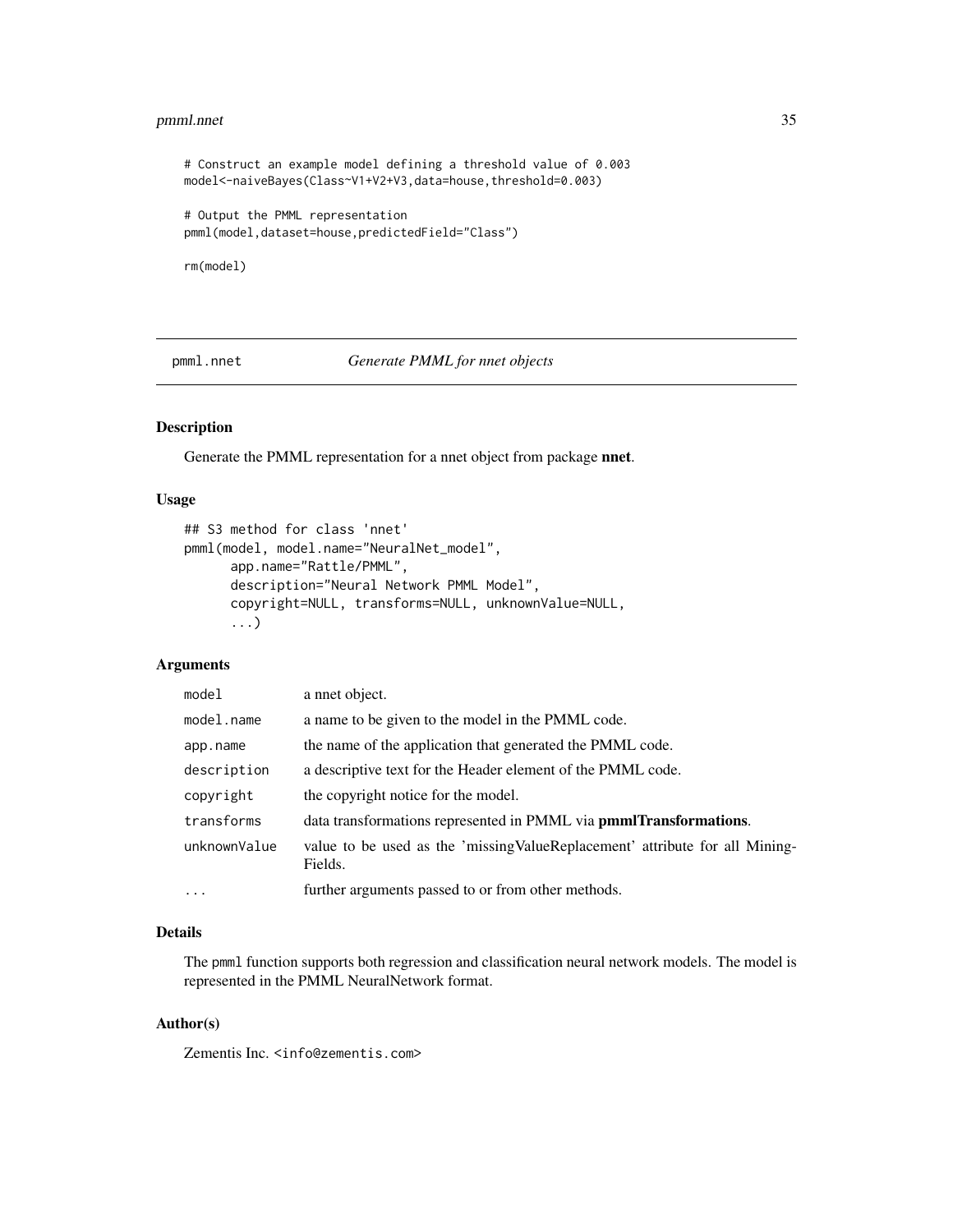# References

R project CRAN package: *nnet: Feed-forward Neural Networks and Multinomial Log-Linear Models* <https://CRAN.R-project.org/package=nnet>

# Examples

```
library(nnet)
fit <- nnet(Species ~ ., data=iris, size=4)
pmml(fit)
rm(fit)
```
<span id="page-35-1"></span>pmml.randomForest *Generate PMML for randomForest objects*

# Description

Generate the PMML representation for a randomForest object from package randomForest.

# Usage

```
## S3 method for class 'randomForest'
pmml(model, model.name="randomForest_Model",
     app.name="Rattle/PMML",
     description="Random Forest Tree Model",
     copyright=NULL, transforms=NULL, unknownValue=NULL, ...)
```
# Arguments

| model        | a randomForest object.                                                                  |  |
|--------------|-----------------------------------------------------------------------------------------|--|
| model.name   | a name to be given to the model in the PMML code.                                       |  |
| app.name     | the name of the application that generated the PMML code.                               |  |
| description  | a descriptive text for the Header element of the PMML code.                             |  |
| copyright    | the copyright notice for the model.                                                     |  |
| transforms   | data transformations represented in PMML via <b>pmmlTransformations</b> .               |  |
| unknownValue | value to be used as the 'missing ValueReplacement' attribute for all Mining-<br>Fields. |  |
| $\cdots$     | further arguments passed to or from other methods.                                      |  |

# Details

This function outputs a Random Forest in PMML format. The model will include not just the forest but also any pre-processing applied to the training data.

<span id="page-35-0"></span>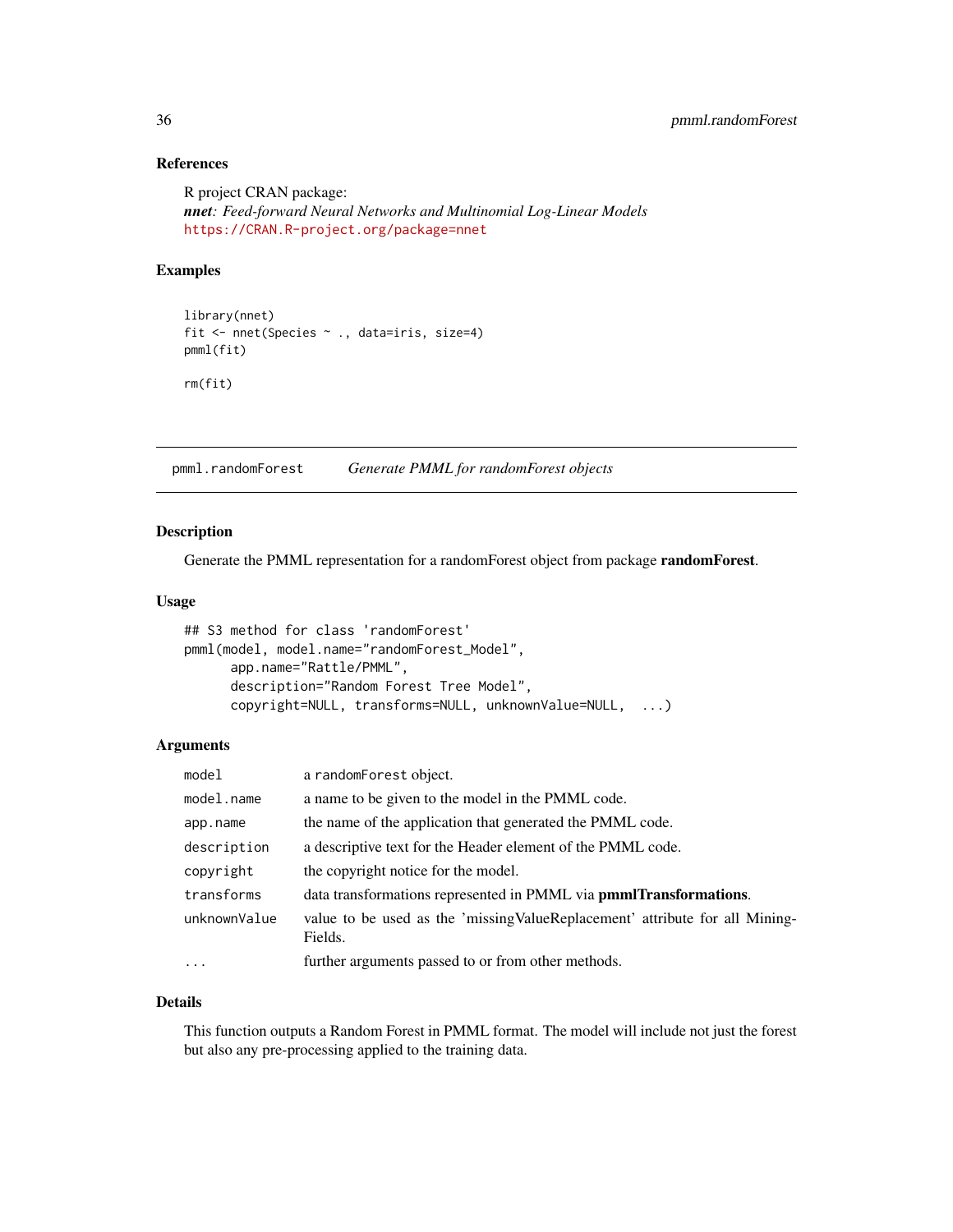# <span id="page-36-0"></span>pmml.rfsrc 37

# Author(s)

Zementis Inc. <info@zementis.com>

#### References

R project CRAN package: *randomForest: Breiman and Cutler's random forests for classification and regression* <https://CRAN.R-project.org/package=randomForest>

# Examples

```
# Build a simple randomForest model
```
library(randomForest) iris.rf <- randomForest(Species ~ ., data=iris, ntree=20) # Convert to pmml pmml(iris.rf)

rm(iris.rf)

<span id="page-36-1"></span>pmml.rfsrc *Generate PMML for rsf objects*

# Description

Generate the PMML representation for a randomSurvivalForest forest object.

#### Usage

```
## S3 method for class 'rfsrc'
pmml(model, model.name="rsf_Model",
      app.name="Rattle/PMML",
      description="Random Survival Forest Model",
      copyright=NULL, transforms=NULL, unknownValue=NULL, ...)
```
# Arguments

| model       | a forest object contained in an object of class <b>random Survival Forest</b> , as that<br>contained in the object returned by the function rsf with the parameter "for-<br>$est = TRUE$ ". |  |
|-------------|---------------------------------------------------------------------------------------------------------------------------------------------------------------------------------------------|--|
| model.name  | a name to be given to the model in the PMML code.                                                                                                                                           |  |
| app.name    | the name of the application that generated the PMML code.                                                                                                                                   |  |
| description | a descriptive text for the Header of the PMML code.                                                                                                                                         |  |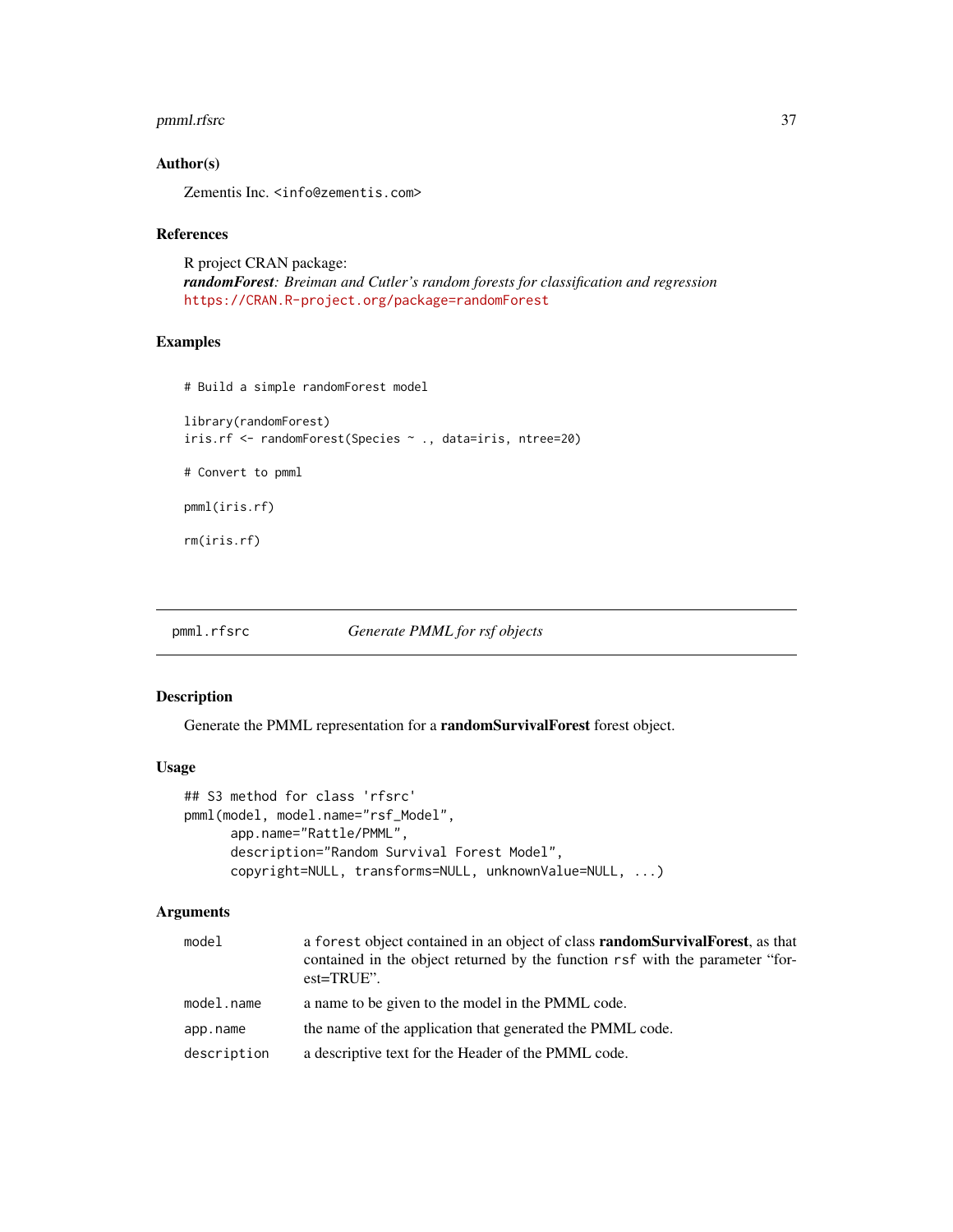<span id="page-37-0"></span>

| copyright    | the copyright notice for the model.                                                     |
|--------------|-----------------------------------------------------------------------------------------|
| transforms   | data transformations represented in PMML via <b>pmmlTransformations</b> .               |
| unknownValue | value to be used as the 'missing ValueReplacement' attribute for all Mining-<br>Fields. |
| .            | further arguments passed to or from other methods.                                      |

# Details

This function is used to export the geometry of the forest to other PMML compliant applications, including graphics packages that are capable of printing binary trees. In addition, the user may wish to save the geometry of the forest for later retrieval and prediction on new data sets using pmml.rfsrc together with pmml\_to\_rsf.

#### Author(s)

Zementis Inc. <info@zementis.com>

# References

- H. Ishwaran, U.B. Kogalur, E.H. Blackstone, M.S. Lauer (2008), /emphRANDOM SUR-VIVAL FORESTS. The Annals of Applied Statistics, Vol. 2, No. 3, 841-860
- H. Ishwaran and Udaya B. Kogalur (2006). Random Survival Forests. *Cleveland Clinic Technical Report*.

#### Examples

```
library(randomForestSRC)
data(veteran)
veteran.out <- rfsrc(Surv(time, status)~., data = veteran, ntree = 5,
                     forest = TRUE, membership = TRUE)
pmml(veteran.out)
```
<span id="page-37-1"></span>

pmml.rpart *Generate PMML for rpart objects*

#### Description

Generate the PMML representation for a rpart object from package **rpart**.

# Usage

```
## S3 method for class 'rpart'
pmml(model, model.name="RPart_Model",
     app.name="Rattle/PMML",
     description="RPart Decision Tree Model",
     copyright=NULL, transforms=NULL,
     unknownValue=NULL, dataset=NULL, ...)
```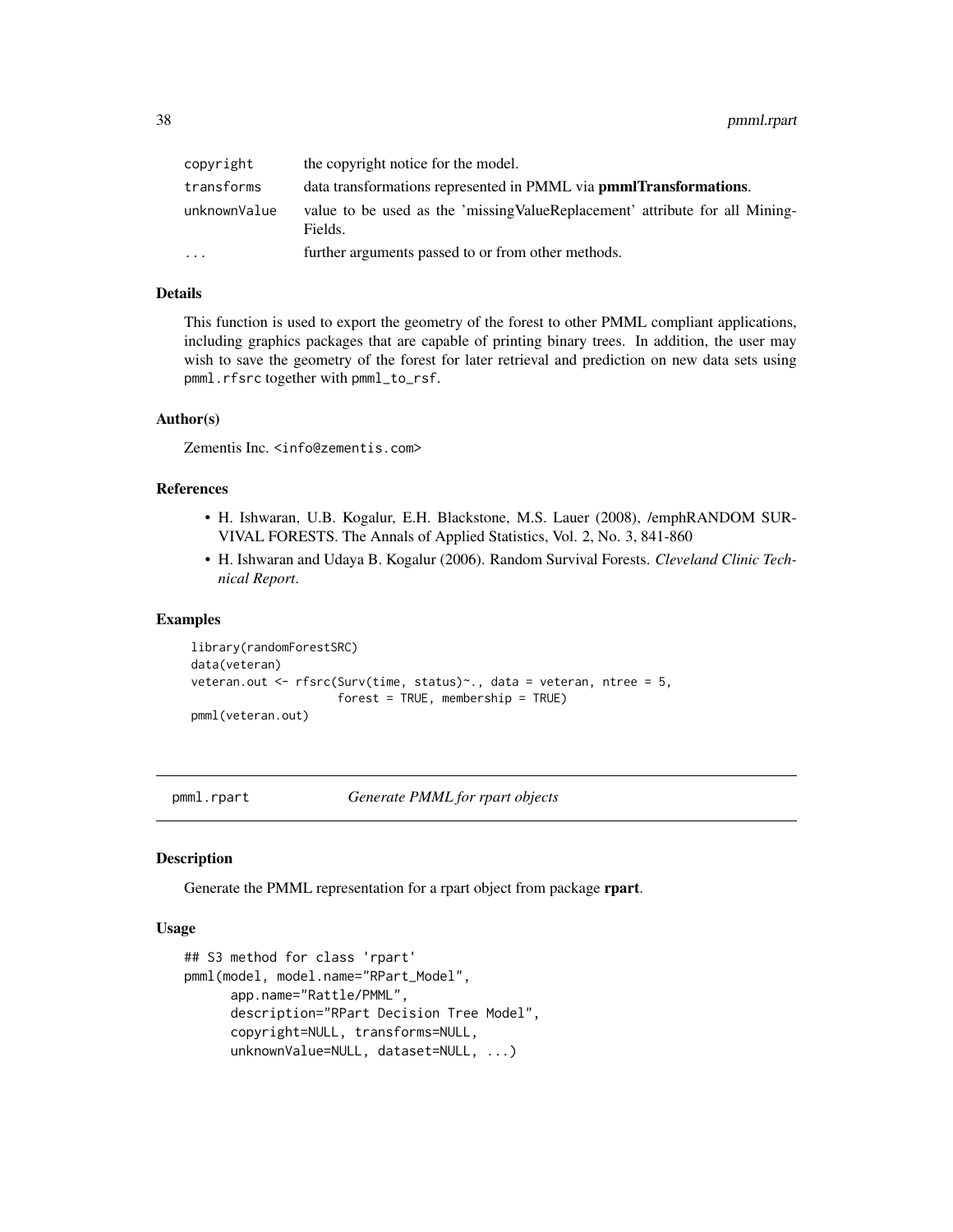# <span id="page-38-0"></span>pmml.rules 39

# Arguments

| model        | a rpart object.                                                                         |  |
|--------------|-----------------------------------------------------------------------------------------|--|
| model.name   | a name to be given to the model in the PMML code.                                       |  |
| app.name     | the name of the application that generated the PMML code.                               |  |
| description  | a descriptive text for the Header element of the PMML code.                             |  |
| copyright    | the copyright notice for the model.                                                     |  |
| transforms   | data transformations represented in PMML via <b>pmmlTransformations</b> .               |  |
| unknownValue | value to be used as the 'missing ValueReplacement' attribute for all Mining-<br>Fields. |  |
| dataset      | the original dataset used to train the model.                                           |  |
| $\cdots$     | further arguments passed to or from other methods.                                      |  |

# Details

The pmml function supports regression tree as well as classification tree of a rpart object. The object is represented in the PMML TreeModel format.

# Author(s)

<Graham.Williams@togaware.com>, Zementis Inc. <info@zementis.com>

# References

R project CRAN package: *rpart: Recursive Partitioning* <https://CRAN.R-project.org/package=rpart>

# Examples

```
library(rpart)
fit <- rpart(Species ~ ., data=iris)
pmml(fit)
rm(fit)
```
<span id="page-38-1"></span>pmml.rules *Generate PMML for arules objects*

# Description

Generate the PMML representation for a rules or an itemset object from package arules.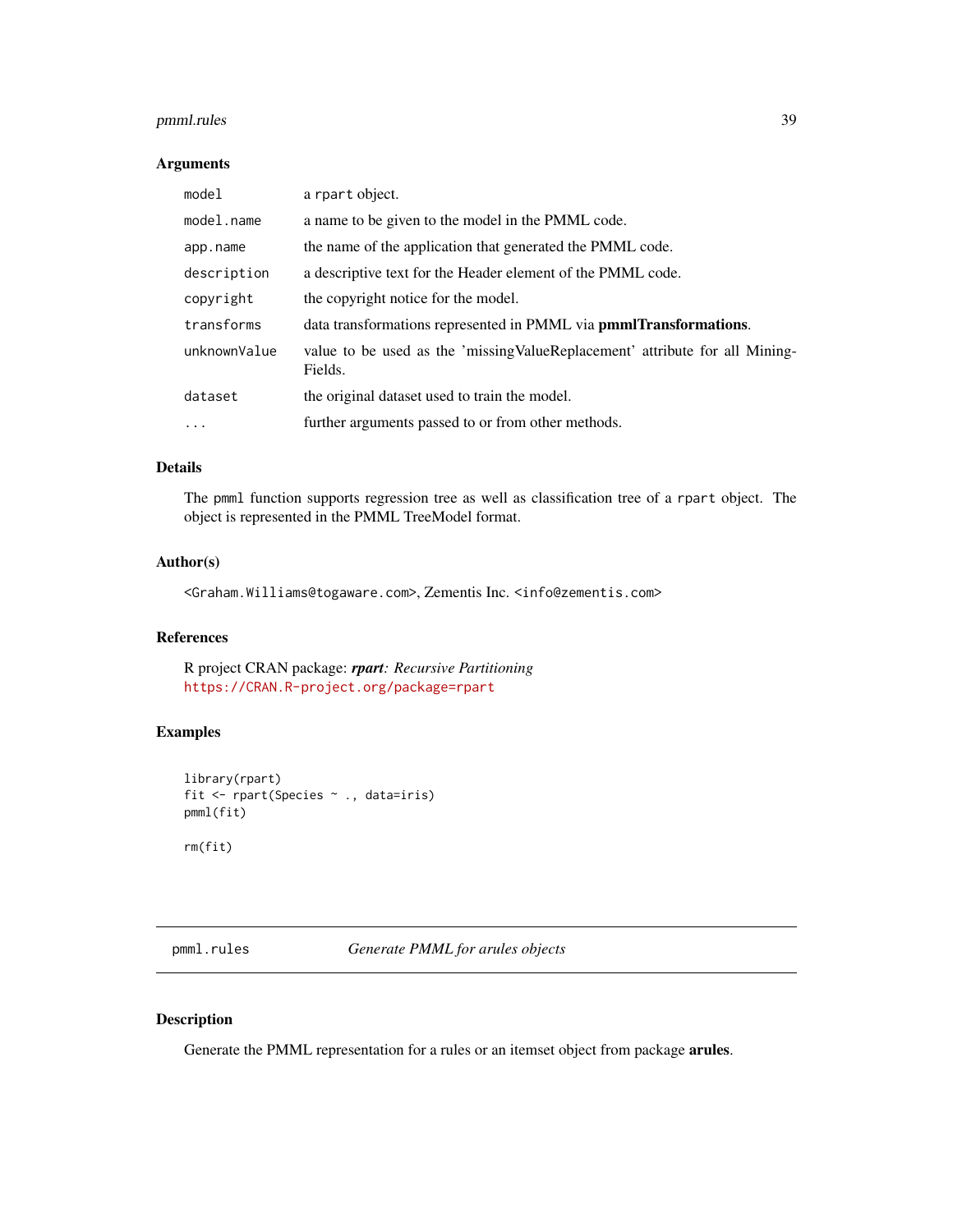# Usage

```
## S3 method for class 'rules'
pmml(model, model.name="arules_Model",
     app.name="Rattle/PMML",
     description="arules association rules model",
     copyright=NULL, transforms = NULL, ...)
## S3 method for class 'itemsets'
pmml(model, model.name="arules_Model",
     app.name="Rattle/PMML",
     description="arules frequent itemsets model",
     copyright=NULL, transforms = NULL, ...)
```
# Arguments

| model                                                                 | a rules or itemsets object.                                 |  |
|-----------------------------------------------------------------------|-------------------------------------------------------------|--|
| model.name                                                            | a name to be given to the model in the PMML code.           |  |
| the name of the application that generated the PMML code.<br>app.name |                                                             |  |
| description                                                           | a descriptive text for the Header element of the PMML code. |  |
| copyright                                                             | the copyright notice for the model.                         |  |
| transforms                                                            | not used in present version.                                |  |
|                                                                       | further arguments passed to or from other methods.          |  |

# Details

The model is represented in the PMML AssociationModel format.

# Author(s)

Michael Hahsler (<michael@hahsler.net>)

# References

R project CRAN package: *arules: Mining Association Rules and Frequent Itemsets* <https://CRAN.R-project.org/package=arules>

<span id="page-39-1"></span>pmml.svm *Generate PMML for svm objects*

# Description

Generate the PMML representation of a svm object from the e1071 package.

<span id="page-39-0"></span>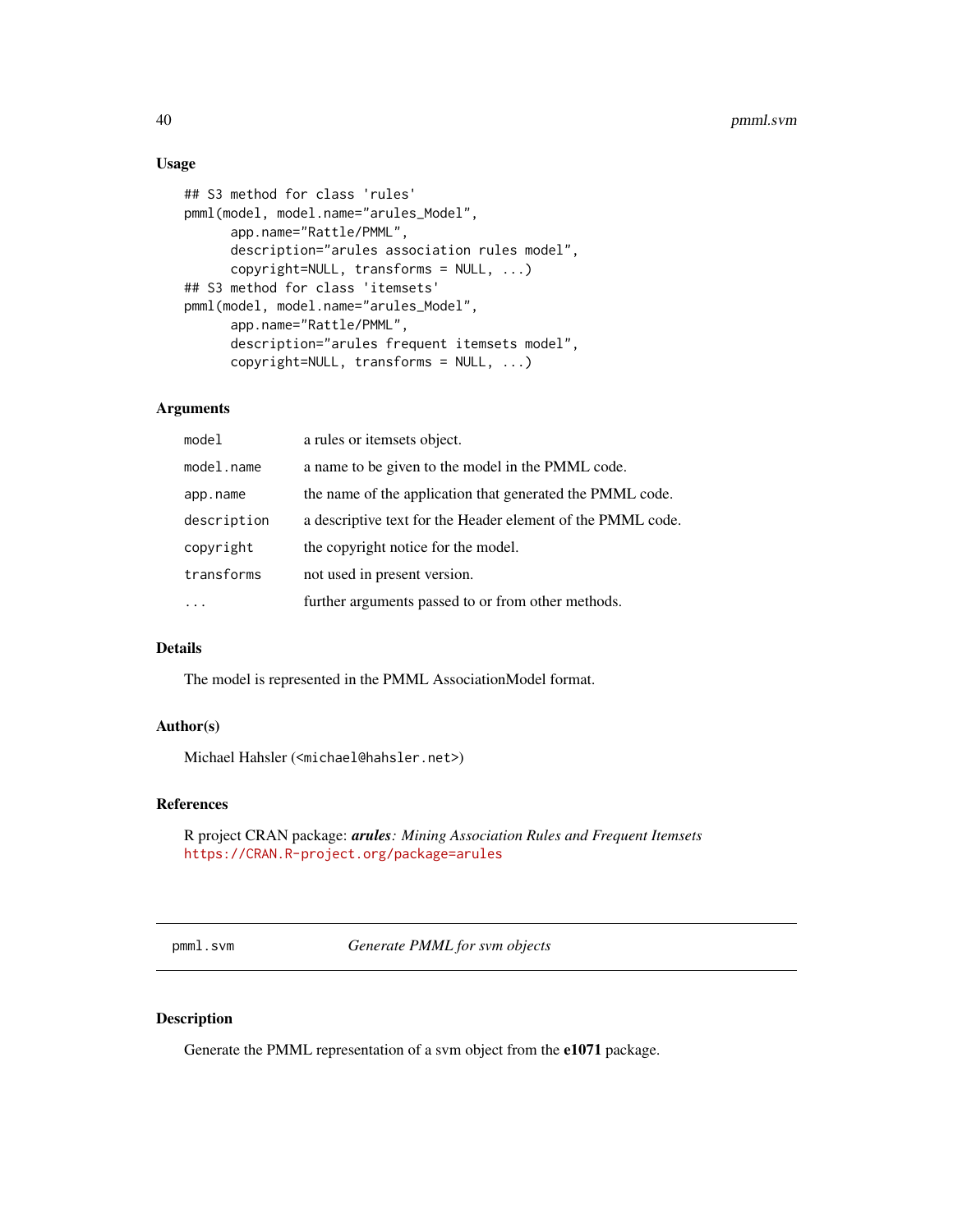#### pmml.svm 41

# Usage

```
## S3 method for class 'svm'
pmml(model, model.name="LIBSVM_Model",
      app.name="R-PMML",
      description="Support Vector Machine Model",
      copyright=NULL, transforms=NULL,
      unknownValue=NULL, ...)
```
# **Arguments**

| model        | a sym object from package e1071.                                                        |
|--------------|-----------------------------------------------------------------------------------------|
| model.name   | a name to be given to the model in the PMML code.                                       |
| app.name     | the name of the application that generated the PMML code.                               |
| description  | a descriptive text for the Header element of the PMML.                                  |
| copyright    | the copyright notice for the model.                                                     |
| transforms   | data transformations represented in PMML via pmmlTransformations.                       |
| unknownValue | value to be used as the 'missing ValueReplacement' attribute for all Mining-<br>Fields. |
| $\cdots$     | further arguments passed to or from other methods.                                      |

# Details

The model is represented in the PMML SupportVectorMachineModel format.

Note that the sign of the coefficient of each support vector flips between the R object and the exported PMML file. This is due to the minor difference in the training/scoring formula between the LIBSVM algorithm and the DMG specification. Hence the output value of each support vector machine has a sign flip between the DMG definition and the svm prediction function.

In a classification model, even though the output of the support vector machine has a sign flip, it does not affect the final predicted category. This is because in the DMG definition, the winning category is defined as the left side of threshold 0 while the LIBSVM defines the winning category as the right side of threshold 0.

For a regression model, the exported PMML code has two OutputField elements. The first Output-Field "predictedValue" shows the support vector machine output per DMG definition. The second one "svm\_predict\_function" gives the value corresponding to the R predict function for the svm model. This output should be the one to use when making model predictions.

# Author(s)

Zementis Inc. <info@zementis.com>

#### References

- R project CRAN package: *e1071: Misc Functions of the Department of Statistics (e1071), TU Wien* <https://CRAN.R-project.org/package=e1071>
- Chang, Chih-Chung and Lin, Chih-Jen, *LIBSVM: a library for Support Vector Machines* <http://www.csie.ntu.edu.tw/~cjlin/libsvm>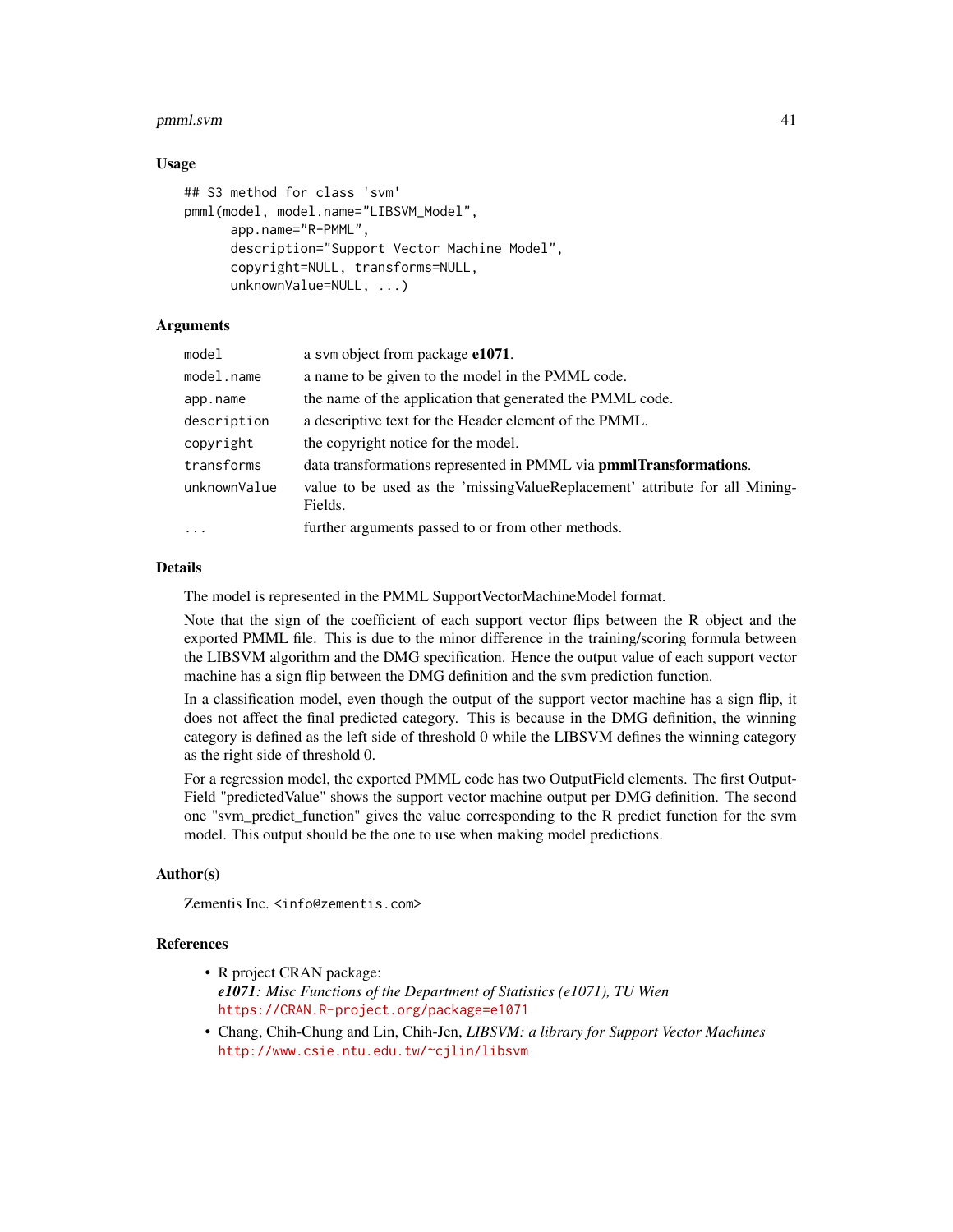42 **pmmltoc** 

# Examples

```
library(e1071)
fit <- svm(Species ~ ., data=iris, kernel="polynomial")
pmml(fit)
rm(fit)
```
pmmlCanExport *Can this installation export PMML variables (particularly transforms).*

# Description

This function is designed to be overriden by other packages that implement PMML export, particularly of transformations.

# Usage

pmmlCanExport(vname)

#### Arguments

vname a variable name to check whether it is exportable.

#### Author(s)

<Graham.Williams@togaware.com>

# See Also

[pmml](#page-19-1).

pmmltoc *Generate C code from a PMML object - dummy function*

# Description

This is a dummy function that does nothing. Plugins for Rattle are starting to appear which implement this for specific environments. This is experimental.

### Usage

```
pmmltoc(p, name=NULL, includePMML=TRUE, includeMetaData=TRUE,
       exportClass=TRUE)
```
<span id="page-41-0"></span>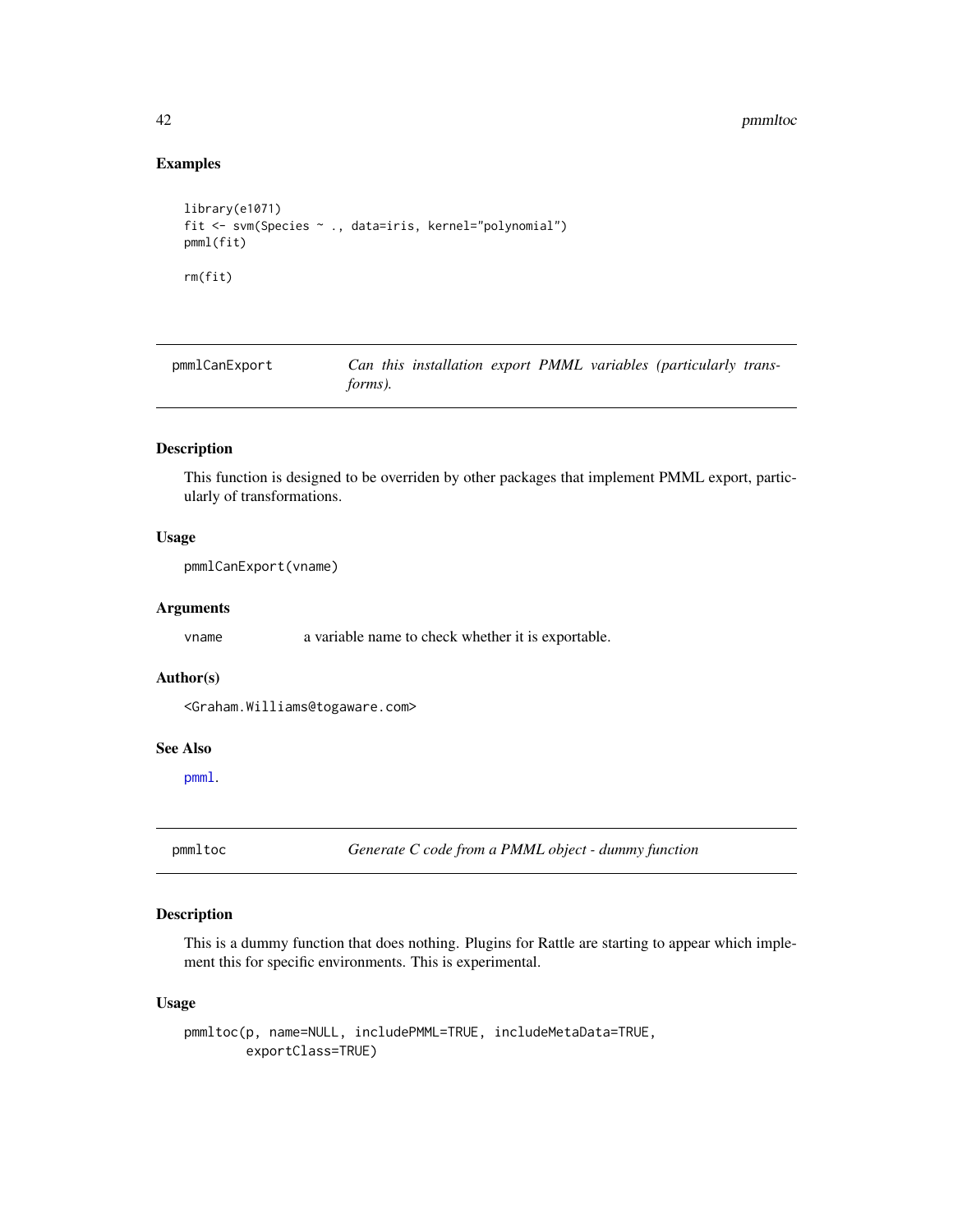#### <span id="page-42-0"></span>pmmltoc and the contract of the contract of the contract of the contract of the contract of the contract of the contract of the contract of the contract of the contract of the contract of the contract of the contract of th

# Arguments

|                                | pmml.                                      |
|--------------------------------|--------------------------------------------|
| name                           | a name to give to the model in the C code. |
| includePMML<br>includeMetaData | include the actual PMML as comments.       |
|                                | include model information as comments.     |
| exportClass                    | whether to export class or probability.    |

# Author(s)

<Graham.Williams@togaware.com>

# See Also

[pmml](#page-19-1).